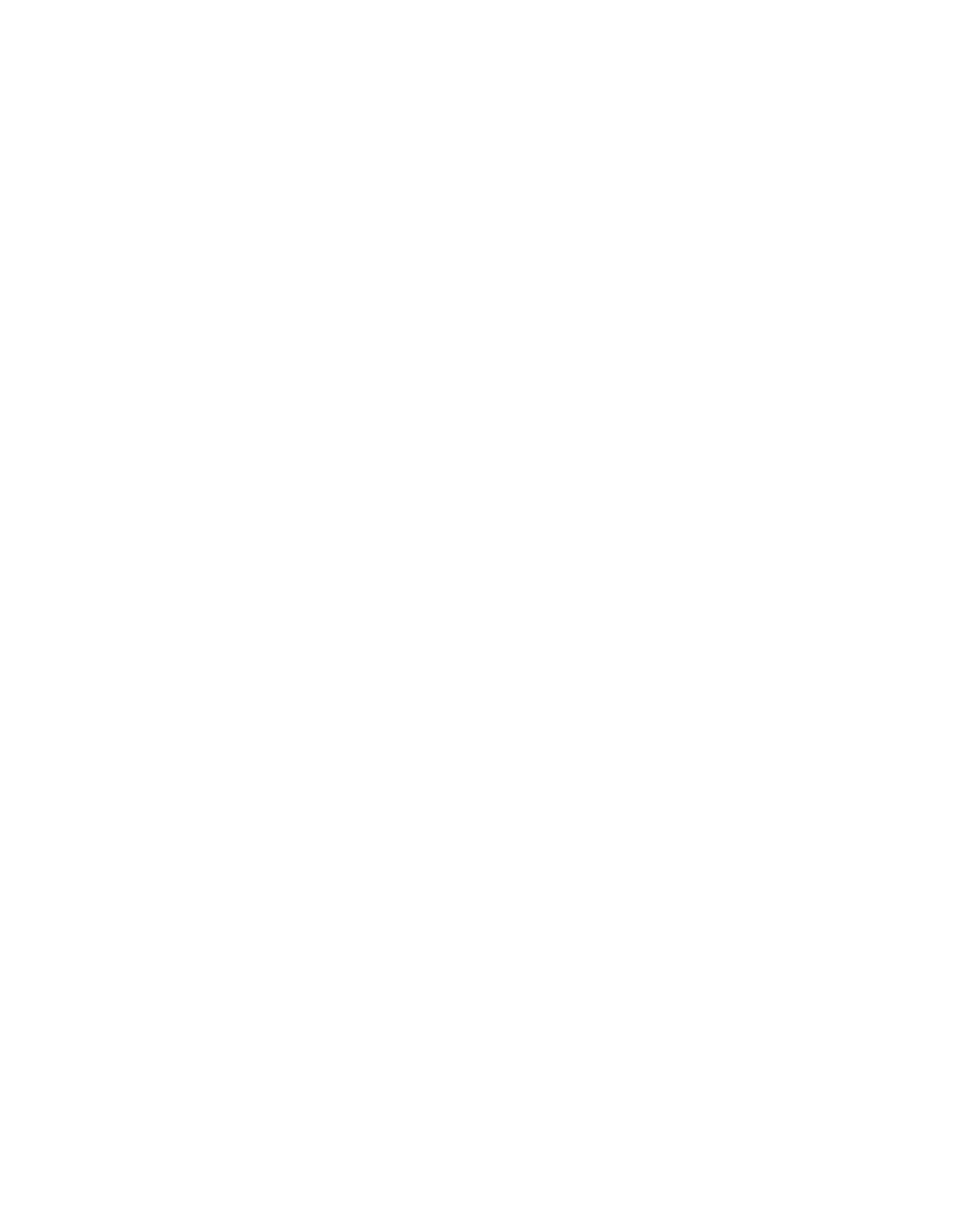# **COPYRIGHT WAQTC / NAQTC "1998"**

<span id="page-2-0"></span>Copyright © 1998 by WAQTC (Western Alliance for Quality Transportation Construction) / NAQTC (Northwest Alliance for Quality Transportation Construction)

The rights granted under the U.S. Copyright Act (Title 17 of the U.S. Code) as used herein to define WAQTC's exclusive rights to print, reprint, publish, and vend copyrightable subject matter.

All rights reserved.

## **PERMISSIONS:**

The NAQTC/WAQTC owns all rights to its training materials including copyrights to the Electronic Files that may be accessed on WAQTC.org and WAQTC.com. The WAQTC / NAQTC hereby grants you permission to use the materials for training and reference only.

### **RESTRICTIONS:**

No part of the materials may be reproduced, downloaded, stored in a retrieval system, or transmitted in any form or by any means, electronic, mechanical, photocopying or otherwise, except as expressly authorized by WAQTC.

Use of WAQTC's logo, images, sound recordings, video recordings, including all derivative works is strictly prohibited without WAQTC's expressed written consent. Written consent will be duly authorized by WAQTC Executive Board Chairman or Copyright Officer.

The distribution, exchange, publishing, adaptation, modification, sub-leasing, selling, renting, the act of requesting donations, charging fees, adverting, or reproduction of any portion of WAQTC web based / electronically available training materials, logo, image(s), sound and video recording(s), is strictly prohibited without prior written permission and authorization. Failure to obtain this permission will be subject to a WAQTC Copyright Infringement Notice if it is determined to be infringement.

The mentioning of the WAQTC organization, training modules, or other products by name does not imply any intention to infringe, nor should it be construed as a recommendation or endorsement on the part of the WAQTC.

Request permission using the WAQTC permissions form emailed to WAQTC's Copyright Officer listed at [WAQTC.org.](http://waqtc.org/contact.cfm)

When permission is granted, the authorization only applies to that edition or work and shall not be construed as a blanket authorization for all future versions. Additional copyright requests will be required.

*Reproduction of any portion of an AASHTO test method in any format is strictly prohibited without written permission from AASHTO.*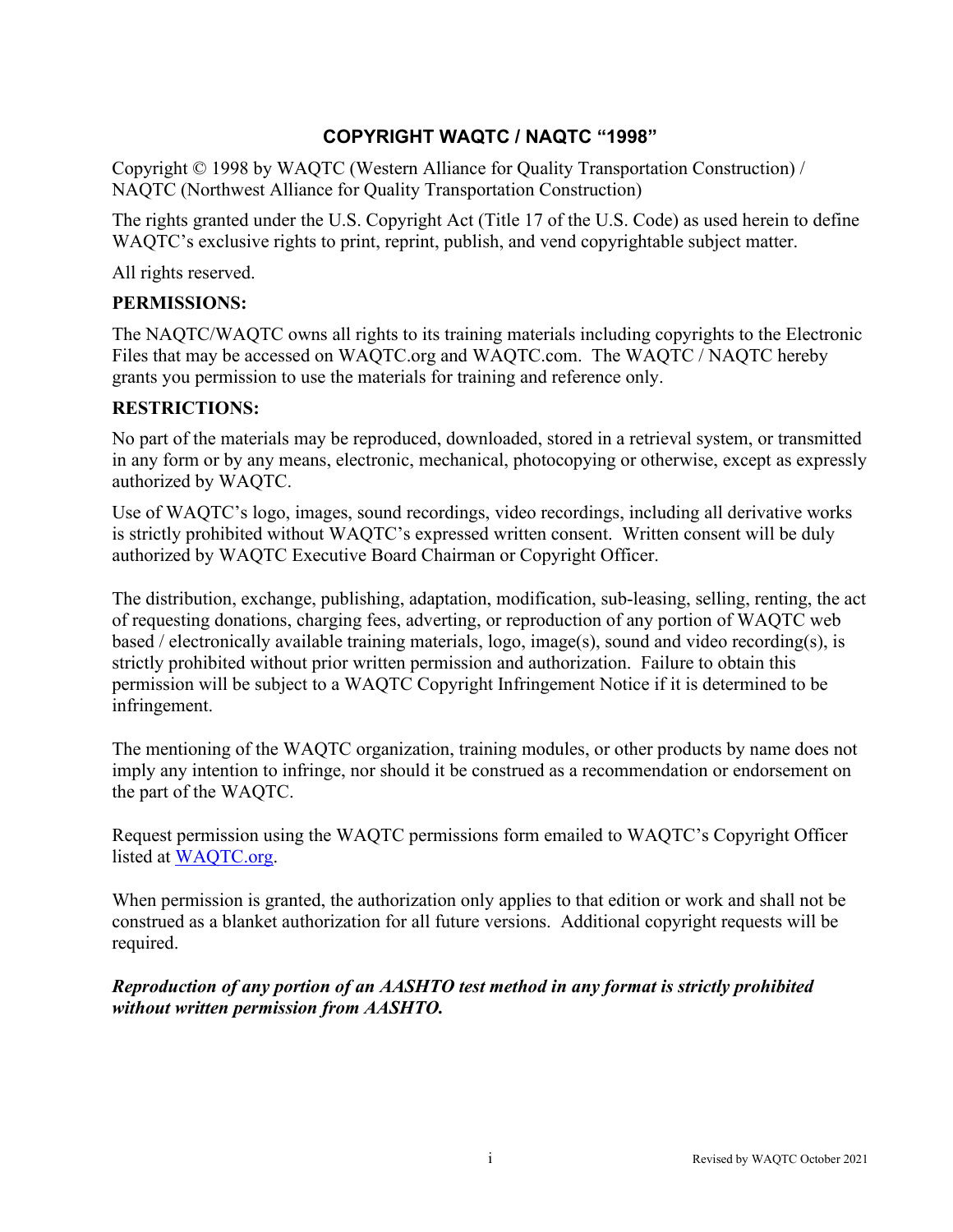# **TABLE OF CONTENTS**

<span id="page-3-0"></span>

| TRANSPORTATION TECHNICIAN QUALIFICATION PROGRAM (TTQP) 4    |
|-------------------------------------------------------------|
|                                                             |
|                                                             |
|                                                             |
| DEFINITION OF CERTIFICATION AND QUALIFICATION (QUALIFIED) 4 |
|                                                             |
|                                                             |
|                                                             |
|                                                             |
|                                                             |
|                                                             |
|                                                             |
|                                                             |
|                                                             |
|                                                             |
|                                                             |
|                                                             |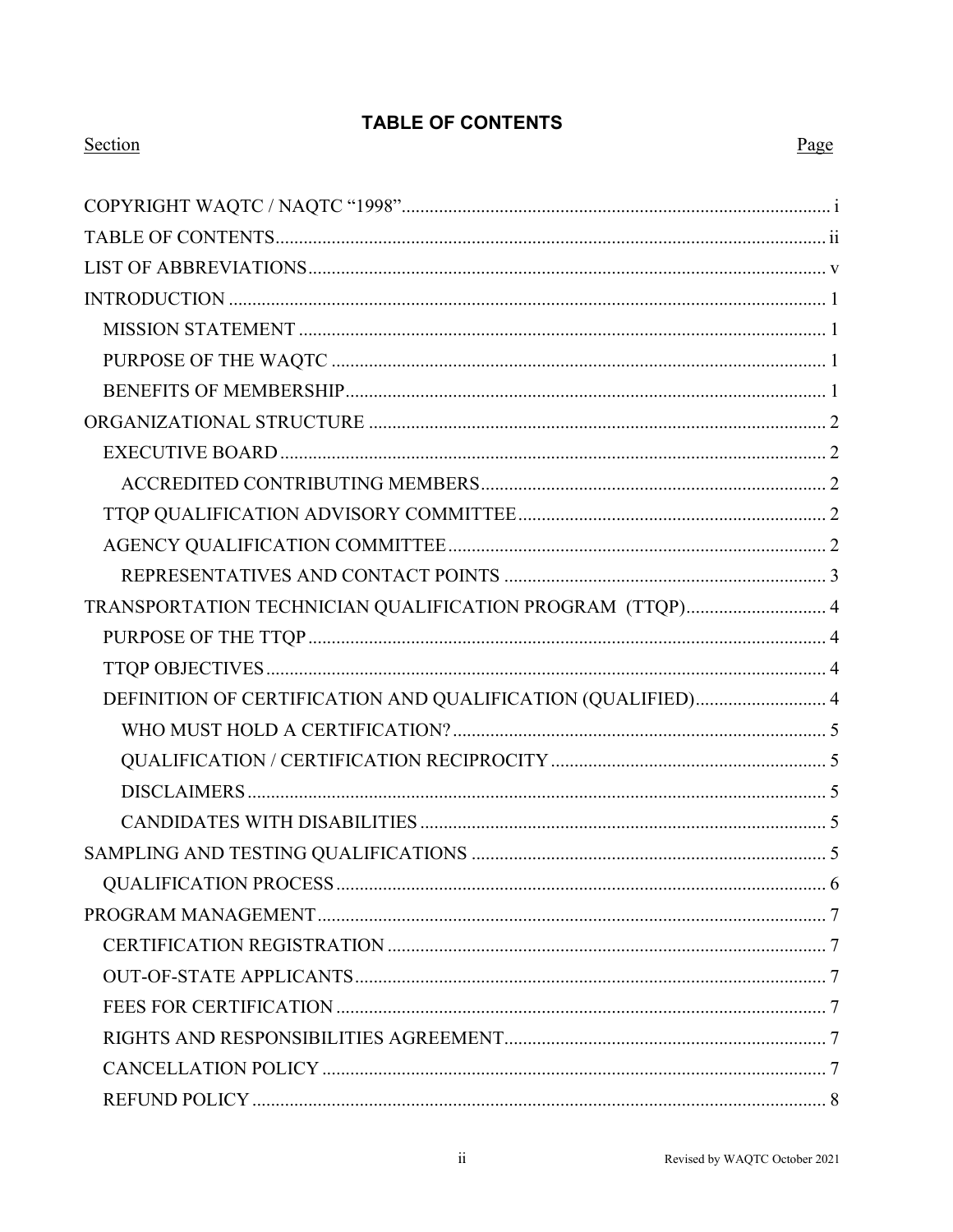| COURSE OR EXAM ADMINISTRATOR, SCORER, AND EXAMINER QUALIFICATIONS13 |  |
|---------------------------------------------------------------------|--|
|                                                                     |  |
|                                                                     |  |
|                                                                     |  |
|                                                                     |  |
| UPDATES TO THE REGISTRATION, POLICIES, AND INFORMATION HANDBOOK  14 |  |
| USE OF COURSE MATERIALS BY AN ACCREDITED CONTRIBUTING MEMBER 14     |  |
|                                                                     |  |
|                                                                     |  |
|                                                                     |  |
|                                                                     |  |
|                                                                     |  |
|                                                                     |  |
|                                                                     |  |
| NOTIFICATION OF CERTIFICATION REVOCATION OR SUSPENSION  17          |  |
| ANNEX A QUALIFICATION PROCESSES AND MANDATORY TEST METHODS  I       |  |
|                                                                     |  |
|                                                                     |  |
|                                                                     |  |
|                                                                     |  |
|                                                                     |  |
| SELF-CONSOLIDATING CONCRETE (SCCTT) QUALIFICATION PROCESS  XIII     |  |
|                                                                     |  |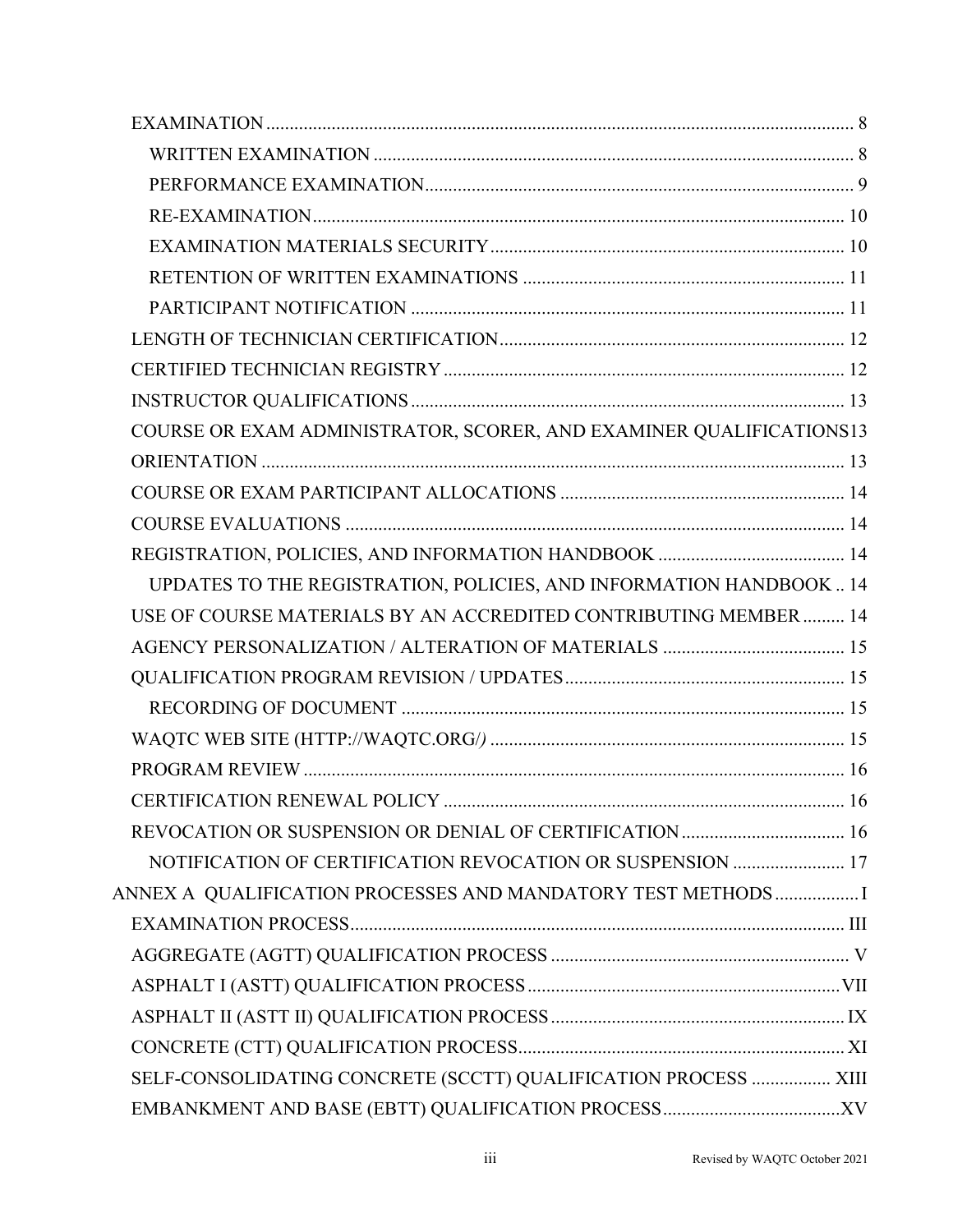| EMBANKMENT AND BASE/IN-PLACE DENSITY (EBTT/DTT) QUALIFICATION     |
|-------------------------------------------------------------------|
| ANNEX B EXAMPLE REGISTRATION FORM AND RIGHTS AND RESPONSIBILITIES |
| WAQTC TRANSPORTATION TECHNICIAN QUALIFICATION PROGRAM (TTQP)      |
| TRANSPORTATION TECHNICIAN QUALIFICATION PROGRAM RIGHTS AND        |
|                                                                   |
|                                                                   |
|                                                                   |
|                                                                   |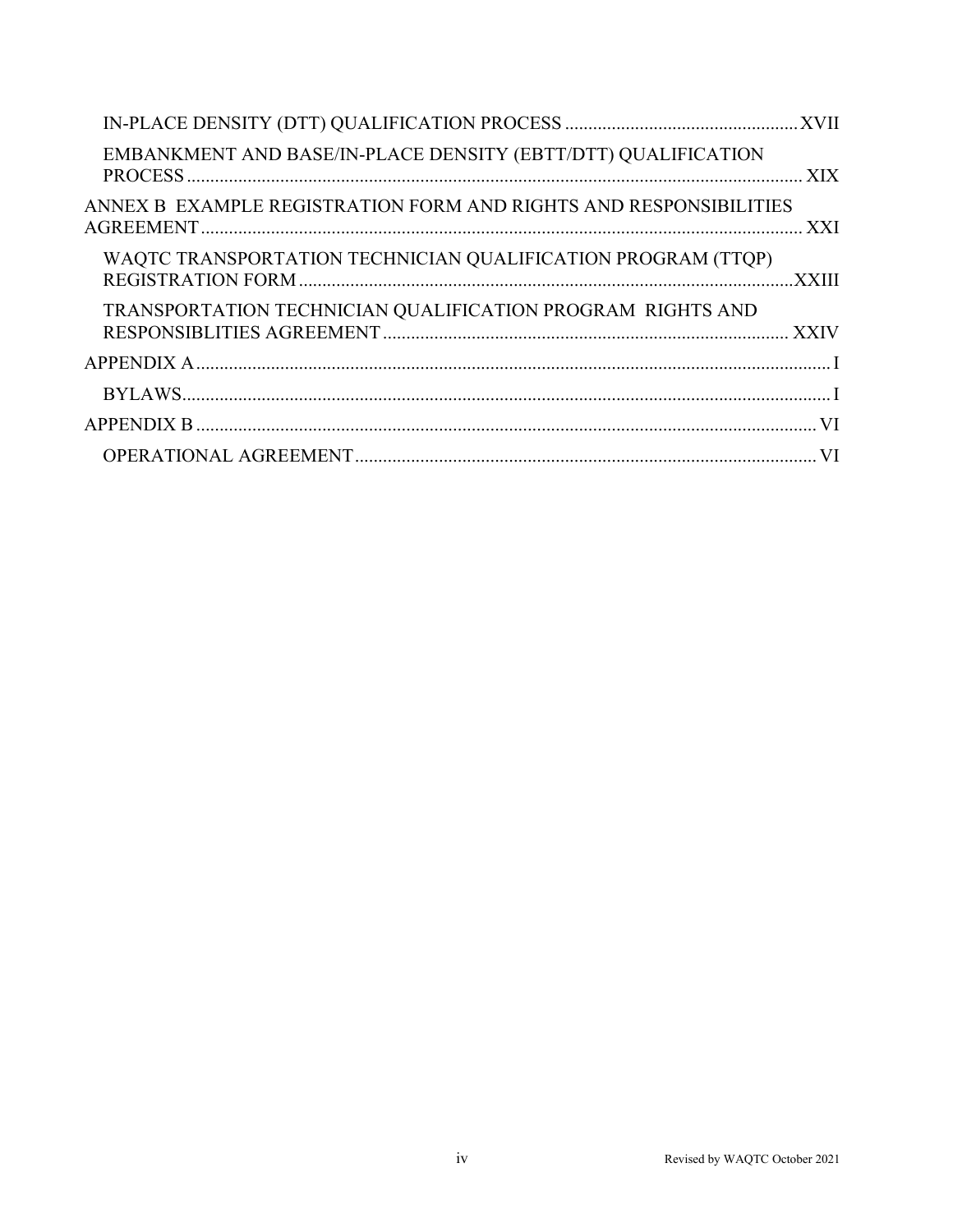# **LIST OF ABBREVIATIONS**

<span id="page-6-0"></span>

| AgTT                  | <b>Aggregate Testing Technician</b>                                            |
|-----------------------|--------------------------------------------------------------------------------|
| <b>AKDOT &amp; PF</b> | Alaska Department of Transportation & Public Facilities                        |
| <b>AQC</b>            | <b>Agency Qualification Committee</b>                                          |
| AsTT                  | <b>Asphalt Testing Technician I</b>                                            |
| AsTT II               | Asphalt Testing Technician II                                                  |
| <b>CDOT</b>           | Colorado Department of Transportation                                          |
| <b>CFLHD</b>          | Central Federal Lands Highway Division                                         |
| <b>CTT</b>            | <b>Concrete Testing Technician</b>                                             |
| <b>DTT</b>            | In-Place Density Testing Technician                                            |
| <b>EBTT</b>           | <b>Embankment and Base Testing Technician</b>                                  |
| <b>EBTT/DTT</b>       | Embankment and Base Testing Technician/ In-Place Density Testing<br>Technician |
| <b>FHWA</b>           | Federal Highway Administration                                                 |
| <b>HDOT</b>           | Hawaii Department of Transportation                                            |
| <b>ITD</b>            | <b>Idaho Transportation Department</b>                                         |
| LQP                   | Laboratory Qualification Program                                               |
| <b>MDT</b>            | Montana Department of Transportation                                           |
| <b>NDDOT</b>          | North Dakota Department of Transportation                                      |
| ODOT                  | Oregon Department of Transportation                                            |
| QAC                   | <b>Qualification Advisory Committee</b>                                        |
| RP&IH                 | Registration, Policies, and Information Handbook                               |
| <b>SCCTT</b>          | Self-Consolidating Concrete Testing Technician                                 |
| <b>TTQP</b>           | <b>Transportation Technician Qualification Program</b>                         |
| <b>UDOT</b>           | Utah Department of Transportation                                              |
| <b>WAQTC</b>          | Western Alliance for Quality Transportation Construction                       |
| <b>WFLHD</b>          | Western Federal Lands Highway Division                                         |
| <b>WSDOT</b>          | Washington State Department of Transportation                                  |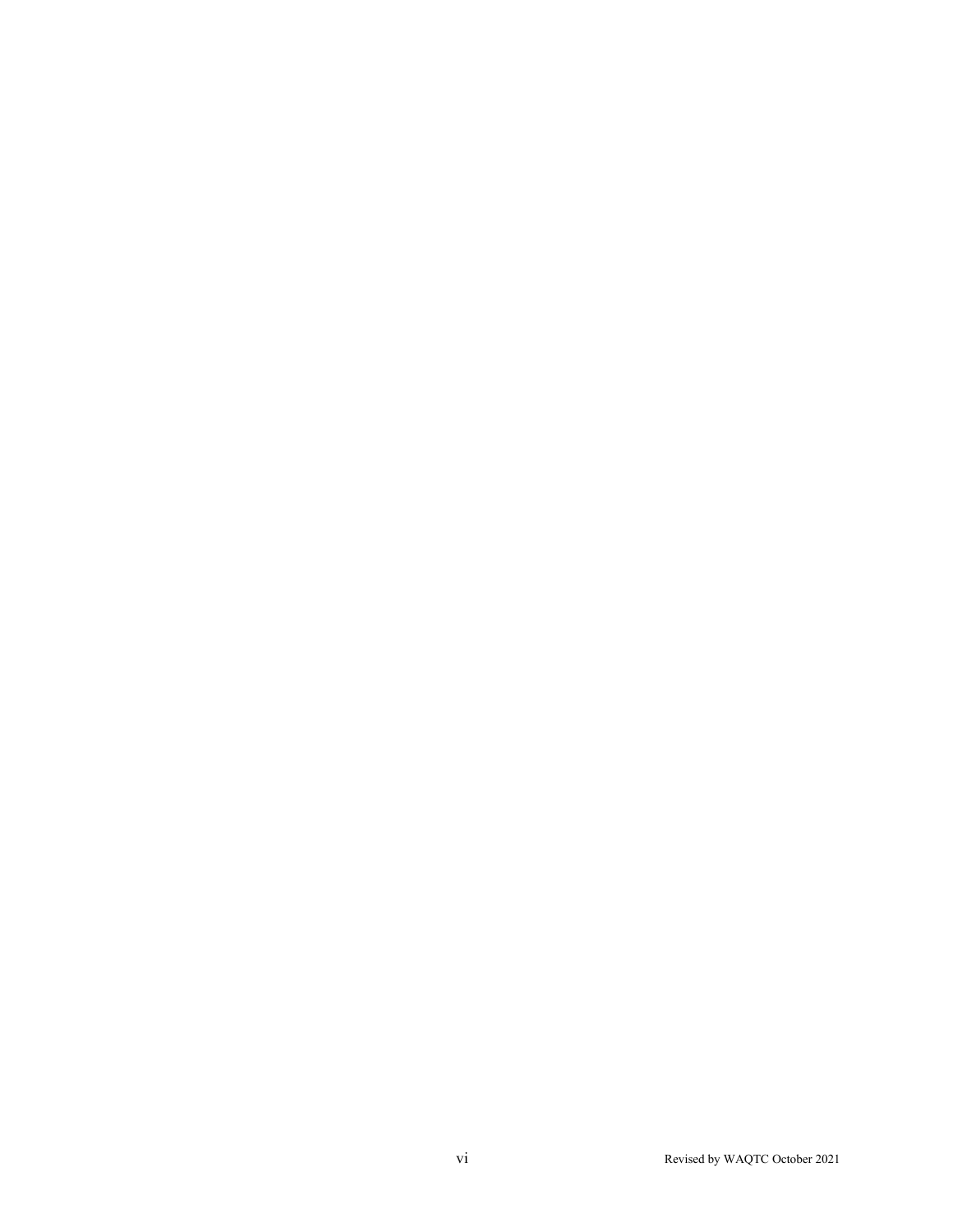# **WESTERN ALLIANCE FOR QUALITY TRANSPORTATION CONSTRUCTION (WAQTC)**

## **INTRODUCTION**

<span id="page-8-0"></span>The Western Alliance for Quality Transportation Construction (WAQTC) is comprised of the States of Alaska, Colorado, Hawaii, Idaho, Montana, North Dakota, Oregon, Utah, and Washington, and the Western and Central Federal Lands Highway Division (WFLHD and CFLHD) of the Federal Highway Administration. This organization is dedicated to improving the quality of the transportation products and services.

## <span id="page-8-1"></span>**MISSION STATEMENT**

Provide leadership in the pursuit of continuously improving quality in transportation construction.

Through our partnership, we will:

- promote an atmosphere of trust, cooperation, and communication between government agencies and the private sector,
- respond in a unified and consistent manner to identified quality improvement needs and new technologies that impact the products that we provide,
- provide a forum to promote uniform test standards,
- provide highly skilled, knowledgeable materials sampling and testing technicians,
- provide reciprocity for Qualified testing technicians among Accredited Contributing Members.

# <span id="page-8-2"></span>**PURPOSE OF THE WAQTC**

The WAQTC is comprised of at least one representative of each of the member Agencies. WAQTC is focused in three main areas: standardizing test methods (WAQTC, AASHTO, and ASTM), certifying sampler / testers through the Transportation Technician Qualification Program (TTQP), and working together on significant national programs including research, training, and technology deployment.

# <span id="page-8-3"></span>**BENEFITS OF MEMBERSHIP**

Cost savings

Partnering

Savings to contractors and consultants working in more than one state

Sharing resources human, tech, financial

Reducing wasteful duplication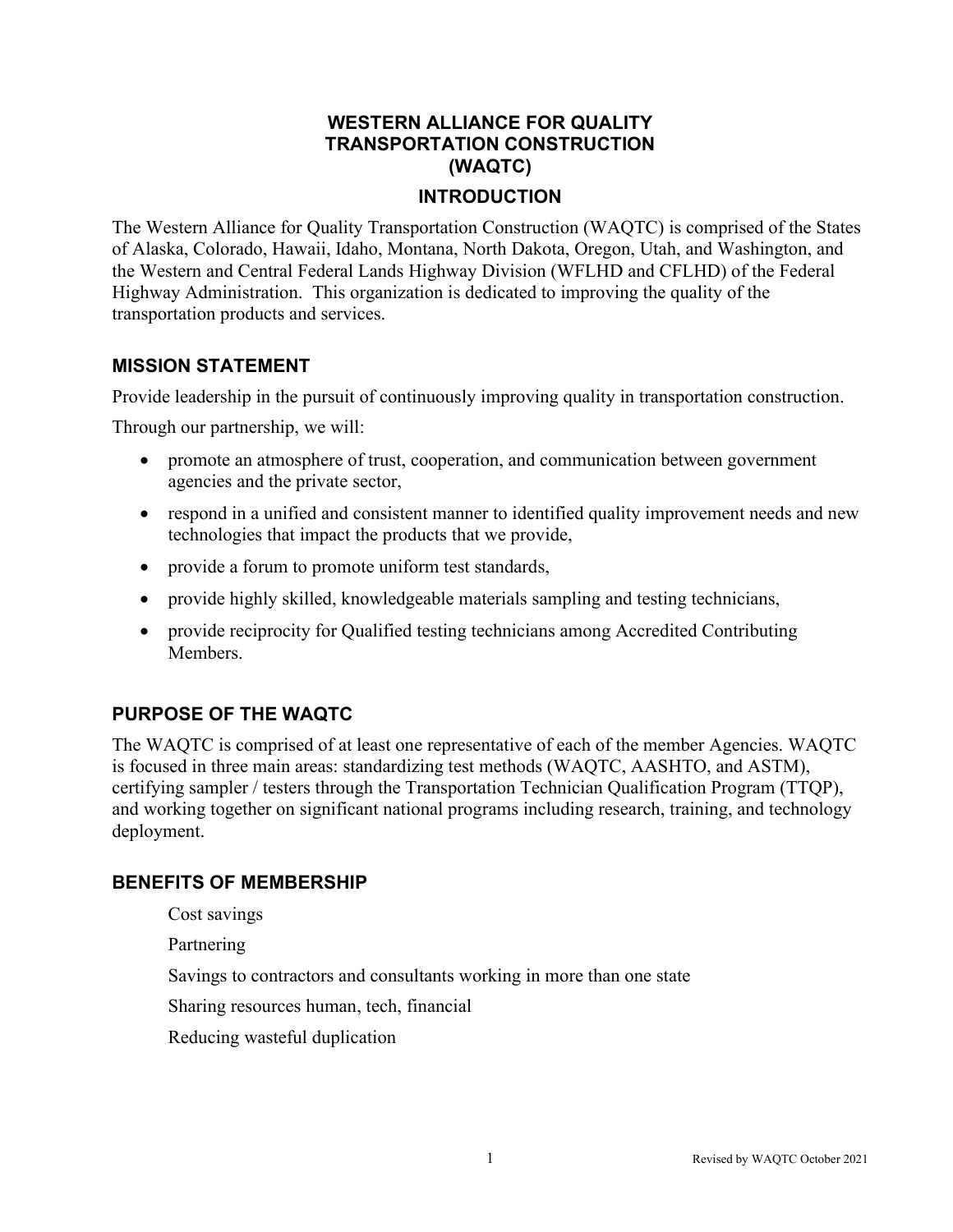# <span id="page-9-0"></span>**ORGANIZATIONAL STRUCTURE**

- Executive Board
	- Contributing Member
		- Accredited Contributing Members
	- Advisory member
	- Guest
- Transportation Technician Qualification Program (TTQP) Committees
	- Qualification Advisory Committee (QAC)
	- Agency Qualification Committee (AQC)

# <span id="page-9-1"></span>**EXECUTIVE BOARD**

The Executive Board is comprised of at least one representative of each of the member Agencies of the WAQTC. This committee is responsible for the mission, objectives, structure, policy decisions, the direction of the WAQTC, and other programs as may be undertaken in the future. Operational guidance for this committee can be found in the WAQTC Bylaws, Appendix A.

# <span id="page-9-2"></span>**ACCREDITED CONTRIBUTING MEMBERS**

Agencies that have agreed to follow the standards of the TTQP accreditation program will have the status of Accredited Contributing Membership on the Executive Board. These member agency representatives shall have a single vote on all operational matters of the TTQP. Further guidelines can be found in the TTQP Operational Agreement, Appendix B.

# <span id="page-9-3"></span>**TTQP QUALIFICATION ADVISORY COMMITTEE**

The Qualification Advisory Committee (QAC) is the committee that has the principal task of overseeing technical portions of the TTQP. The QAC acts in an advisory capacity to the Executive Board and reports directly to them. The QAC reviews the program and suggests changes or updates and ensures that the program continues to meet the highest standards. Additional information is contained in the TTQP Operational Agreement, Appendix B.

# <span id="page-9-4"></span>**AGENCY QUALIFICATION COMMITTEE**

The Agency Qualification Committee (AQC) is the Agency level committee that is responsible for oversight of the TTQP within the Agency to ensure a region wide consistency in the implementation of the program. The Chairman of the committee is an Agency employee.

The type, size, and makeup of the committee is at the Agency's discretion. Members of the AQC are knowledgeable in the administrative procedures of the TTQP. The AQC may provide comments and suggestions to the QAC, may review, compile, and provide comments obtained from the course evaluations to the QAC, may hear and act on allegations of technician misconduct, or may act upon other such matters required for the efficient operation of the program within the Agency.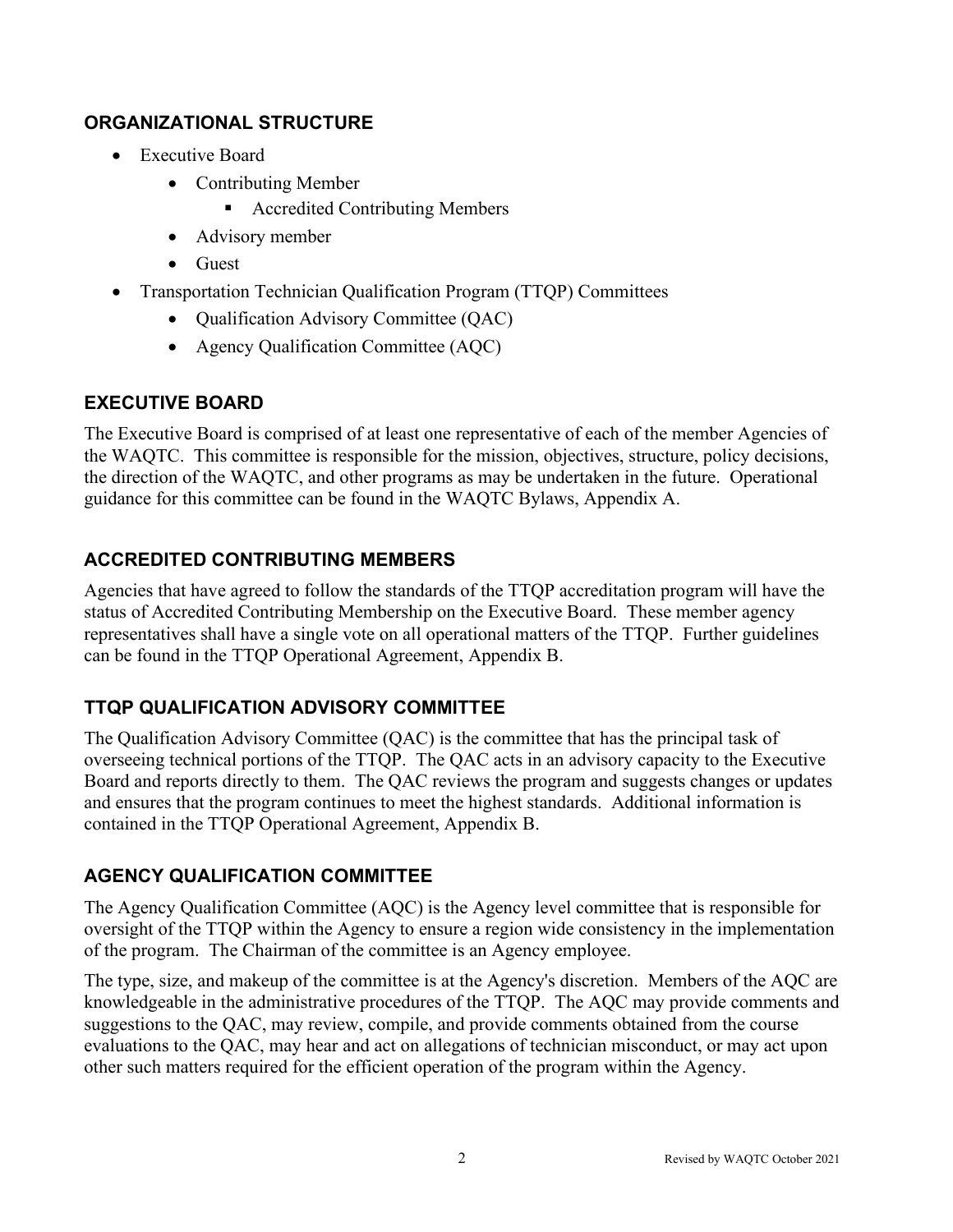# **REPRESENTATIVES AND CONTACT POINTS WAQTC Executive Board (Contributing Members)**

<span id="page-10-0"></span>

| Michael San Angelo - AKDOT&PF     | Oak Metcalfe - MDT           |
|-----------------------------------|------------------------------|
| Michael SanAngelo@dot.state.ak.us | rmetcalfe@mt.gov             |
| Michael Voth - FHWA               | Matt Linneman – NDDOT        |
| Michael. $Voth(\omega)$ dot.gov   | mlinneman@nd.gov             |
| Craig Wieden – CDOT               | Larry $IIg - O$ DOT          |
| Craig.Wieden@state.co.us          | Larry.D.ILG@odot.state.or.us |
| Brian Ikehara - HDOT              | Scott Nussbaum - UDOT        |
| brain. ikehara@hawaii.govv        | snussbaum@utah.gov           |
| John Bilderback - ITD             | Garrett Webster - WSDOT      |
| john.bilderback@itd.idaho.gov     | WebsteG@wsdot.wa.gov         |

# **TTQP Contacts**

| Alaska<br>AKDOT&PF      | Dan Gettman<br>daniel.gettman@alaska.gov<br>$(907)$ 269-6248                  | North Dakota<br><b>NDDOT</b>               | Sharon Taylor<br>staylor@nd.gov<br>$(701)$ 328-6937               |
|-------------------------|-------------------------------------------------------------------------------|--------------------------------------------|-------------------------------------------------------------------|
| Colorado<br><b>CDOT</b> | Christopher P. Russell<br>christopher.russell@state.co.us<br>$(303)$ 398-6587 | Oregon<br><b>ODOT</b>                      | Sean Parker<br>sean.p.parker@odot.state.or.us<br>$(503)$ 986-6631 |
| Hawaii<br><b>HDOT</b>   | Vacant                                                                        | Utah<br><b>UDOT</b>                        | Gilbert Arredondo<br>garredondo@utah.gov<br>$(801) 633 - 6269$    |
| Idaho<br><b>ITD</b>     | Lori Copeland<br>Lori.Copeland@itd.idaho.gov<br>$(208)$ 332-7176              | Washington<br><b>State</b><br><b>WSDOT</b> | Randy Mawdsley<br>MawdslR@wsdot.wa.gov<br>$(360)$ 709-5497        |
| Montana<br><b>MDT</b>   | <b>Misty Miner</b><br>$\text{miner}(a)$ mt.gov<br>$(406)$ 233-3607            |                                            |                                                                   |

Current course or qualification information, Qualified Technician, updates, and other useful information can be accessed at**: [www.waqtc.org](http://www.waqtc.org/)** or by contacting the respective agencies at the listed numbers.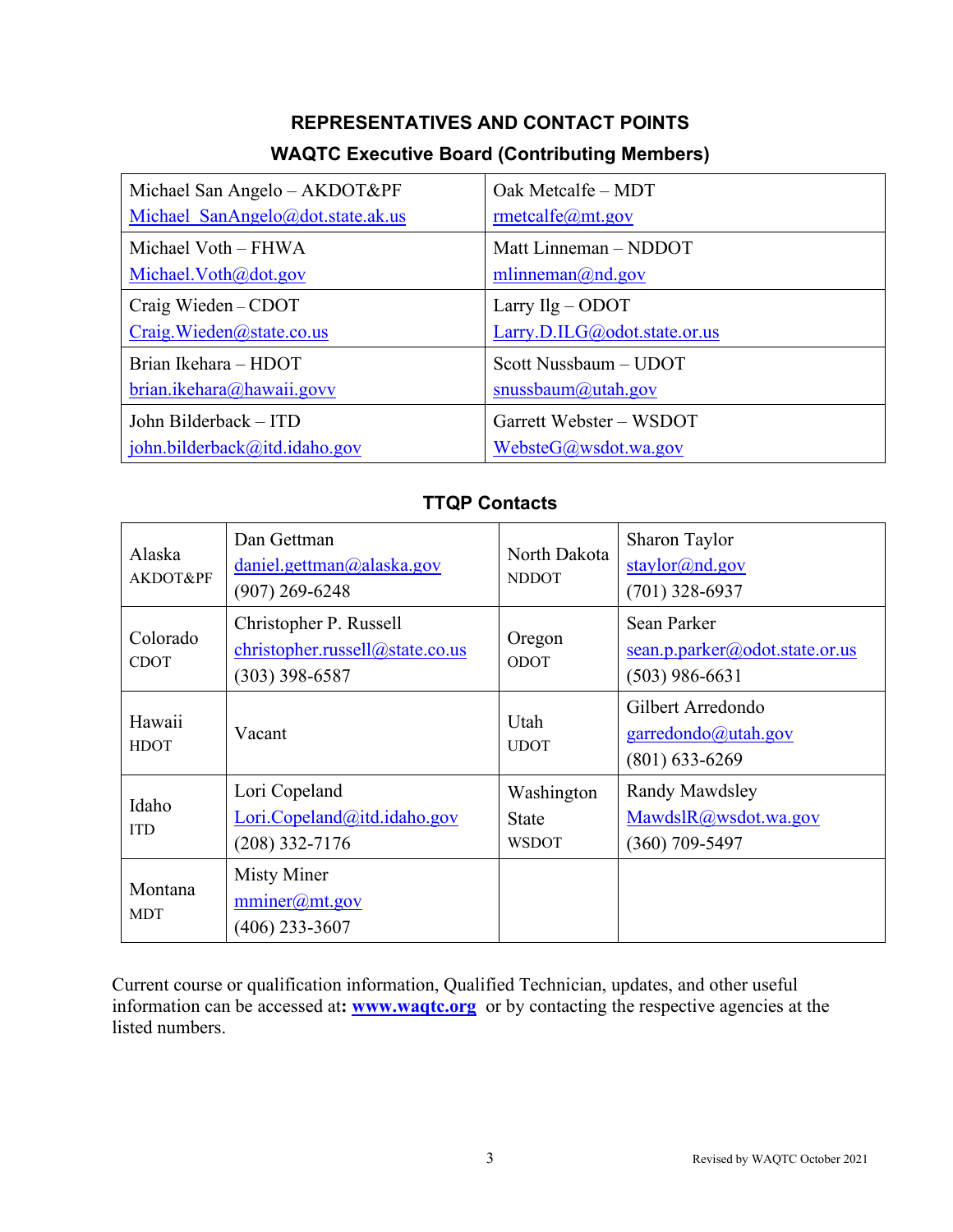# **TRANSPORTATION TECHNICIAN QUALIFICATION PROGRAM (TTQP)**

# <span id="page-11-1"></span><span id="page-11-0"></span>**PURPOSE OF THE TTQP**

The Transportation Technician Qualification Program (TTQP) portion of the Administrative Manual contains uniform program policies and guidance for Agencies of the Western Alliance for Quality Transportation Construction (WAQTC). Agencies are expected to adhere to the content of this manual in order to maintain accreditation while creating uniformity and program integrity. Agencies are not authorized to make changes to content, unless specifically stated in this manual.

The purpose of this Qualification program is to provide improved quality in the transportation products that we provide. One means of accomplishing this is by ensuring that individuals have demonstrated abilities to engage in quality assurance activities (quality control, acceptance, and independent assurance) in transportation construction work under the jurisdiction of the WAQTC contracting Agencies and those laboratories that perform Agency work meet an acceptable level of performance. Unless otherwise specified in the contract documents all WAQTC members that are contracting Agencies will require that technicians who perform Agency contract work will have successfully completed the Transportation Technician Qualification Program, and laboratories that perform sampling and testing on Agency projects will have been Qualified by a Laboratory Qualification Program in their respective States.

This program is prescribed to meet, in part, the requirements of The Code of Federal Regulations (CFR) 637, Subpart B - Quality Assurance Procedures for Construction.

# <span id="page-11-2"></span>**TTQP OBJECTIVES**

- To provide highly skilled, knowledgeable materials sampling and testing technicians.
- To promote uniformity and consistency in testing.
- To provide reciprocity for Qualified testing technicians between participating Agencies.
- To create a harmonious working atmosphere between public and private employees based upon trust, open communication, and equivalency of qualification.

# <span id="page-11-3"></span>**DEFINITION OF CERTIFICATION AND QUALIFICATION (QUALIFIED)**

Within the context of this guide and program the term *Certification* is defined as confirmation (certificate) that someone has successfully met the qualification requirements, as defined elsewhere in this guide, in one of the technical areas in which WAQTC offers such credentials. *Qualification (qualified)* is defined as the demonstration of the requirements in one of these technical areas.

These are solely credentials as defined by WAQTC and establish that the recipient has demonstrated a required level of knowledge and is eligible to perform work on certain transportation projects under the jurisdiction of the member contracting Agencies or others that use this program. This definition does not in any way suggest an affiliation with any national or other organization that provides for similar credentials, or accredits organizations to provide for similar credentials, in any like areas to those that are included in the WAQTC program.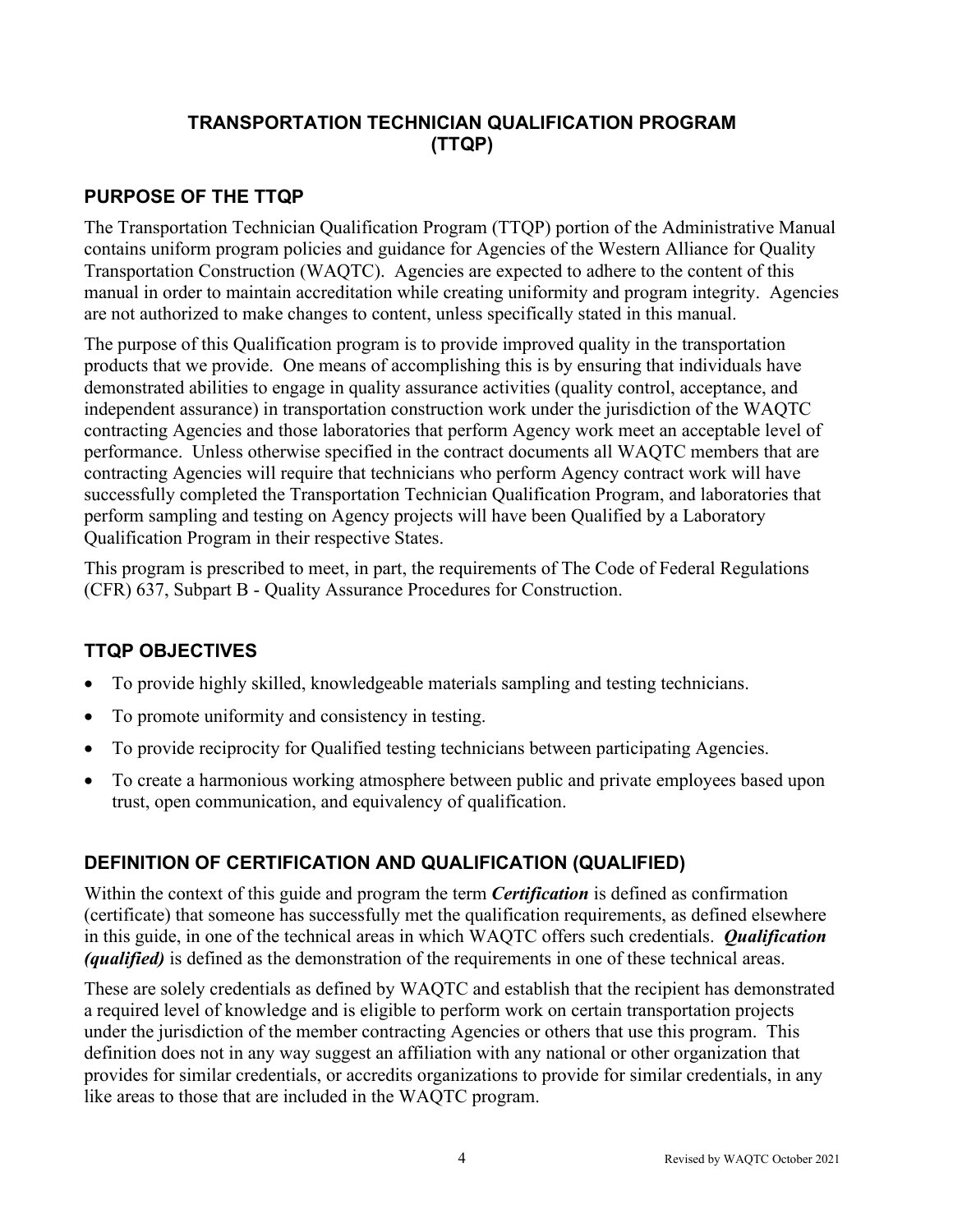# <span id="page-12-0"></span>**WHO MUST HOLD A CERTIFICATION?**

All persons responsible for sampling of materials and performing and reporting on tests, in any of the technical areas in which Certification is offered, as defined elsewhere, on any project under the jurisdiction of one of the WAQTC contracting Agencies must hold a certificate of qualification, unless otherwise designated in the contract documents. Certification may be granted only after successfully completing the qualification requirements of this program. "Grandfathering" or "exceptions" to the TTQP, other than as noted in the Concrete Qualification, will not be granted.

# <span id="page-12-1"></span>**QUALIFICATION / CERTIFICATION RECIPROCITY**

Technicians must successfully complete all requirements of a Qualification area to be considered Qualified by the TTQP in that area. A person completing these requirements, and holding a valid Certification, will then be considered Qualified to perform those specific sampling and testing functions, only, falling under that Certification in any participating Agency of the WAQTC. Although the technician is considered Qualified in that area by all Agencies for the defined test methods, there may be additional Agency specific tests and contract administration or quality assurance procedures, not specifically covered in the TTQP Qualification, that the technician will be required by that Agency to demonstrate proficiency in. The technician should be aware that non-WAQTC Agencies may or may not accept any of these Certifications. Each individual should verify specific Agency requirements prior to seeking employment.

If an Agency does not require a technician to successfully complete the examination requirements for all test methods contained under a Qualification module, as defined in this manual, that person will not be considered Qualified under the TTOP in that module. A technician must successfully complete all requirements before obtaining WAQTC-wide Certification. A Certification obtained in this manner will expire no later than the indicated three (3) or five (5) years from the last day of the month in which requirements were successfully completed.

# <span id="page-12-2"></span>**DISCLAIMERS**

Certification of an individual by the TTQP indicates only that the individual has demonstrated a certain level of competence on a written or performance examination, or both, in a selected field of activity. Members of the WAQTC that are also contracting Agencies may require certification of individuals performing activities specified in work contracts or other activities.

Each individual or organization using individuals with certifications must make its own independent judgment of the overall competence of those individuals. The WAQTC specifically disclaims any responsibility for the actions, or the failure to act, of individuals who have received certifications through the TTQP.

# <span id="page-12-3"></span>**CANDIDATES WITH DISABILITIES**

<span id="page-12-4"></span>Persons with disabilities and those who have special needs should notify the TTQP representative at the time of registration so that appropriate accommodations can be made.

# **SAMPLING AND TESTING QUALIFICATIONS**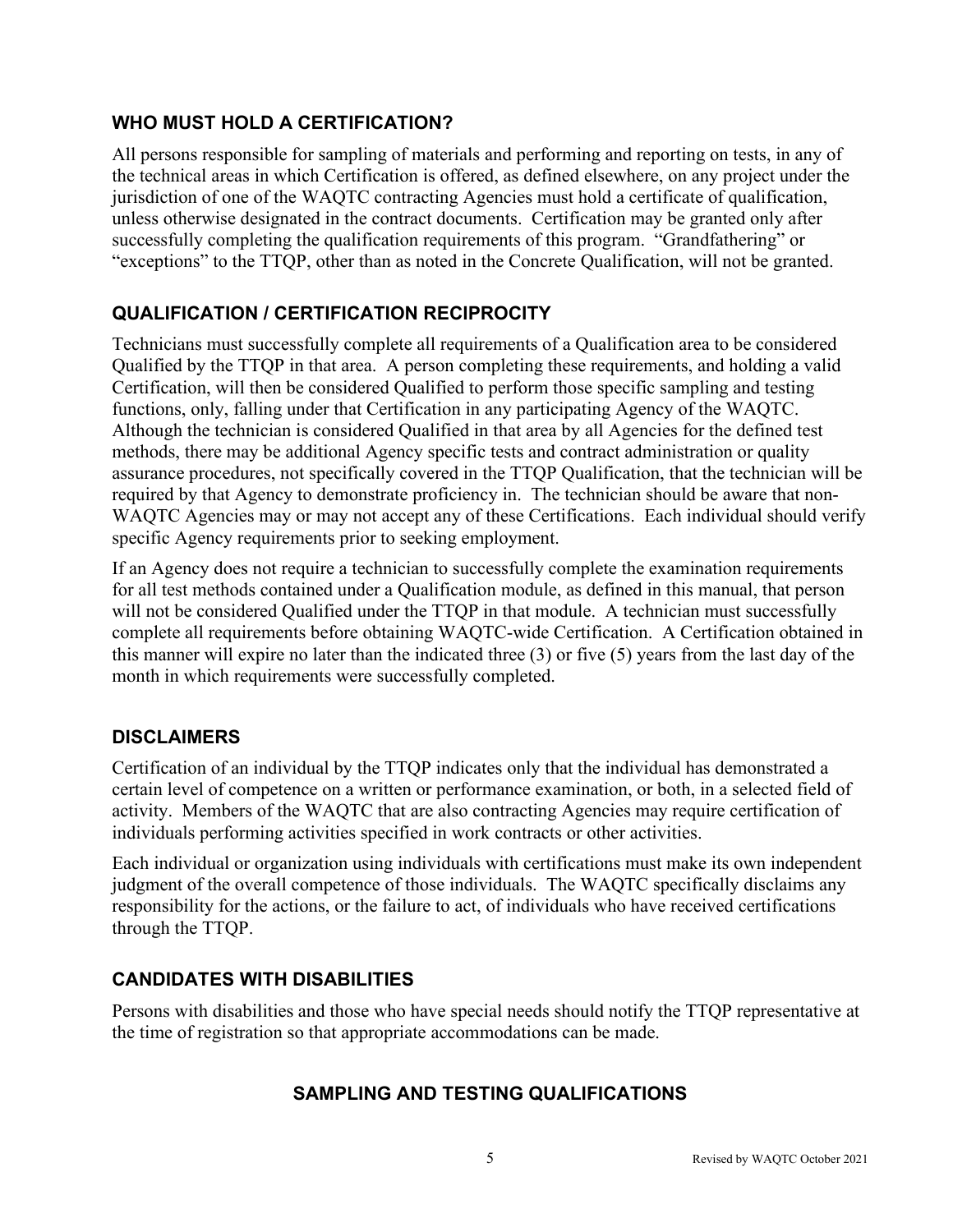| <b>Aggregate Testing Technician</b>                     | AgTT         |
|---------------------------------------------------------|--------------|
| Asphalt Testing Technician I                            | AsTT         |
| Asphalt Testing Technician II                           | AsTT II      |
| <b>Concrete Testing Technician</b>                      | <b>CTT</b>   |
| Self-Consolidating Concrete Testing Technician          | <b>SCCTT</b> |
| In-Place Density Testing Technician                     | <b>DTT</b>   |
| <b>Embankment and Base Testing Technician</b>           | <b>EBTT</b>  |
| Embankment and Base/In-Place Density Testing Technician | ERT"         |

Refer to Annex A for specific processes and mandatory test methods for each Qualification Area.

# <span id="page-13-0"></span>**QUALIFICATION PROCESS**

A technician may obtain certification by either of the following methods:

### **Method I**

- Meet applicable prerequisites for obtaining the Certification.
- Forward the registration form, Rights and Responsibilities Agreement, documentation of applicable prerequisites, and any applicable fee to the appropriate Agency (according to that Agency's specific guidance) to secure a position in an upcoming course and examination.
- Attend the appropriate Qualification course in its entirety.
- Successfully pass the written and performance examinations.

### **Method II**

*If a person is confident of their knowledge and experience in a Qualification subject area, he/she may obtain certification in that area, without attending a Qualification course, upon successfully completing the written and performance examination requirements as defined under each Qualification section. This alternate method of obtaining certification is subject to the limitations set forth elsewhere in this document.*

The Qualification process is:

- Meet applicable prerequisites for obtaining the Certification.
- Forward the registration form, Rights and Responsibilities Agreement, documentation of applicable prerequisites, and any applicable fee to the appropriate Agency to secure a position in an upcoming examination.
- Successfully pass the written and performance examinations.

Refer to Annex B for an example registration form and Rights and Responsibilities Agreement.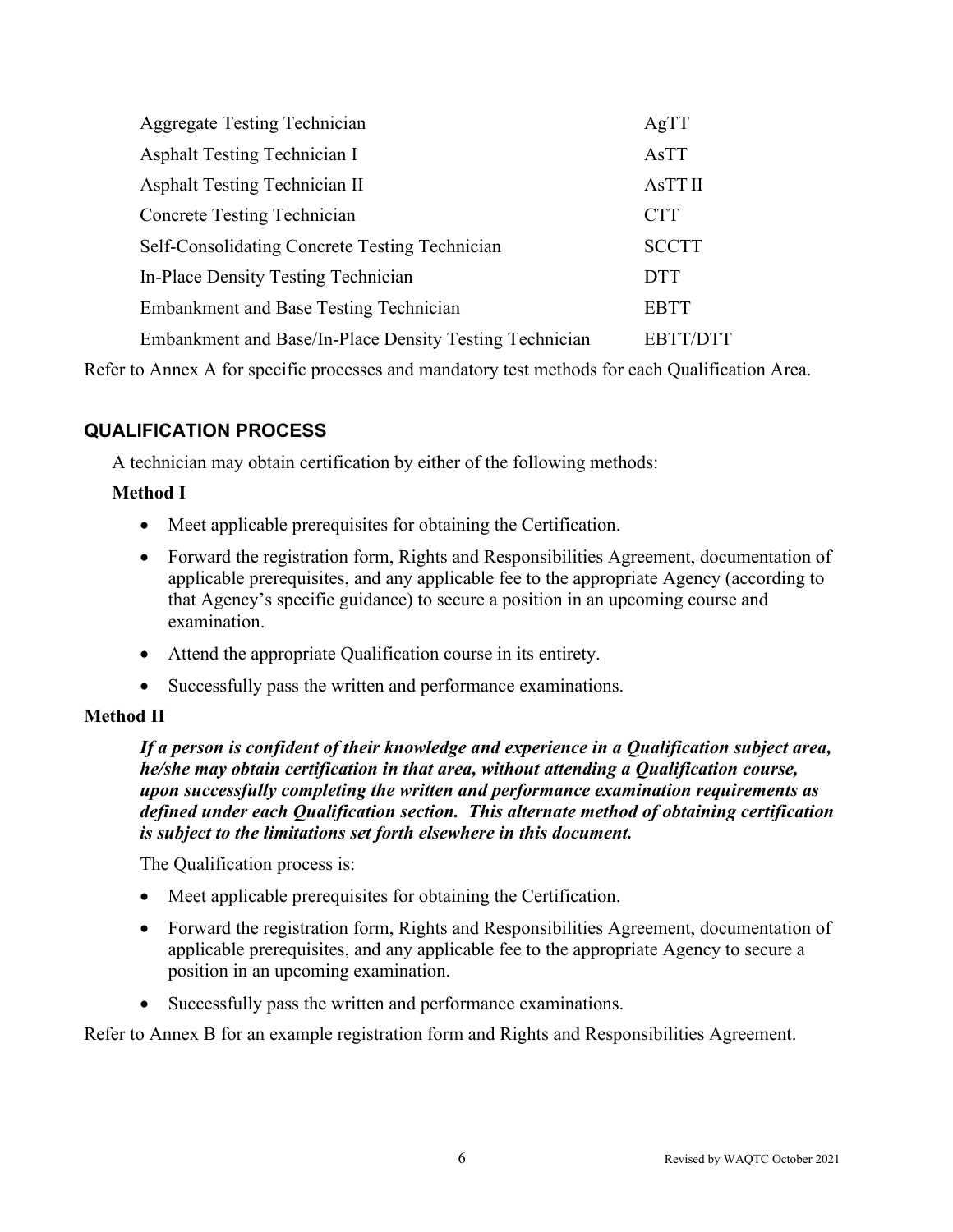## **PROGRAM MANAGEMENT**

# <span id="page-14-1"></span><span id="page-14-0"></span>**CERTIFICATION REGISTRATION**

To be eligible for Certification each technician must complete a registration form and forward it to the appropriate Agency TTQP address along with a check for any applicable fee, a signed and dated Rights and Responsibilities Agreement, applicable documentation of prerequisites, or other Agency required information. These materials must be received by the Agency at least two (2) weeks prior to the beginning of the Qualification course or examination. An example registration form is provided in this document. Agencies may add their specific information to this form in the designated spaces and utilize it, or they may develop a registration form, as long as it reflects that it pertains to the TTQP.

# <span id="page-14-2"></span>**OUT-OF-STATE APPLICANTS**

The requirements for persons from non-WAQTC member States or Agencies wishing to obtain Certifications under the TTQP will be the same as for those from member States or Agencies. Those holding valid Certifications from other programs and showing proper documentation may be extended Certification by the TTQP if the Certification is judged to offer equal credentials as the TTQP and is approved by the Executive Board.

# <span id="page-14-3"></span>**FEES FOR CERTIFICATION**

Each Agency may assess applicant fees as deemed necessary.

## <span id="page-14-4"></span>**RIGHTS AND RESPONSIBILITIES AGREEMENT**

All Certifications will be contingent upon the technician signing a Rights and Responsibilities Agreement. This agreement will inform the technicians of the rights and responsibilities along with the consequences of the violation of these responsibilities. The technician will submit a signed agreement with their registration for Certification.A copy of the agreement is included in this manual. Agencies may add their name to this form and may change the wording from "Qualification" to "Certification" as needed. The form may need to be tailored to conform to legal requirement of the qualifying agency.

# <span id="page-14-5"></span>**CANCELLATION POLICY**

Each Agency should state a specific cancellation policy in the Registration, Policies, and Information Handbook. A minimum policy follows: Each Agency may designate a minimum class size for each course or examination.

If the minimum class size is not reached, the course or examination may be canceled. Courses or examinations may be canceled for other reasons not specifically stated herein. Every effort will be made to notify the applicants well in advance if a cancellation is necessary. If a course or examination is canceled, the applicant may either request refund of any fee, or ask that he/she be enrolled in the next available course or examination.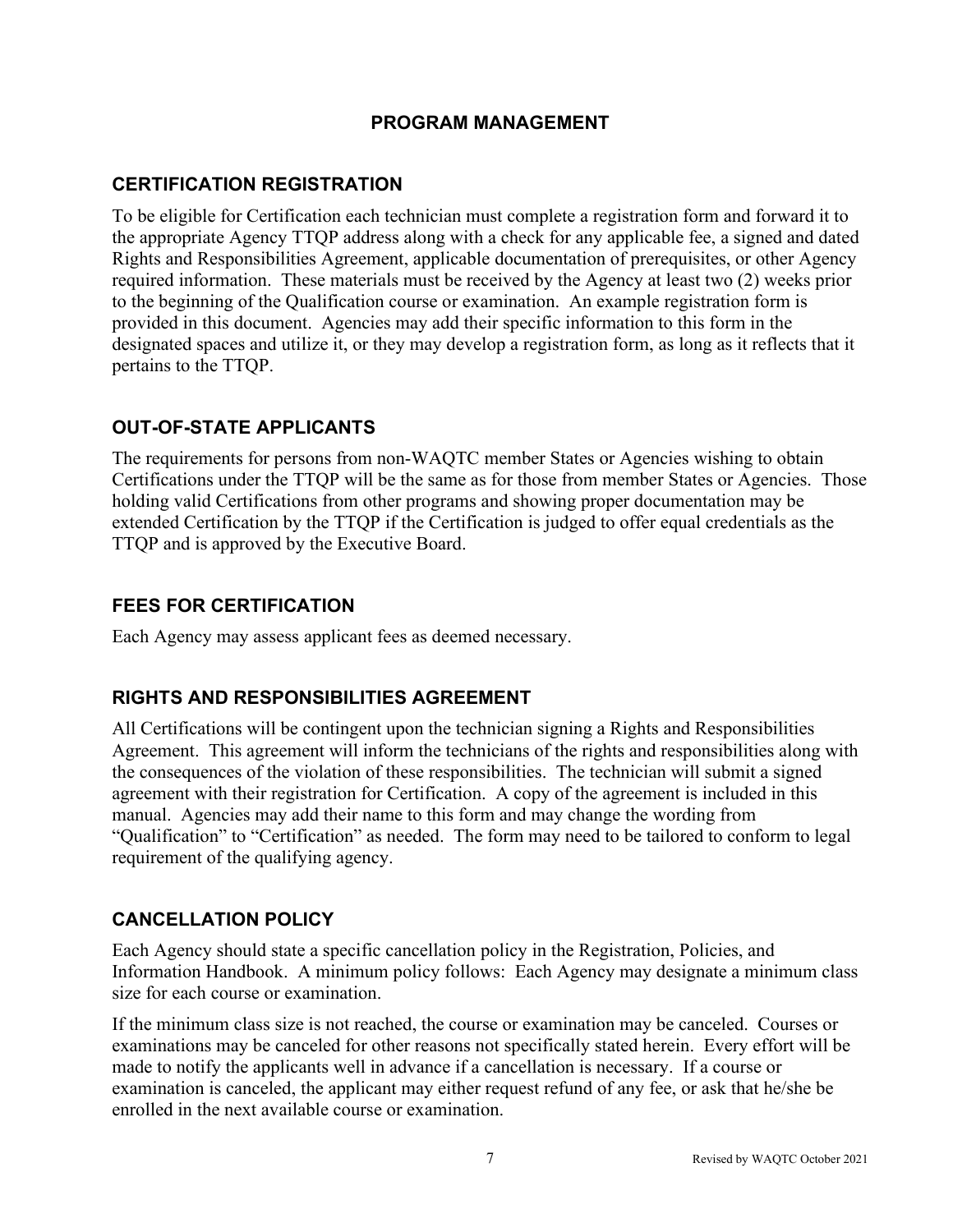# <span id="page-15-0"></span>**REFUND POLICY**

Each Agency may establish its own refund policy for Certification fees where applicable. A suggested guideline follows:

- 1. The registration form, Rights and Responsibilities Agreement, fee, and any other required documentation must be received at least two (2) weeks prior to the start of the course.
- 2. Cancellation by the candidate within seven (7) days (without the class position being filled) will result in 50 percent of the fees being refunded. If the class position can be filled, 85 percent of the fees will be refunded (15 percent will be retained for administrative costs).
- 3. Unforeseen emergency during the course or Qualification proceedings will result in no refund of fees but the candidate will be allowed to retake the course or Qualification examinations, whichever is applicable, at a later date with an additional fee of 15 percent of the course cost.
- 4. No refund of fees will be made for failure to successfully complete the examination portions of the Qualification proceedings.

## <span id="page-15-1"></span>**EXAMINATION**

As part of the Qualification process, each technician will be required to pass both written and performance examinations which are designed to demonstrate both a knowledge and understanding of the test procedures. Written exam Administrators and performance exam Examiners should thoroughly explain to the participants what the exams will entail and the examination rules prior to the beginning of the exams. It is envisioned that multiple examination stations will be required during the performance examination; therefore, there will be multiple Examiners required for the performance portion of the examination.

Failure of either the written or performance portions of the Qualification process will require reexamination and a passing grade in the exam(s) failed, if Certification is still desired, subject to the criteria described herein.

## <span id="page-15-2"></span>**WRITTEN EXAMINATION**

The written examination will consist of multiple-choice questions, some of which will require calculations, or true/false questions. All questions require detailed knowledge of the test method procedures and basic reading comprehension.

The examination is closed book which requires that no technical materials or notes are allowed in the room during the examination. Calculations may be required for some questions; therefore, a batterypowered pocket calculator may be brought to the examination. Calculators may not be shared. The individual must bring No. 2 pencils and erasers and clean scratch paper if desired. All written exams will be administered within a specified time frame which will be consistent within each Agency. At the end of the designated period all exams and used scratch paper will be collected by the exam Administrator. Scratch paper will be destroyed. Exam scores are to remain confidential.

The written exam material is not to be discussed with, or provided to, any unauthorized individual. The exam should be scored, and the results given to the designated Agency person no later than the end of the first business day after the exam is given.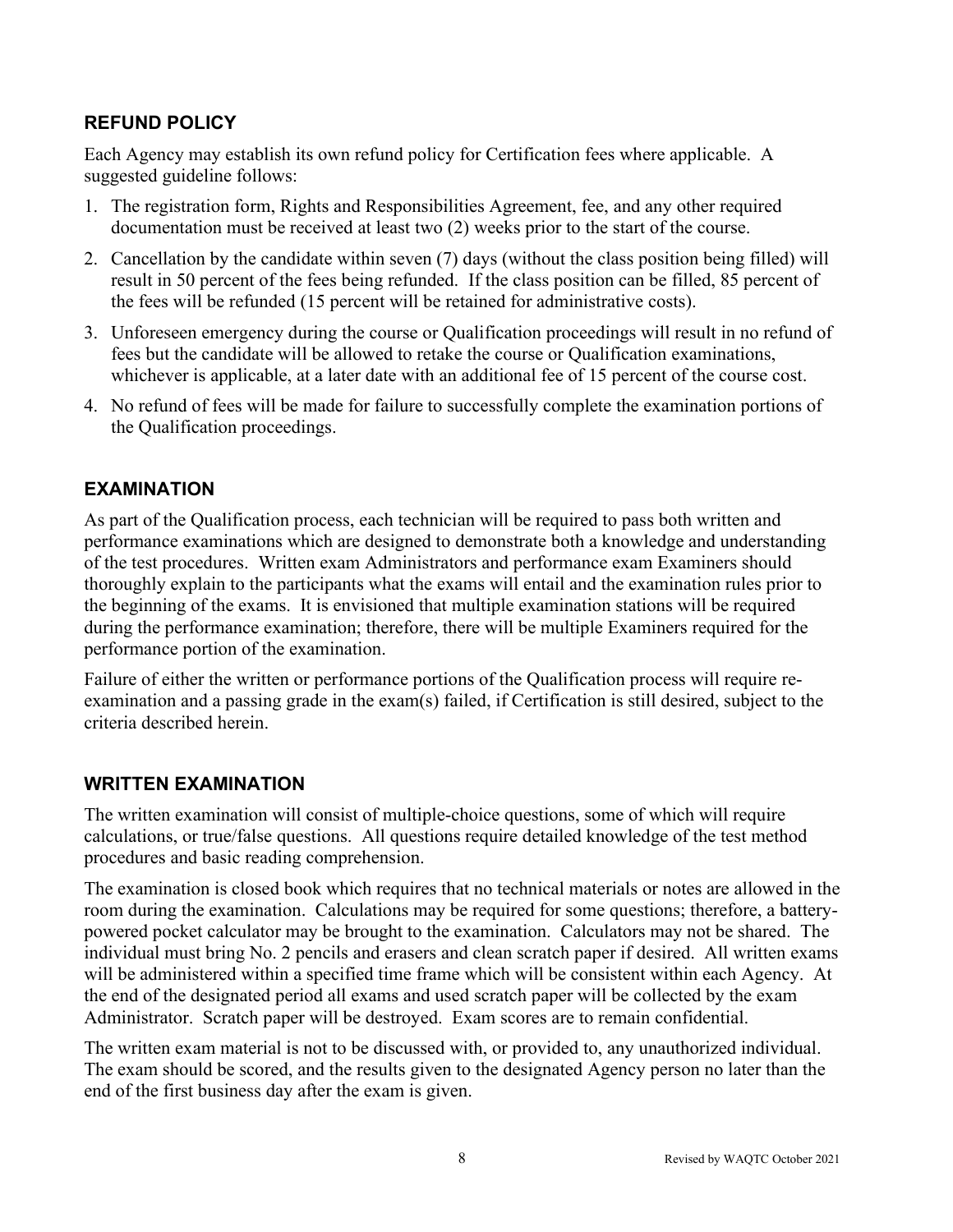A participant will successfully pass the written examination by meeting the following criteria:

- a. A minimum score of 70 percent on the entire written exam for that Qualification area.
- b. A minimum score of 60 percent on each segment (test method) of the written examination.

# <span id="page-16-0"></span>**PERFORMANCE EXAMINATION**

The performance examination may be performed with the procedure open for reference; however, referral to the exam checklist, or any notes or other material reflecting the content of the checklist, by the examinee will not be permitted during the exam. Each procedure will be completed within the time limit designated by the Agency for that method. The participant is required to successfully perform all steps of the designated test procedures for the particular Qualification area, with the exception that an examinee may be asked to explain various steps to a procedure in order to reduce the total test time. All test method time limits set by the Agency will consider the reduction of time due to accelerated steps. An individual may be required to verbally describe the procedures for sampling of a material, such as Sampling Freshly Mixed Concrete, if performance of the method is not practical or feasible.

Judgment will be based on the ability to correctly perform all required procedures for each of the methods based on criteria shown on the performance examination checklists. Omission of one or more of the prescribed procedures will constitute failure of that test method. The inability to complete the test method within the designated time limit will constitute failure of the method. The examinee may perform one repeat trial of a failed method, at the Examiner's convenience, on the day of the exam; however, repeat trials will be allowed in not more than 50 percent of the total test methods in that performance exam. The examinee may request that a different Examiner administer a repeat trial of a failed test method. Failure of any one of the prescribed test methods after two trials will constitute failure of the performance examination portion of the Qualification process. Scoring of the exam will be on a pass/fail basis.

The performance examination will occur in the direct presence of the Examiner or the combination of performance samples and Examiner direct oversight at an Agency designated qualification facility. All steps of the method must be performed, except that certain steps may be accelerated when properly explained to the Examiner.

The Examiner may not respond to questions or assist in the performance of the method. Immediately after completion of the method, the Examiner will tell the individual if he/she has passed or failed that trial. If a failure has occurred, the Examiner will denote which part of the method was performed or described incorrectly. The Examiner will not stop a trial when an error has occurred, nor will he/she in any way signify approval or disapproval. Any disputes will be referred immediately to and reconciled by the course or exam Administrator. The results of the performance examination, as well as all performance examination checklists, will be provided to the designated Agency person no later than the end of the first business day after the exam is given.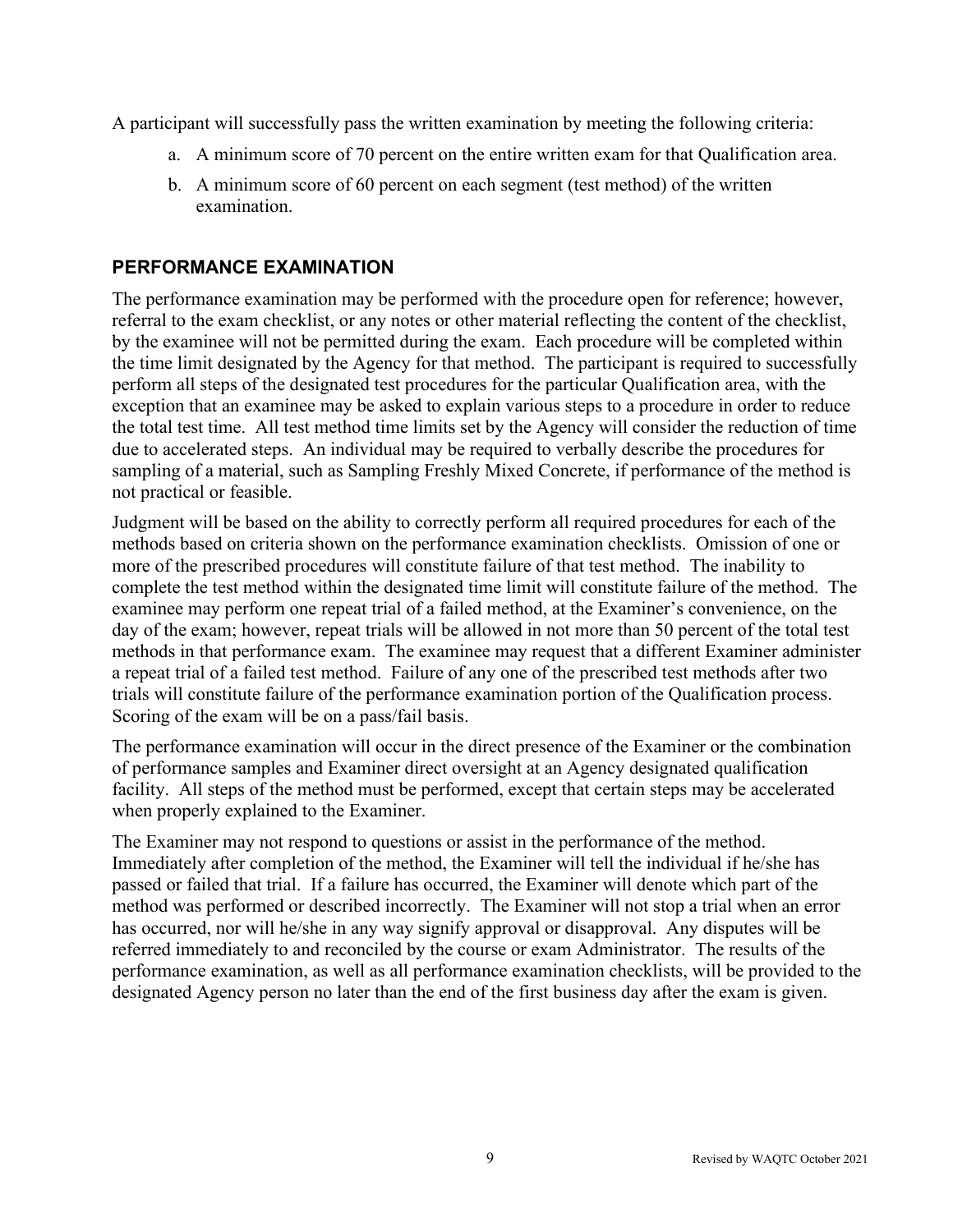# <span id="page-17-0"></span>**RE-EXAMINATION**

Re-examination for both the written and performance exams will be conducted according to the same criteria as the original examinations. The one exception is on the written examination, an initial exam score above 70 percent overall, but below 60 percent on one or more test methods, a reexamination on only those test methods may be administered at the agency's discretion. See Annex A for detailed information. A participant may be eligible for re-examination subject to other restrictions outlined elsewhere in this manual. The applicant may either make individual arrangements with the Agency for re-examination or apply to take a scheduled exam, depending upon Agency preference or policy. Guidelines for individuals failing either examination the second time will be set by the qualifying agency. It is recommended that individuals attend the training course for that Qualification area if Certification is still desired.

# <span id="page-17-1"></span>**EXAMINATION MATERIALS SECURITY**

This policy applies to:

- all written examination materials, including blank exams, completed exams, and answer keys; and
- the Examiner's scoring checklist for performance exams.

Personnel involved with Qualification examination should attend a TTQP orientation session conducted by a member of the WAQTC, QAC, or AQC. It is imperative that examination materials are kept secure and confidential at all times. Violation of examination security can compromise the exam and destroy its integrity and validity as a Qualification instrument. The definition of secure in this document implies that materials will be kept under lock and key, except when being utilized in an official manner, and only those having authority as described elsewhere in this document have access. At such times as these documents are removed from a locked location, they will remain in the immediate possession and view of the authorized person only and will not be made available for possession or viewing by others.

In the event of using electronic devices for the purpose of taking the written exams, the devices must be secured in such a manner that the device is not capable of accessing the internet or any search engines or information saved to an external device during the exam.

If a Learning Management System (LMS) is used for tracking of an individual's certification process, or housing of the written and performance exams, the LMS must be configured in such a way that access to the written and performance exams questions are not attainable by anyone outside of the WAQTC security structure other than to the individual taking the exam on testing day. It is highly recommended that the LMS system also be configured so that the written and performance exams can only be accessed by testing technician during hours designated for testing on exam day.

The security structure shall be limited to only those individuals who administer the WAQTC exams and limited LMS system programmers. Any individuals having administration rights to other areas of the LMS shall not have access rights to the written and performance exams.

Exam security must be maintained throughout all aspects of life of exam materials, including:

- development and validation of new exams or questions,
- reproduction of exam materials,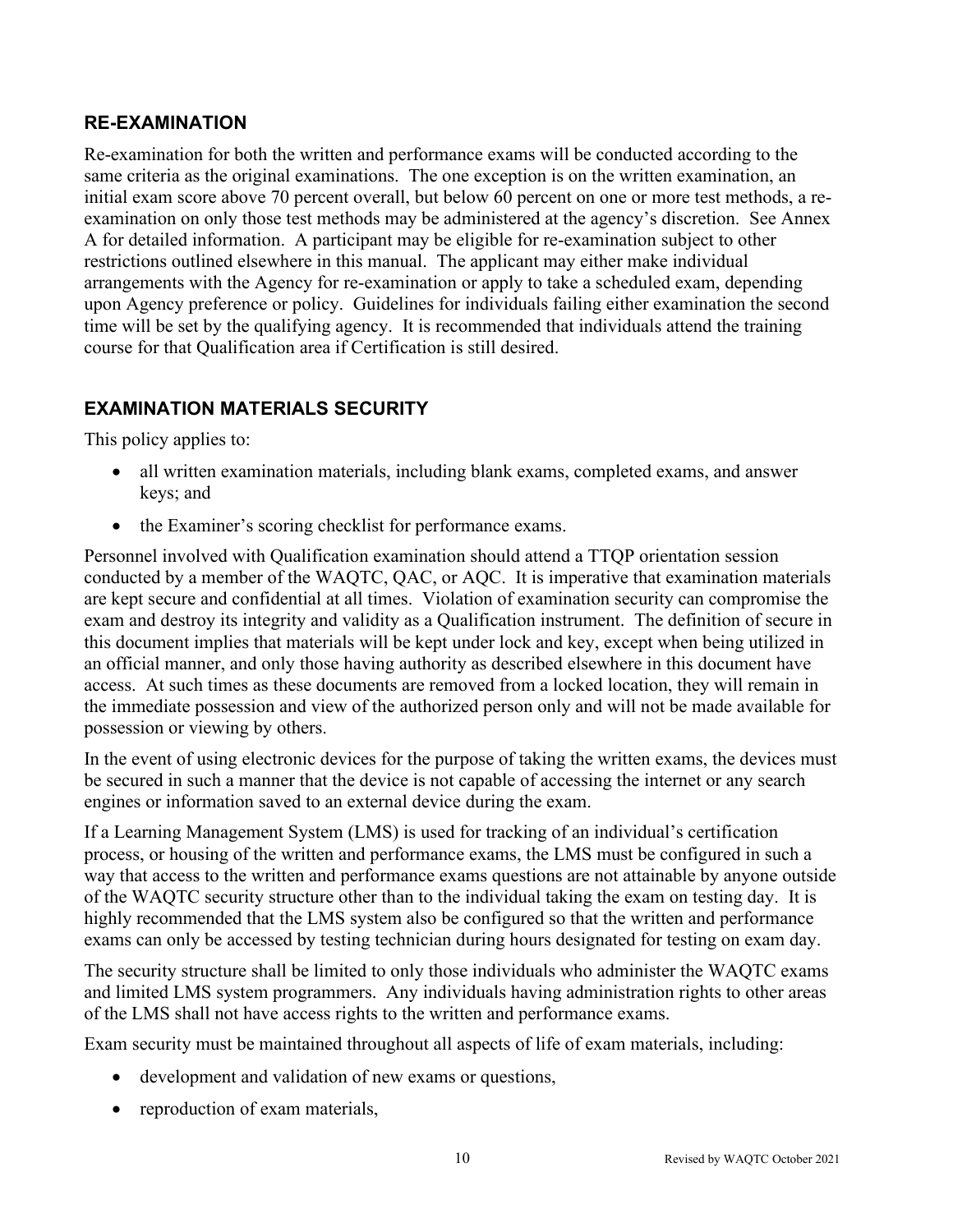- storage of blank exam materials and answer keys,
- administering and scoring exams,
- storage of completed exams,
- destruction of old exam materials.

Access to exam materials and answer keys is limited to the following personnel, when and as needed in carrying out their responsibilities in the Qualification program:

- program administrative personnel in the inventory, storage, and reproduction of the exam materials,
- examination Administrators, Scorers, or performance exam Examiners in the administration and scoring of exams,
- program administrative personnel in the recording of exam results, storing completed exams, and destroying old exams,
- selected individuals or subject-matter experts who have been assigned and authorized by the WAQTC to review, assess, update, revise, and validate exam materials,
- consultant personnel that have been approved, in writing, by the Executive Board.

The consequences for those individuals found violating the security of Qualification examination materials will be:

- written reprimand if the violation is by negligence and the requirement to attend a TTQP orientation
- banning from any future association with the TTQP if the violation is willful or intentional

Any disciplinary action or dismissal associated with serious violations will be determined according to the policies and procedures of the employer of the offending party.

# <span id="page-18-0"></span>**RETENTION OF WRITTEN EXAMINATIONS**

After each Qualification examination process, all used exam materials, both passing and failing, will be retained, in conformance to guidelines contained in the section entitled Examination Materials Security, by the Agency providing the Qualification examination, for at least one (1) year and will then be destroyed by shredding or other effective method. During this one-year period the WAQTC may require that these exams be forwarded to the WAQTC for objective evaluation.

# <span id="page-18-1"></span>**PARTICIPANT NOTIFICATION**

The Agency conducting the Qualification proceedings should notify each participant of successful or unsuccessful completion of the Qualification Requirements within ten (10) working days of the date of the completion of examination**.** 

Presence on the Agency's **Certified Technician Registry** may serve as Certification verification for those technicians that are successful in completing the Qualification requirements.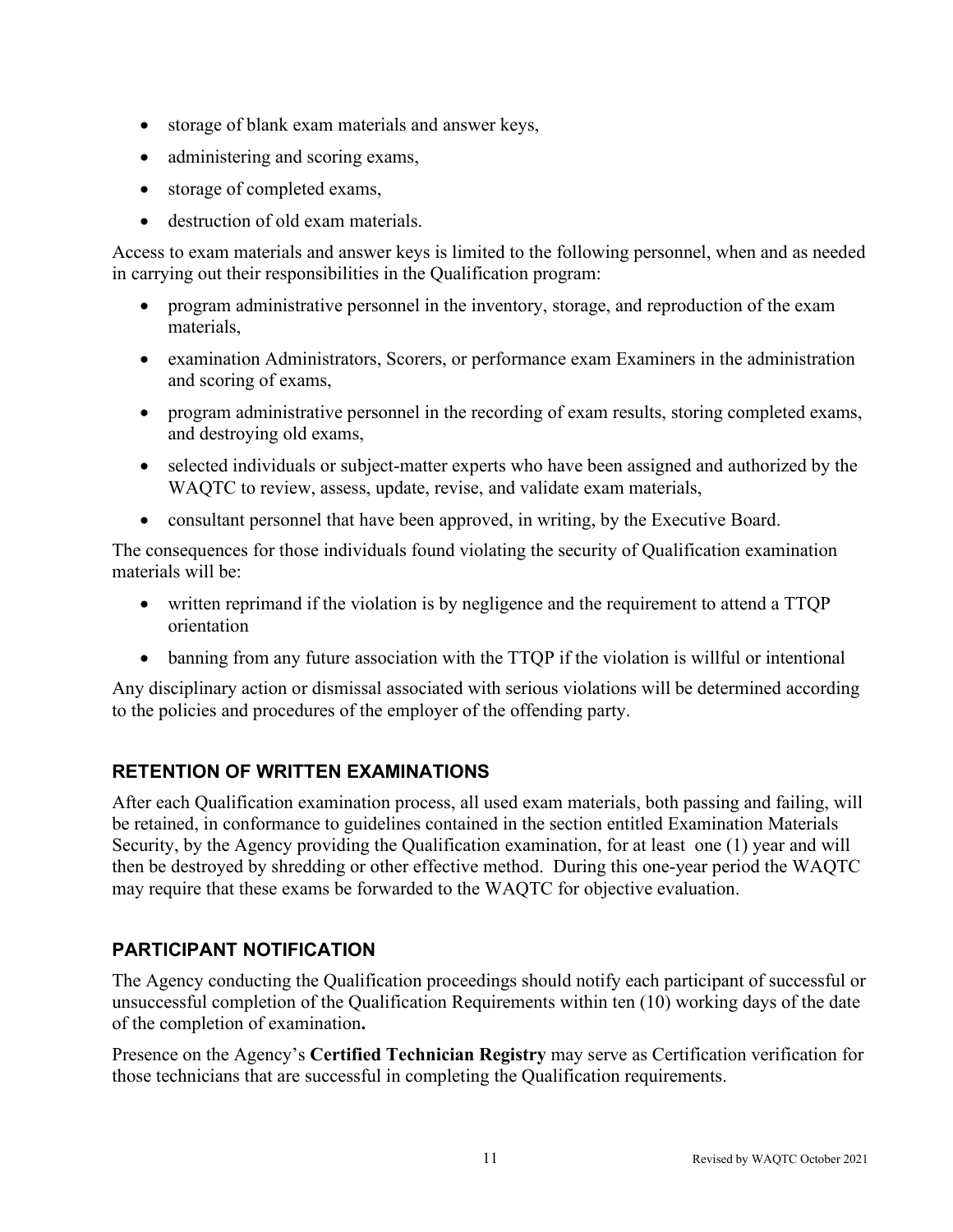If an Agency elects to use a Certification card, or similar method, to identify those individuals that have successfully completed a Qualification area, the format and appearance should be coordinated with the other Agencies and should reflect that it pertains to the WAQTC TTQP.

If the participant is unsuccessful in completing the Qualification requirements, the procedure for reexamination should be explained, if applicable.

# <span id="page-19-0"></span>**LENGTH OF TECHNICIAN CERTIFICATION**

The length of time in which a technician may remain qualified in any qualification area will be set by the qualifying agency. This time period shall be on a three (3) or five (5) year re-certification cycle.

The agency must apply the same re-certification cycle for all Certifications. Individuals that are qualified by an agency using a five-year re-certification cycle may be required to demonstrate proficiency when requesting reciprocity with an agency using a three-year re-certification cycle.

# <span id="page-19-1"></span>**CERTIFIED TECHNICIAN REGISTRY**

Within ten (10) working days after completion of any Qualification proceeding, the Agency conducting the Qualification exams should log each participant that has successfully completed the Qualification requirements on the **Certified Technician Registry** for that Agency which is linked to the WAQTC Web site. The required information to be logged in the appropriate field is:

• A unique Certification number assigned from the following Agency allotments

| Alaska     | $00,001 - 19,999$ | Montana  | 120,000 - 139,999              |
|------------|-------------------|----------|--------------------------------|
| Idaho      | $20,000 - 39,999$ | Not used | 140,000 - 159,999              |
| Oregon     | $40,000 - 59,999$ | Utah     | 160,000 - 179,999              |
| Washington | $60,000 - 79,999$ | Colorado | 180,000 - 199,999              |
| Not used   | 80,000 - 99,999   | Hawaii   | 200,000 - 219,999              |
| Not used   | 100,000 - 119,999 |          | North Dakota 220,000 - 240,000 |

**Note:** The number assigned with the first Certification will remain with that employee no matter if additional Certifications may be attained through other WAQTC Agencies. Should a technician obtain a Certification in a state other than the one designated by the assigned Certification number, the Agency issuing the additional Certification will notify the Agency where the Certification number originated so that the Certification may be properly registered.

- The successful participant's full name
- The area in which the Certification is received designated by:

| Aggregate  | AgTT    | Concrete                          | <b>CTT</b>  |
|------------|---------|-----------------------------------|-------------|
| Asphalt    | AsTT    | Self-Consolidating Concrete SCCTT |             |
| Asphalt II | AsTT II | <b>Embankment and Base</b>        | <b>ERTT</b> |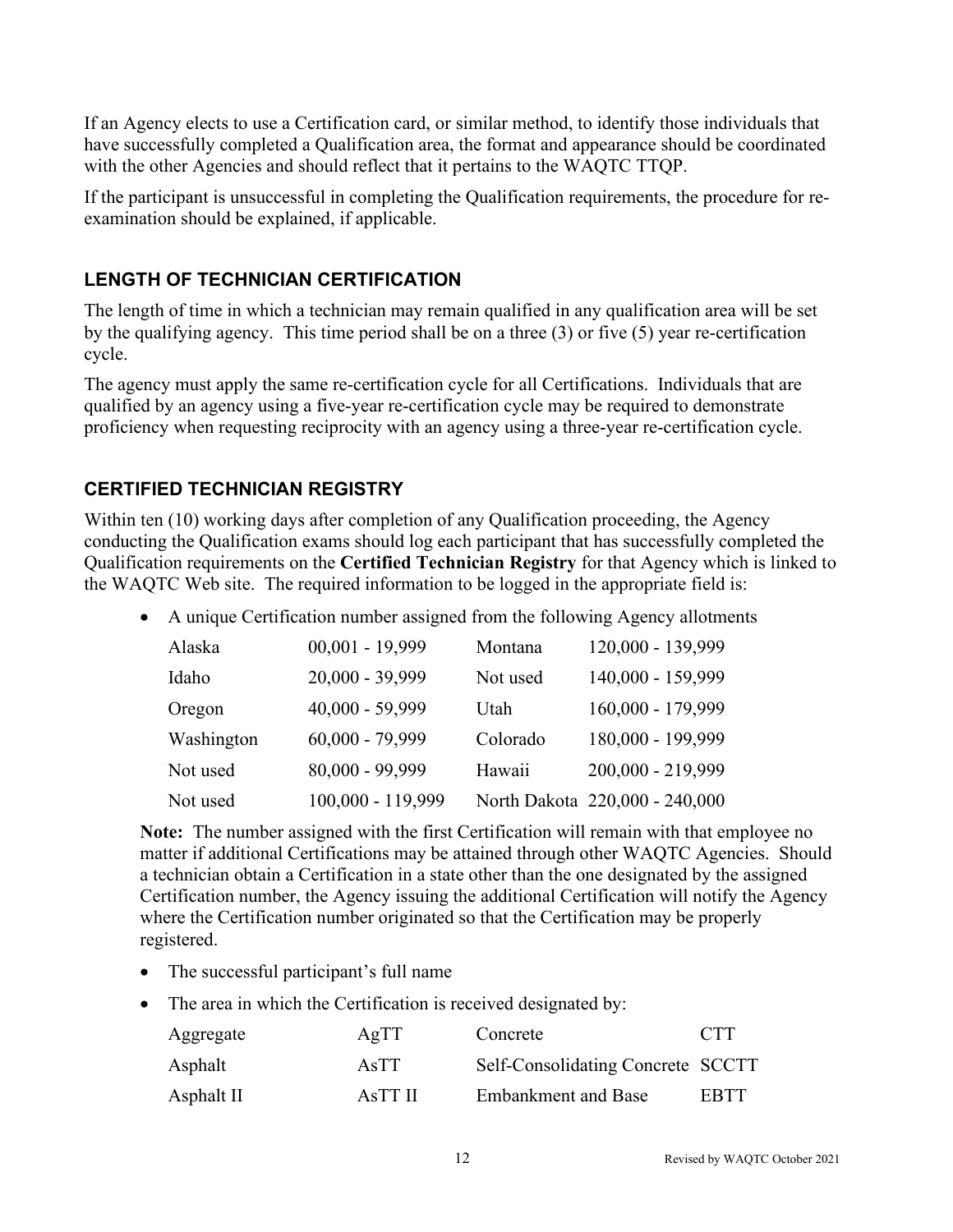In-Place Density DTT Embankment and Base / In-Place Density (combined) EBTT/DTT

• The day, month, and year of the Certification expiration.

# <span id="page-20-0"></span>**INSTRUCTOR QUALIFICATIONS**

Instructors for the TTQP in each Agency should meet the following guidelines:

- Extensive experience in the test methods contained in the Qualification area
- Experience and demonstrated ability in training and communicating with participants
- Exhibition of a positive attitude while interacting with others
- Willingness to uphold the high standards set by the TTOP and to follow the policy guidelines

Instructors should complete a TTQP orientation session presented by the Agency's WAQTC representative, a member of the QAC, or the AQC who has also completed such an orientation on the policies and procedures of the TTQP. Instructors should also have successfully completed the Qualification area in which they will be instructing. The Agency should maintain a list of those individuals that meet the requirements to act as instructors in each Qualification area.

# <span id="page-20-1"></span>**COURSE OR EXAM ADMINISTRATOR, SCORER, AND EXAMINER QUALIFICATIONS**

Only those individuals that have attended TTQP policies and procedures orientation session, conducted by a representative of the WAQTC, QAC, or AQC, should administer or score written exams. It is not required that the same party that administers the written exam also scores it. Performance exam Examiners should possess both considerable experience in performing both general materials testing and the methods that they will be proctoring. In addition, they should demonstrate the same willingness to uphold the standards of the TTQP. Furthermore, Examiners should not be in the chain of command of those being Qualified, nor should they be related. Examiners should also have successfully completed the Qualification area that they will be proctoring.

### **Each Agency should also hold instructional sessions to ensure that each performance exam Examiner proctors the exams in exactly the same manner.**

The Agency should maintain a registry of all Administrators, Scorers, and Examiners that have met the requirements to perform such functions.

# <span id="page-20-2"></span>**ORIENTATION**

All persons participating in any capacity in the administration of the TTQP should be required to attend a TTQP orientation session presented by a member of the WAQTC, the QAC, or the AQC. The session should cover the appropriate sections of the Administrative Manual, the intent and scope of the TTQP, the responsibilities of the party(s) attending the orientation, and how they fit into the scope of the program. The content and thoroughness of the orientation may be tailored to the responsibilities of the person within the program.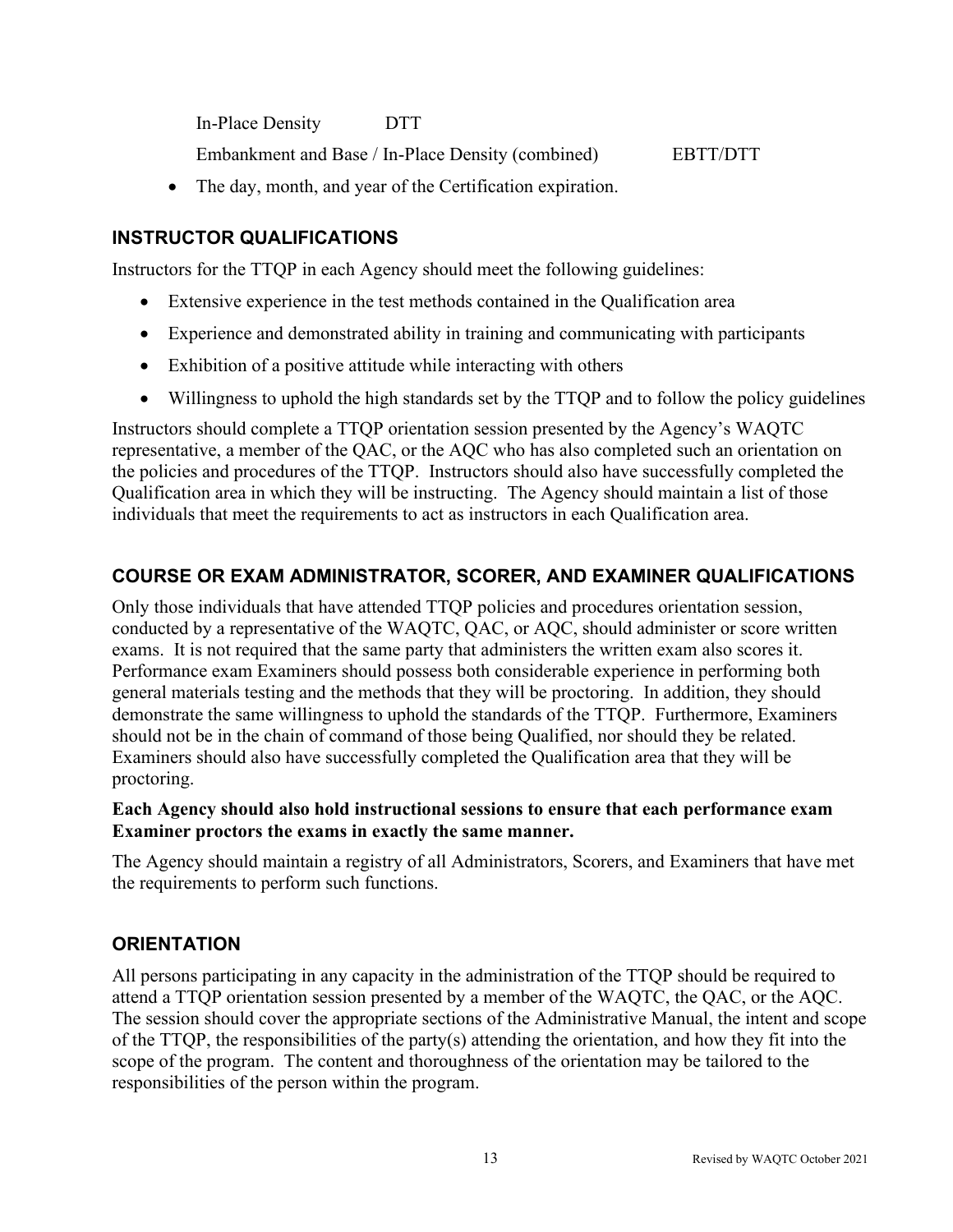Each Agency should maintain a registry of all persons that have completed this orientation.

# <span id="page-21-0"></span>**COURSE OR EXAM PARTICIPANT ALLOCATIONS**

Agencies may set participant allocations for Qualification courses or examinations as they deem necessary.

# <span id="page-21-1"></span>**COURSE EVALUATIONS**

Course evaluations will be obtained for each Qualification course administered by member Agencies. Instructors should stress the importance of thoughtful completion of these forms. The AQC in each participating Agency should review and compile these comments and provide suggestions to the QAC for consideration during their scheduled program meetings. An evaluation form is included in the training materials for each course.

# <span id="page-21-2"></span>**REGISTRATION, POLICIES, AND INFORMATION HANDBOOK**

Guidance for technician registration in a course or exam, TTQP policies, and other information intended for the use of the technician is contained in the TTQP Registration, Policies and Information Handbook (RP&IH) which is a TTQP standardized document. This Handbook should be kept up to date by each Agency. Agency specific policies, information, or examination or training requirements, etc., as defined below and elsewhere in this manual, may be entered in this Handbook, to supplement the standard TTQP information, for reference by the technician or laboratory.

# <span id="page-21-3"></span>**UPDATES TO THE REGISTRATION, POLICIES, AND INFORMATION HANDBOOK**

As changes to the program occur or other RP&IH updates are required, the new information will be posted on the WAQTC Web site. Others may obtain this information by calling the TTQP representative in their state.

Even though every effort will be made to make current information available to everyone, it is the responsibility of the Certification holder to keep current on new issues and to provide the appropriate representative with address and employer changes if required.

# <span id="page-21-4"></span>**USE OF COURSE MATERIALS BY AN ACCREDITED CONTRIBUTING MEMBER**

<span id="page-21-5"></span>Accredited Contributing Member Agencies may use the course materials as necessary to meet the Agencies' needs provided the requirements of the section titled 'Agency Personalization /Alteration of Materials' are met.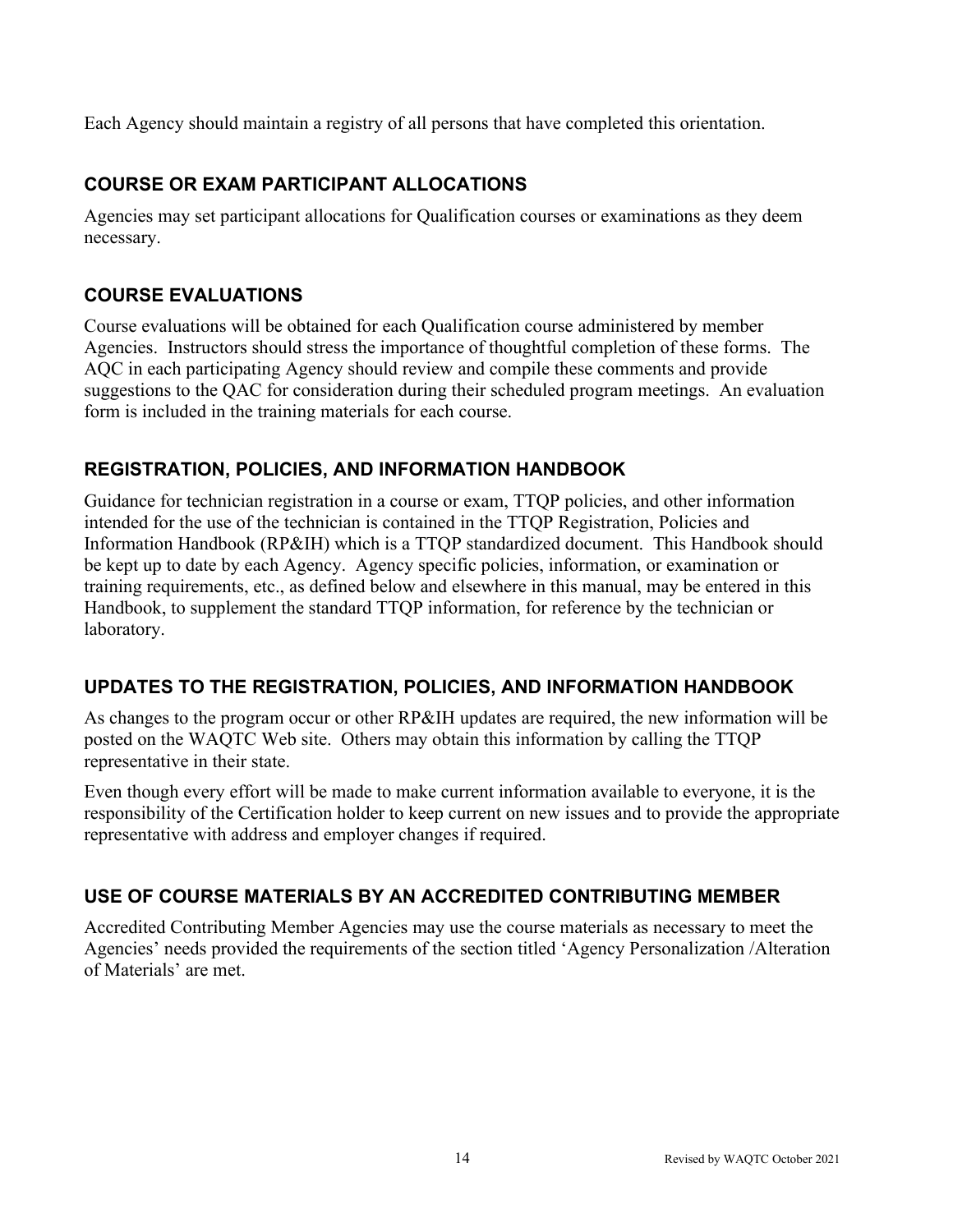# **AGENCY PERSONALIZATION / ALTERATION OF MATERIALS**

Member Agencies are not authorized to make any changes to any materials, such as course materials or Administrative procedures that fall under the jurisdiction of the TTQP with the following exceptions: Agencies may include in the RP&IH their own Agency specific information, fee structure, cancellation and refund policies, course allocations, individualized registration forms, or other such information as defined in this manual.

The written examination questions may be organized or compiled according to Agency preference as long as the content and procedure adheres to the guidance provided in this manual and the exam reflects that it is a product of the WAQTC TTQP. Agencies may provide supplemental administrative guidance for Agency specific issues in the RP&IH as long as it is not in conflict with any guidance contained herein. The addition of Agency specific supplemental information, such as Agency specific test methods, contract administration guidance, specification information, or quality assurance program information to Qualification courses is not considered a change to the program.

# <span id="page-22-0"></span>**QUALIFICATION PROGRAM REVISION / UPDATES**

Revisions and updates to the TTQP will be recommended to the WAQTC Executive Board by the QAC based upon participant and Agency comments and materials testing procedural changes. The QAC will meet each year by July 30, or at other such time as directed by the Executive Board, to consider such changes. Suggestions and comments, in addition to those received from course evaluation forms, should be provided in writing to the AQC, which will provide them to the QAC for consideration. Those revisions or updates adopted by the Executive Board will then be conveyed to the designated party in each Agency for uniform incorporation into the Agency's master copy of the appropriate course material, or other document, by October 1 of the year in which adopted.

# <span id="page-22-1"></span>**RECORDING OF DOCUMENT**

Each Agency should document the date of the latest revision of program materials, including the Registration, Policies, and Information Handbook or course materials, etc., by entering the following information, or information of a similar format, at the bottom of the inside front cover of the applicable document when **authorized alterations** to that document have been completed.

For Agency specific revisions: "Revised by (enter Agency abbreviation) - (enter date)"

Those changes that may be affected by WAQTC only, will be signified by:

For WAQTC approved revisions: 'Revised by WAQTC - (enter date)"

# <span id="page-22-2"></span>**WAQTC WEB SITE [\(http://waqtc.org/](http://waqtc.org/)***)*

The WAQTC Web site is intended to provide useful information both to the member Agencies, other Agencies, and the general public about the TTQP and other programs of the WAQTC.

It is intended that information entered will be of a like appearance between Agencies so coordination will be required as new needs are identified. It is the responsibility of each Agency to keep their specific information up to date in accordance with the guidelines set forth in this manual. Suggestions for improvement to the Web site, or other facets of the program, may be provided to a member of the WAQTC or by the home page E-mail link.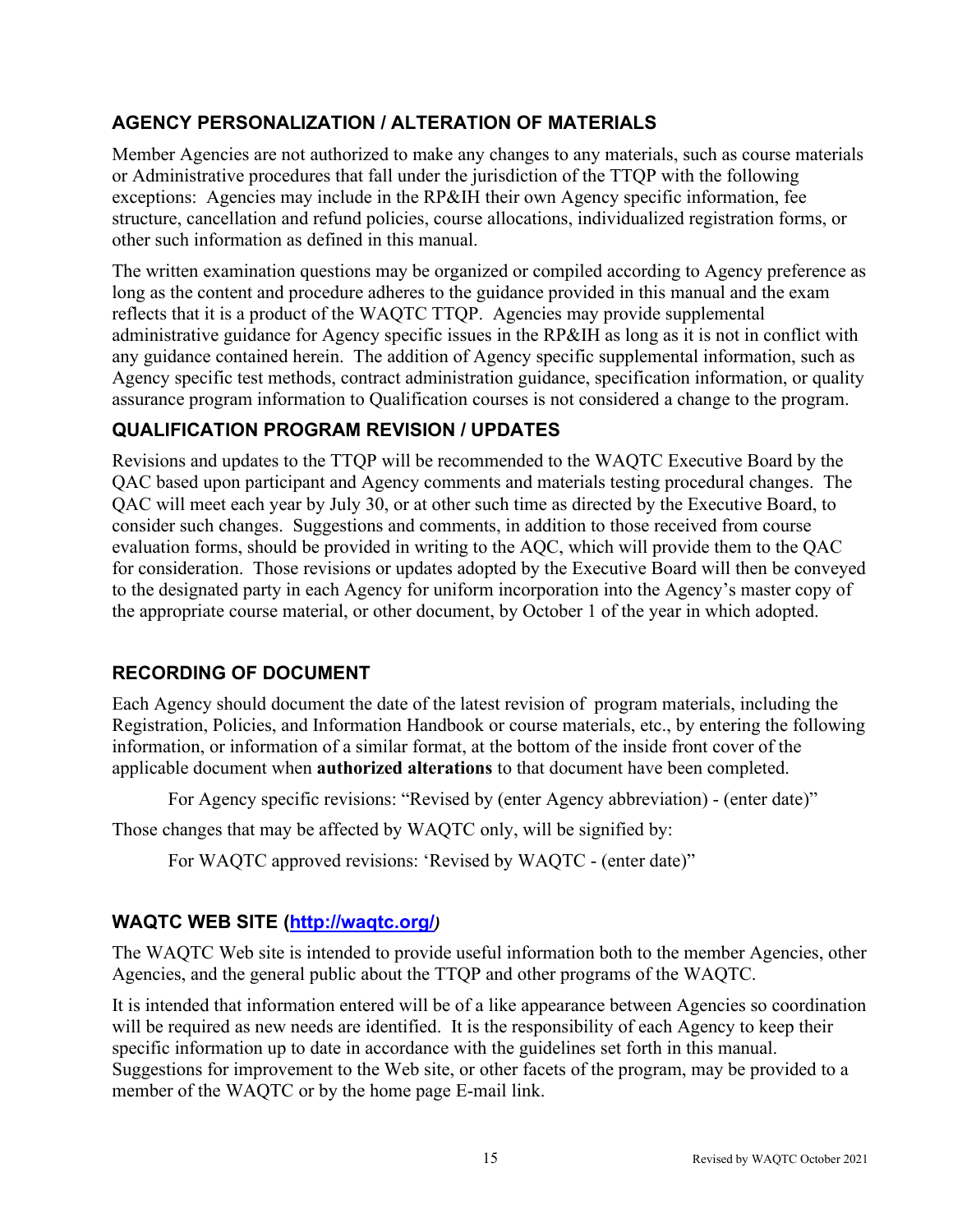# <span id="page-23-0"></span>**PROGRAM REVIEW**

Guidance on the review of the TTQP is contained in the TTQP Operating Agreement which can be found in the Appendix. In addition to this coordinated review, it is suggested that each AQC or their designated representative(s) conduct periodic reviews within their Agency to maintain a consistency in the program.

# <span id="page-23-1"></span>**CERTIFICATION RENEWAL POLICY**

Certification renewal is required to be completed by the certification's expiration date.. The technician is responsible for obtaining his/her applicable Certification renewal and must do so before the expiration date of the Certification. The procedures for Certification renewal are the same as for the initial Certification. Although renewal is the responsibility of the technician, an Agency may adopt other policies, such as notifying the participant before the expiration date, if desired. Interim or Certification refresher courses may be offered; however, it is also the responsibility of the technician to stay abreast of changes to procedures and test methods.

Renewal of Certification may be obtained in the following manner:

A technician obtains renewal of Certification by passing the written and performance exam, as applicable, required for that particular Certification. The Agency may either require that the technician be responsible for scheduling his/her own written and/or performance examination, or the Agency may schedule specific times and locations in which this is accomplished.

*Re-examination policies*, for those failing to pass a Certification renewal on the first attempt, will be the same as for the original Certifications.

# <span id="page-23-2"></span>**REVOCATION OR SUSPENSION OR DENIAL OF CERTIFICATION**

Certifications awarded by the TTQP may be revoked at any time by the Agency Qualification Committee (AQC) for just cause. Proposed revocations or denial will be sent to the individual in writing along with the individual's right to appeal the proposed revocation or denial. A proposed revocation is effective upon receipt by the technician and will be affirmed, modified, or vacated following any appeal. The reasons that technicians will be subject to revocation, suspension or denial of their Certifications are *negligence* or *abuse* of their responsibilities.

Agencies may disqualify technicians for other reasons of just cause which may or may not be specifically defined herein following the due process procedures outlined herein.

*Negligence* is defined as unintentional deviations from approved procedures which may or may not cause erroneous results or the TTQP Program.

The following penalties are guidelines for findings of *negligence*: The first finding of *negligence* will result in a letter of reprimand being sent to both the employee and the employer; the second will result in a thirty (30) day suspension of Certification, third in a one hundred eighty (180) day suspension of Certification and the fourth in permanent revocation of the Certification. The AQC may deviate from these penalty guidelines if warranted.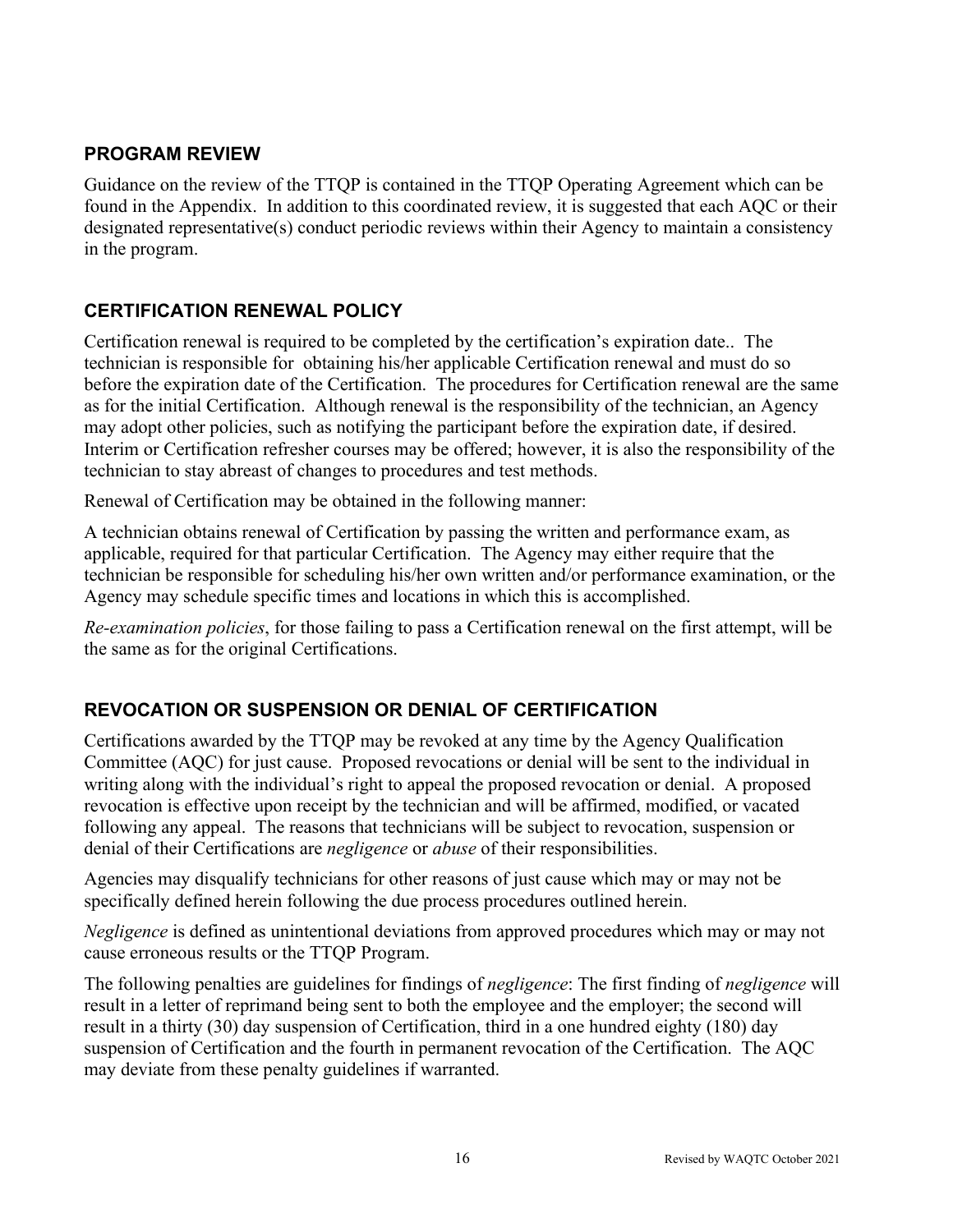*Abuse* is defined as intentional deviations from approved procedures or the TTQP Program. The following penalties are guidelines for findings of *abuse*: The first finding of *abuse* will result in a one (1) year suspension to permanent revocation of an individual's Certification. Any subsequent finding of *abuse* will result in that person being ineligible for any future type of TTQP Certification. The AQC may deviate from these penalty guidelines if warranted.

Revocations or suspensions for *abuse* or *negligence* in one Qualification area will be considered revocations or suspensions in all Certifications held by the technician. Such revocations or suspensions will be in effect in all member Agencies of the WAQTC.

It should be noted that should a technician fail to successfully complete Certification renewal in a specialty area, that technician will be considered Disqualified in that area, only, until the requirements for Certification renewal have been successfully met, subject to the limitations set forth in this document.

Allegations of *negligence* or *abuse* will be made to the AQC in writing. The allegations will contain the name, address, and signature of the individual(s) making the allegation. The allegations will be investigated by the AQC. The accused and the individual(s) making the allegation will be given the opportunity to appear before the AQC. All involved parties will be notified in writing of the findings by the AQC. Any warranted penalties will be imposed in accordance with guidance contained herein. Decisions regarding allegations of *negligence* or *abuse* may be appealed in writing to the AQC Chair who will independently consider such written appeals but may rely on the advice and counsel of the AQC and take such action as he/she considers appropriate.

# <span id="page-24-0"></span>**NOTIFICATION OF CERTIFICATION REVOCATION OR SUSPENSION**

Each Agency may notify the other members of the WAQTC, or other participants in the TTQP, of anyone having a Certification revoked or suspended. The responsible Agency will remove the Certification expiration date, for all applicable Certifications, from the Qualified Technician Registry immediately upon the revocation or suspension of the Certification(s) as verification to other Agencies of such action.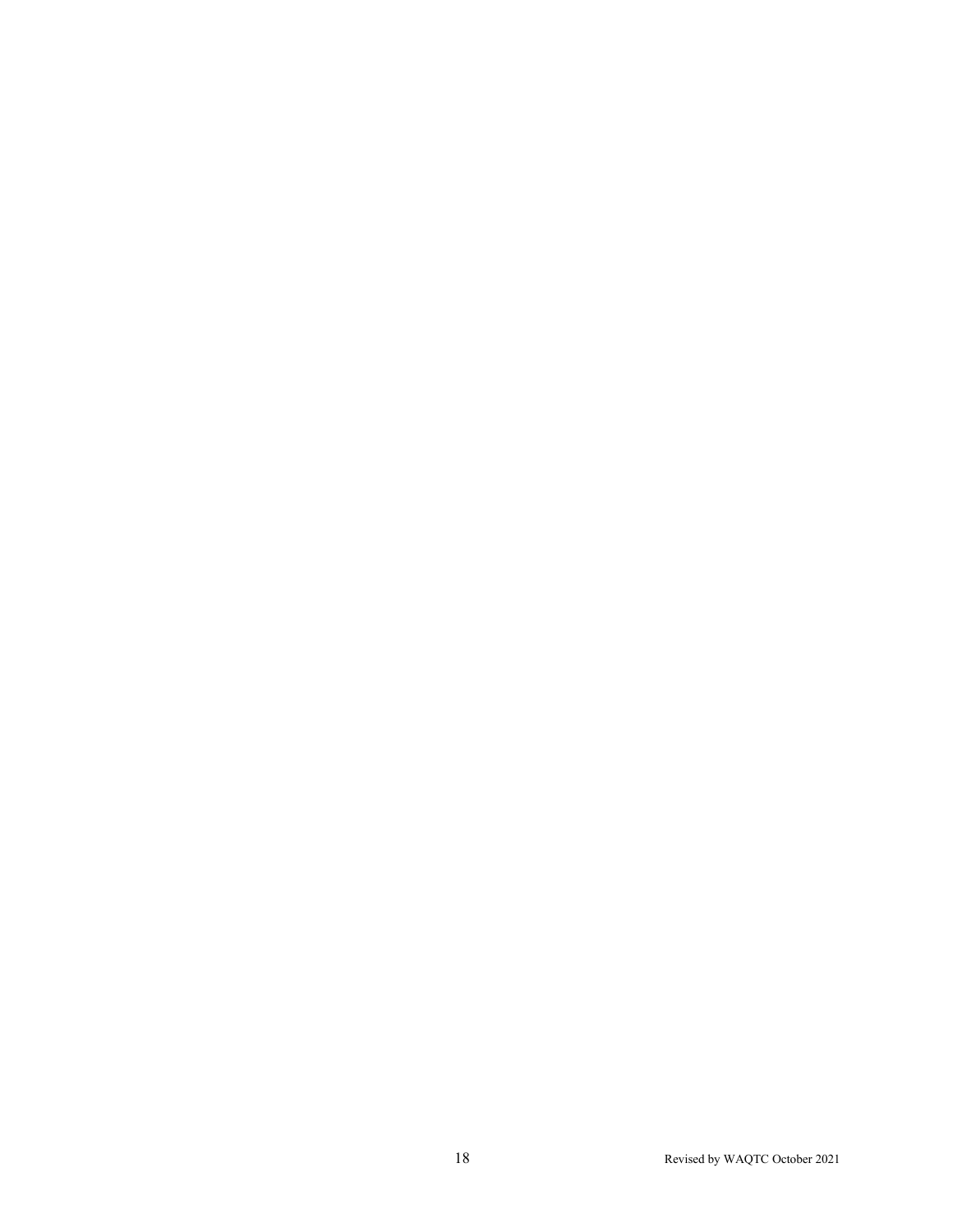# <span id="page-26-0"></span>**ANNEX A QUALIFICATION PROCESSES AND MANDATORY TEST METHODS**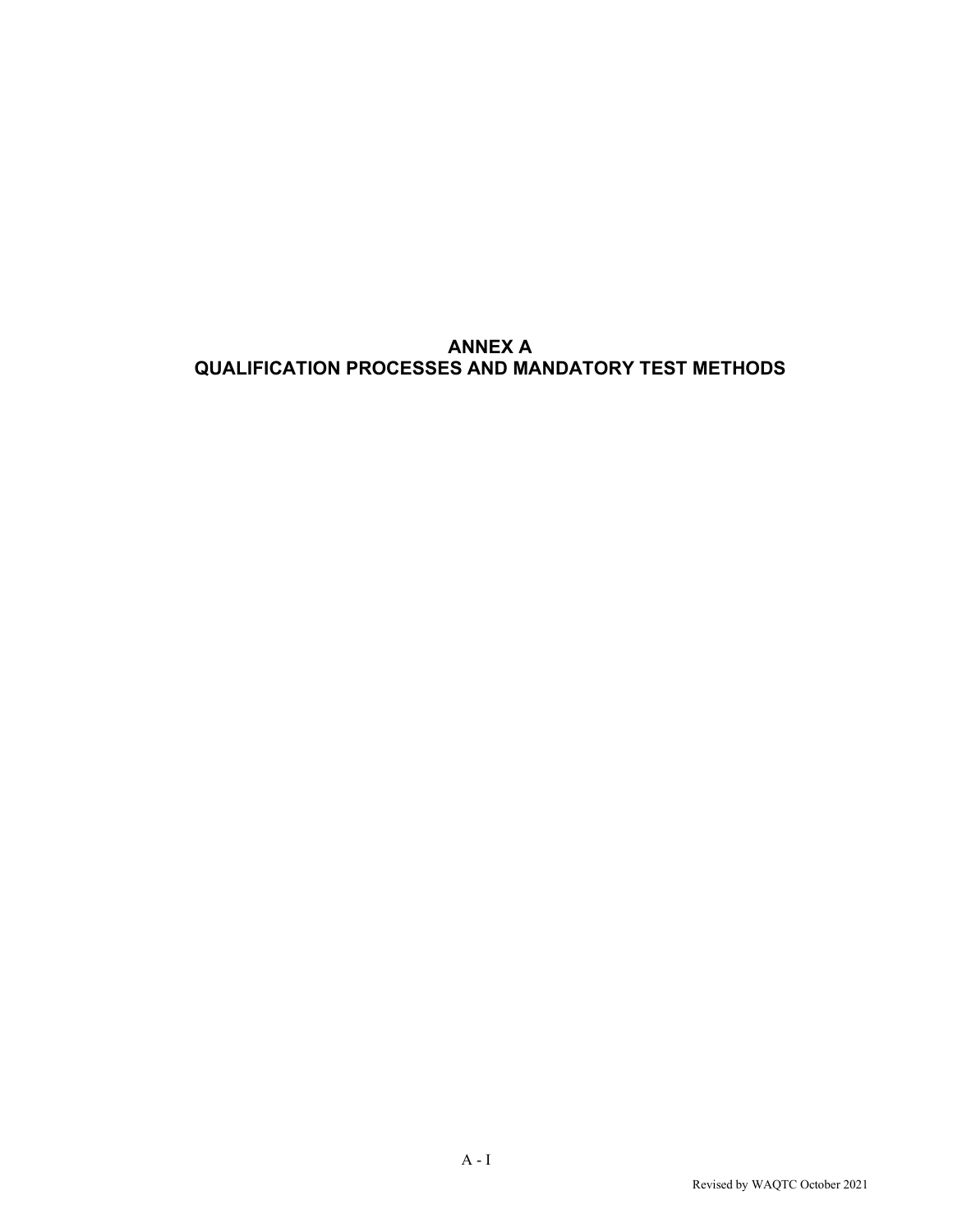# Blank

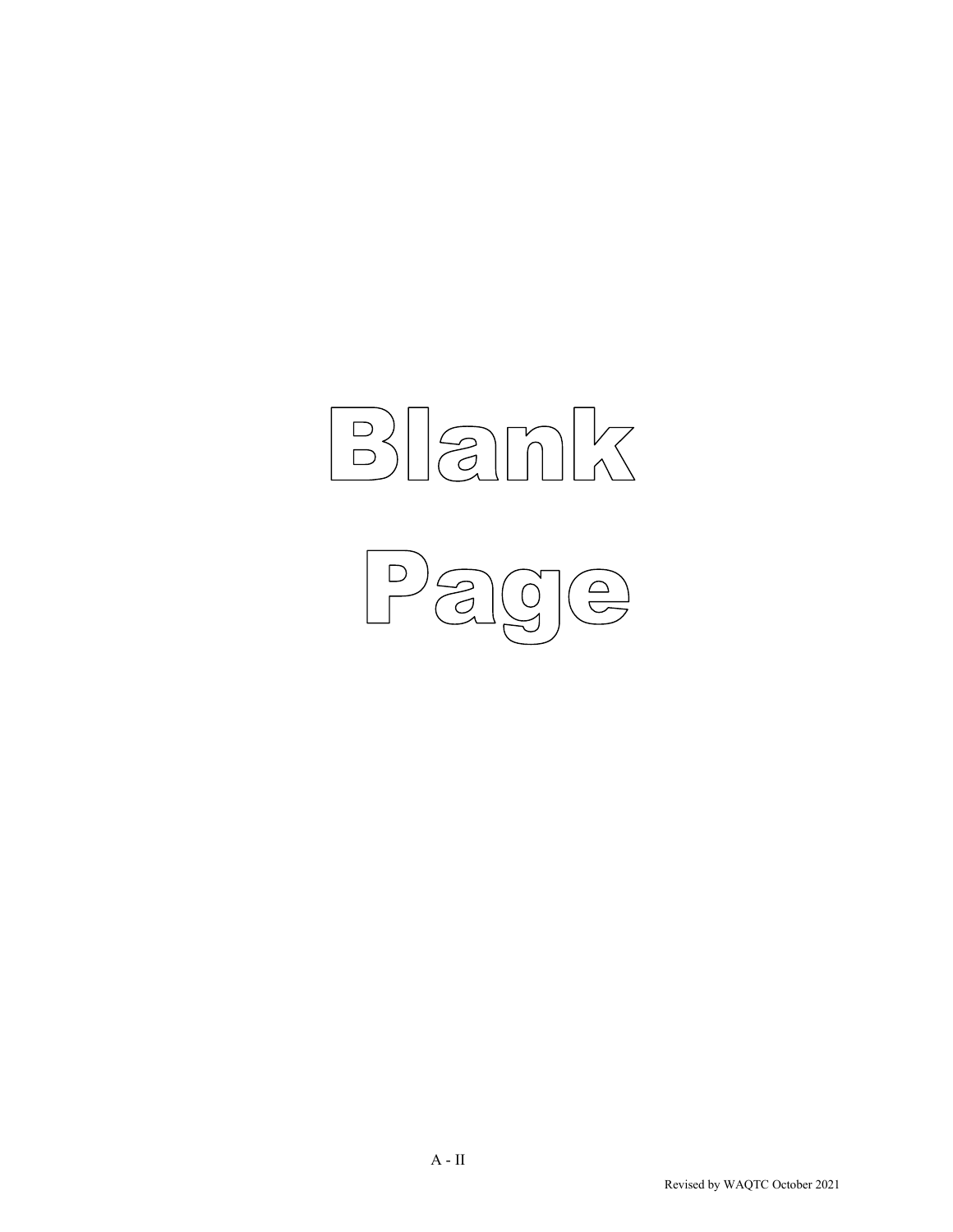# **EXAMINATION PROCESS**

<span id="page-28-0"></span>The following criteria are common to the examination for each module.

- Written Examination
	- a. Closed Book
	- b. Five (5) questions minimum per test method including multiple choice, true or false, and calculations.
	- c. Written exam must be completed within the time limit designated by the Agency.
- Performance Examination
	- a. Each participant will demonstrate proficiency in the designated test methods.
	- b. Open procedure, but the Examinee **will not** have access to the performance exam checklist.
	- c. Each procedure must be performed within the time limit set by the Agency for that test method.
	- d. The Examinee may be asked to explain various steps to the procedure to reduce the full test time. All test method time limits set by the Agency will take into account the reduction of time due to accelerated steps.
	- e. Each test method will have a performance exam checklist with a "P" or "F" checked by the Examiner.
- Passing Score Written/Performance

Written:

- a. Initial exam (first attempt): An overall score of 70 percent with a minimum of 60 percent on any one test method.
- b. Re-exam (second attempt):

An initial exam overall score below 70 percent will require a re-examination on all test methods.

An initial exam score above 70 percent overall, but below 60 percent on one or more test methods, will require a re-examination.

At the agency's discretion for a partial re-examination:

In the case of one test method comprising the re-examination, the examinee must receive a score of 70 percent.

In the case of more than one test method comprising the re-examination, the examinee must receive an overall score of 70 percent with a minimum of 60 percent on any one test method.

Performance:

All performance checklists must have 100 percent of the blanks checked "P" and each test method must be performed within the designated time limit.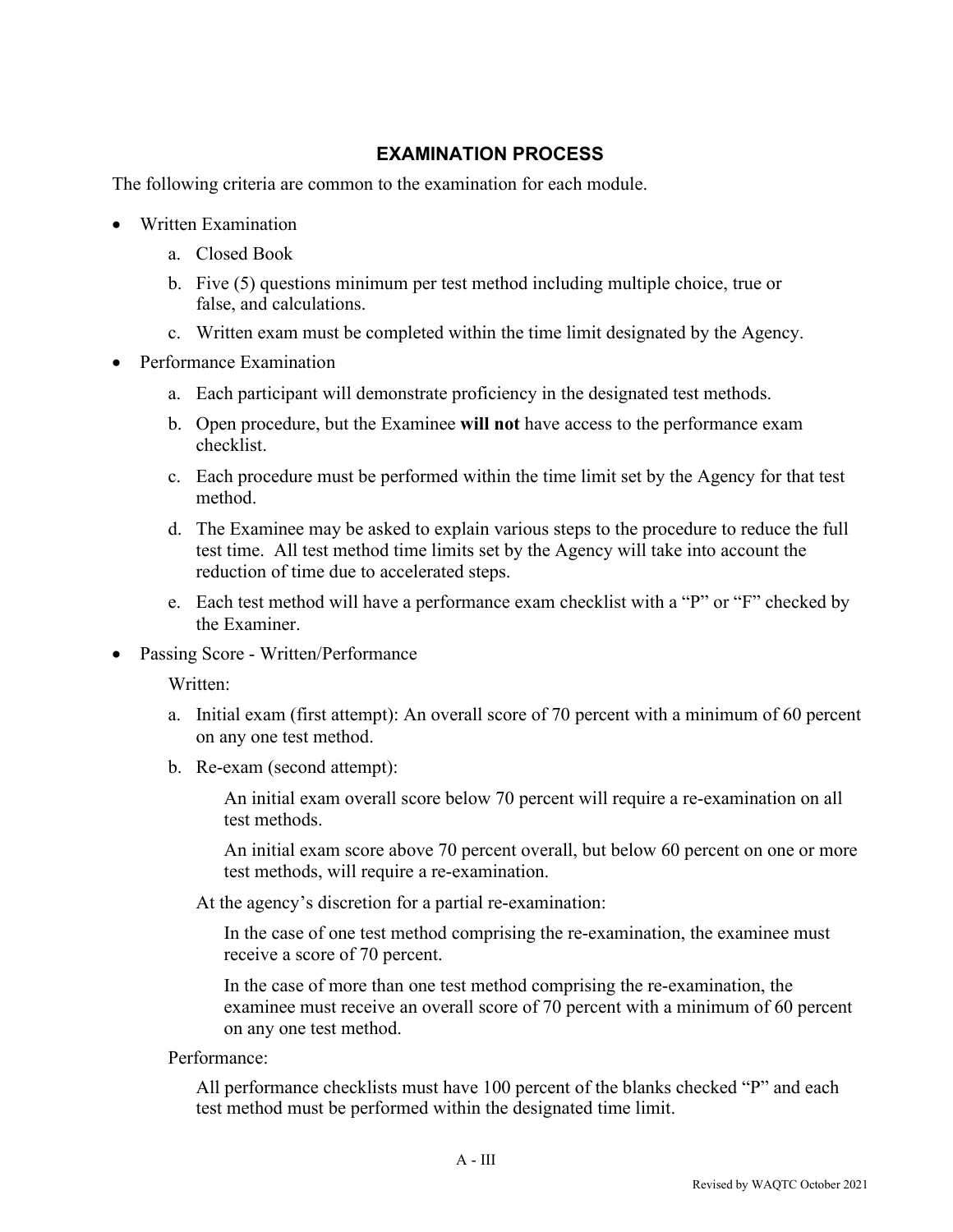- Re-examination Policy Written/Performance
	- a. Anyone failing the written examination on the first attempt is required to retake the written examination at the scheduling convenience of the Agency, and pass, if Certification by the TTQP is still desired.
	- b. Anyone failing a test method on the performance exam may repeat that trial during the day of the performance exam. Repeat trials will be allowed in not more than 50 percent of the total test methods in that performance exam. Failure of any one of the prescribed test methods after two trials will constitute failure of the whole performance exam. Anyone failing the performance examination on the first attempt is required to retake the performance examination at the scheduling convenience of the Agency, and pass, if Certification by the TTQP is still desired.
	- c. Guidelines for individuals failing either examination the second time will be set by the qualifying agency. It is recommended that individuals attend the training course for that Certification if Certification is still desired.

**Additional examination information can be found in the Program Management section or the RP&IH.**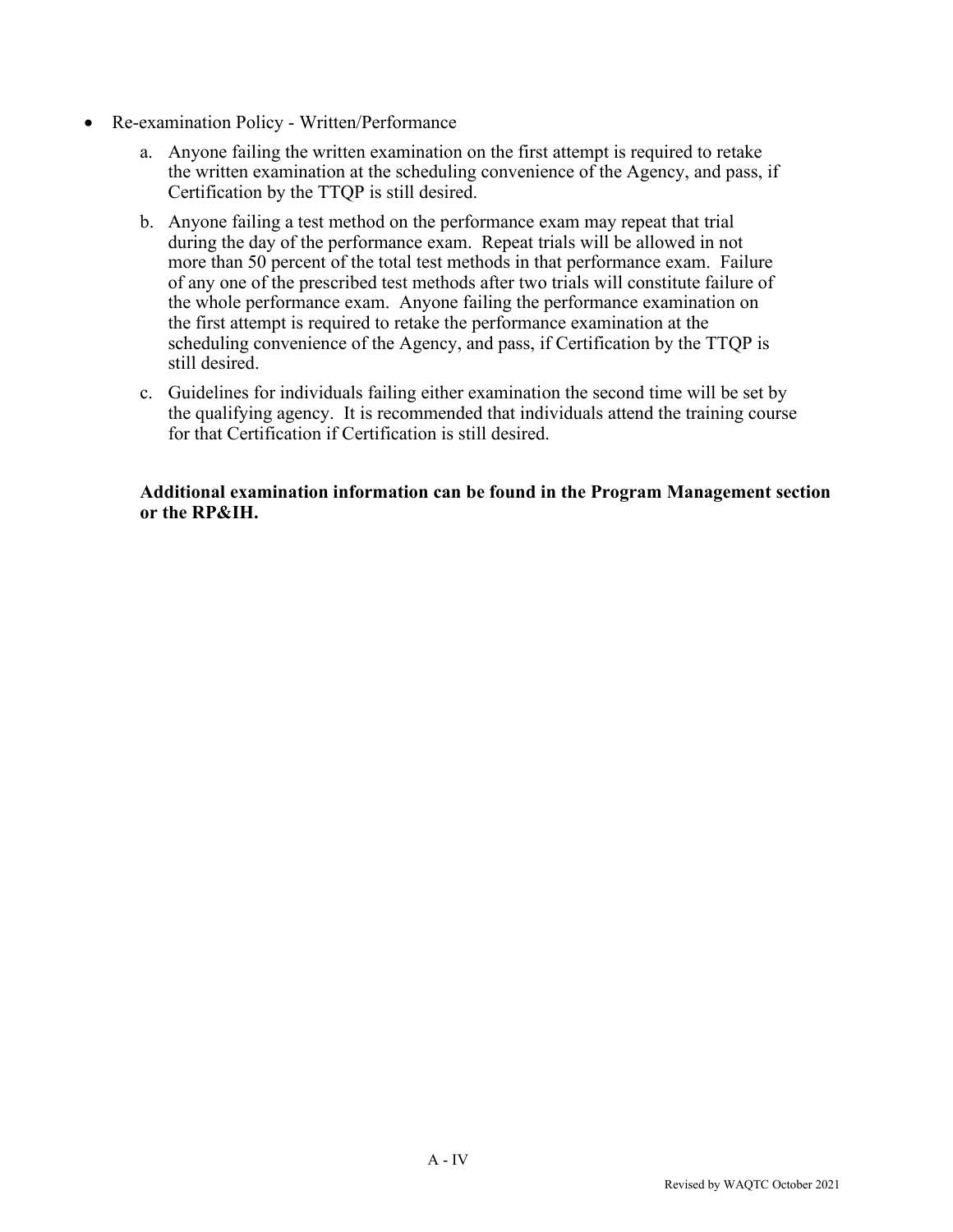# **AGGREGATE (AgTT) QUALIFICATION PROCESS FOR MATERIALS TESTING TECHNICIANS**

<span id="page-30-0"></span>Aggregate Qualification is designed for those individuals responsible for field sampling and testing of aggregate for bases, asphalt mixtures, or Portland cement concrete. Participants include contractor and supplier quality control personnel, consulting engineering and materials testing firm personnel, quality assurance technicians, and public agency personnel.

The process for obtaining certification in Aggregate:

- Meet the prerequisites. (see below)
- Pass the written and performance examinations.

Course Length: approximately 5 days Course Size: 12-15 recommended

Prerequisites for being qualified in Aggregate: None

Recommendation:

• The participant should exhibit basic mathematics and reading comprehension skills.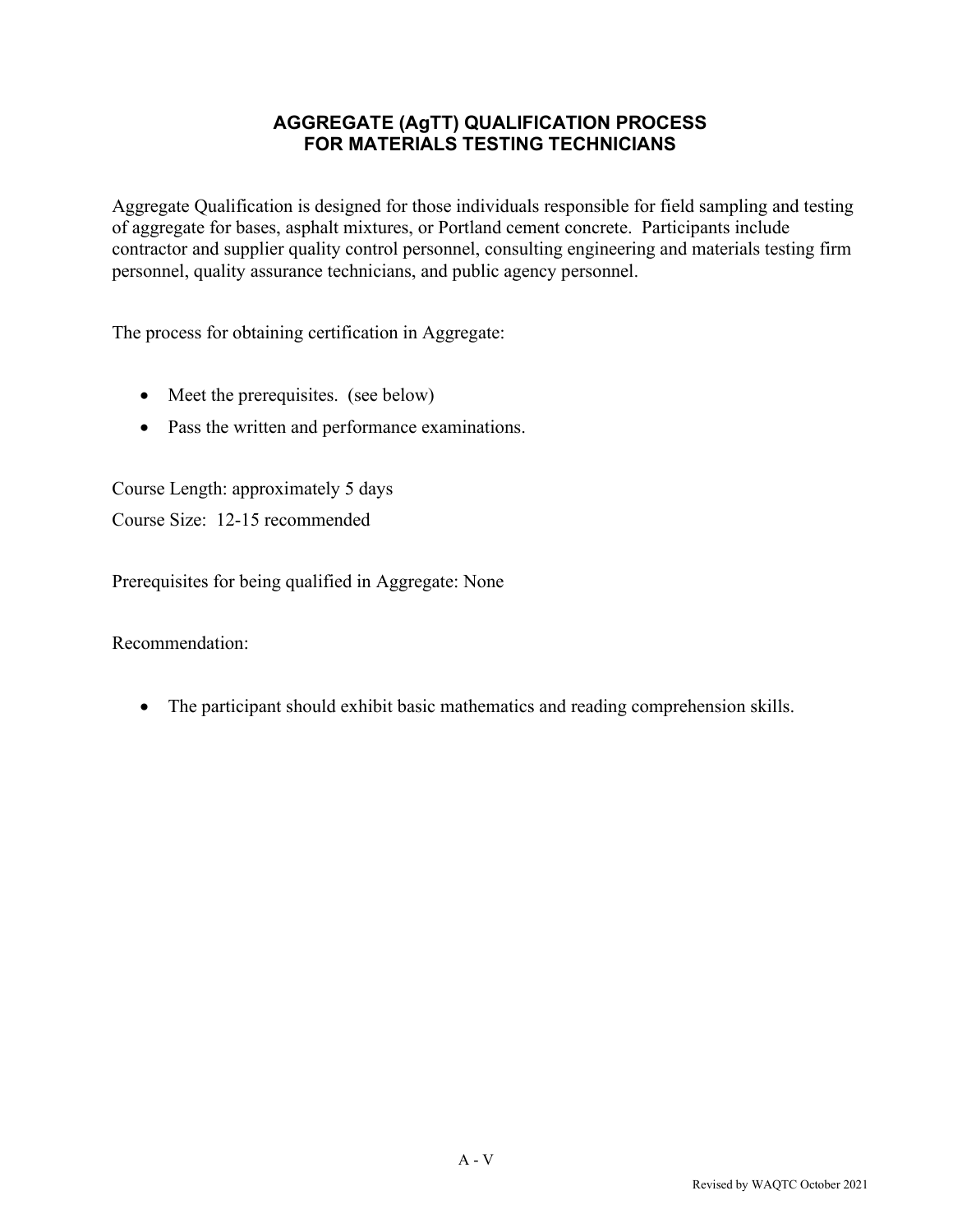| <b>AASHTO/</b><br><b>WAQTC</b> | <b>PROCEDURE</b>                                                                       | <b>TRAINING</b><br>$\mathbf{Classroom}\left(\mathbf{C}\right)$<br>Laboratory (L) | <b>EXAM</b><br>Written (W)<br>Performance (P) |
|--------------------------------|----------------------------------------------------------------------------------------|----------------------------------------------------------------------------------|-----------------------------------------------|
| R 90                           | <b>Sampling Aggregate Products</b>                                                     | $\mathcal{C}$                                                                    | $W, P^*$                                      |
| R 76                           | Reducing Samples of Aggregate to<br><b>Testing Size</b>                                | C, L                                                                             | W, P                                          |
| T 255                          | Total Evaporable Moisture Content of<br>Aggregate by Drying                            | C, L                                                                             | W, P                                          |
|                                | Sieve Analysis of Fine and Coarse<br>Aggregate<br>Materials Finer Than 75 µm (No. 200) |                                                                                  |                                               |
| T 27/T 11                      | Sieve in Mineral Aggregates by<br>Washing                                              | C, L                                                                             | $W, P^{**}$                                   |
|                                | (This is a combined field operating<br>procedure)                                      |                                                                                  |                                               |
| T 335                          | Determining the Percentage of Fracture<br>in Coarse Aggregate                          | C, L                                                                             | W, P                                          |
| T 176                          | Plastic Fines in Graded Aggregates and<br>Soils by Use of the Sand Equivalent Test     | C, L                                                                             | W, P                                          |

# **TEST METHODS FOR AGGREGATE QUALIFICATION**

\* The Examinee may either be asked to physically sample materials or only to explain the sampling process during this portion of the performance examination.

\*\* Participating WAQTC members will require a written and performance examination on one of these three methods (A, B, or C), which may require that a technician seeking employment in another Agency will have to demonstrate proficiency in a different method also.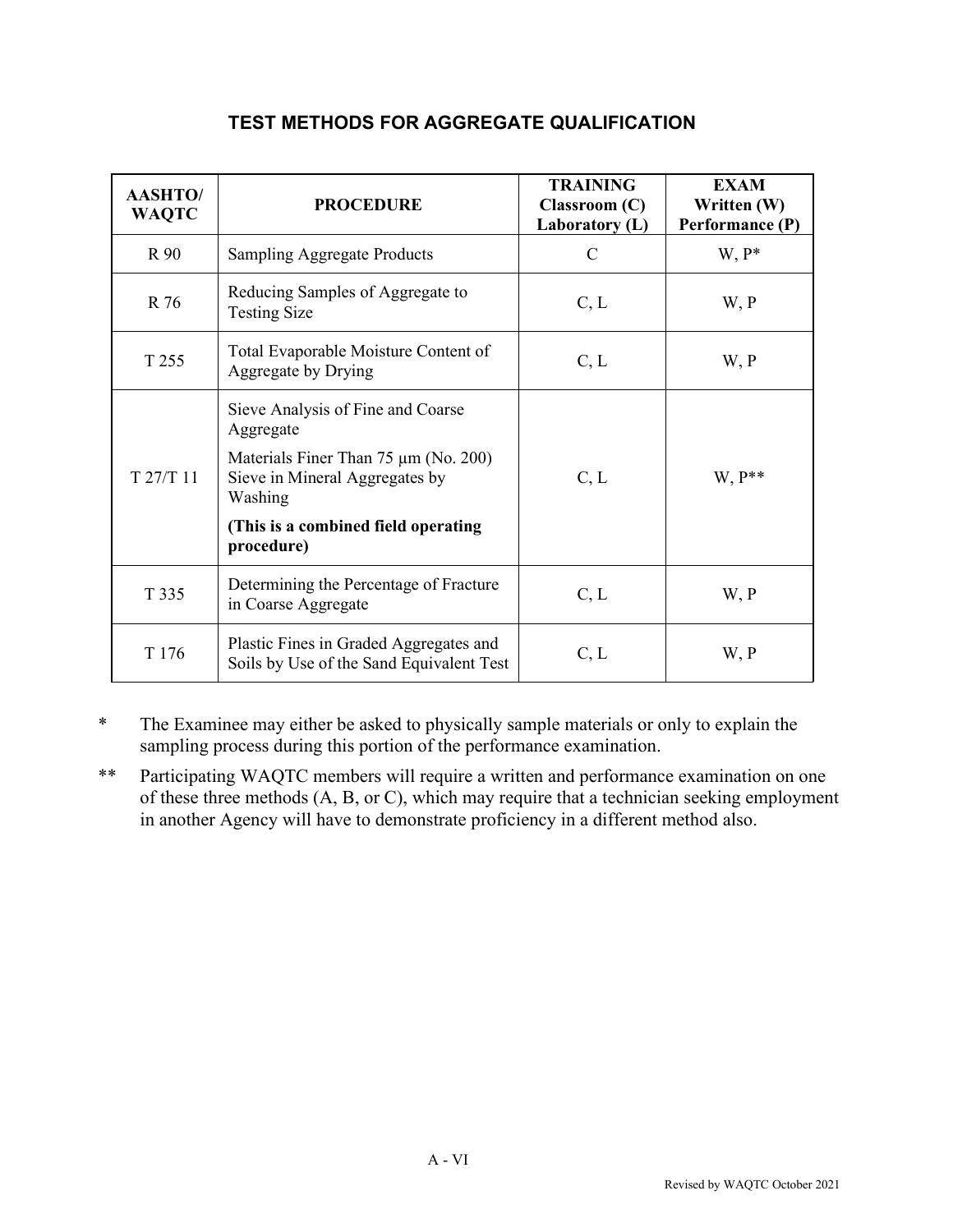# **ASPHALT I (ASTT) QUALIFICATION PROCESS FOR MATERIALS TESTING TECHNICIANS**

<span id="page-32-0"></span>Asphalt I Qualification is designed for those individuals responsible for field sampling and testing of asphalt mixtures. Participants include contractor and supplier quality control personnel, consulting engineering and materials testing firm personnel, quality assurance technicians, and public agency personnel.

The Process for obtaining certification in Asphalt:

- Meet the prerequisites. (see below)
- Pass the written and performance examinations.

Course Length: approximately 5 days

Course Size: 12-15 recommended

Prerequisites for being qualified in Asphalt I: none

Recommendation:

• The participant should exhibit basic mathematics and reading comprehension skills.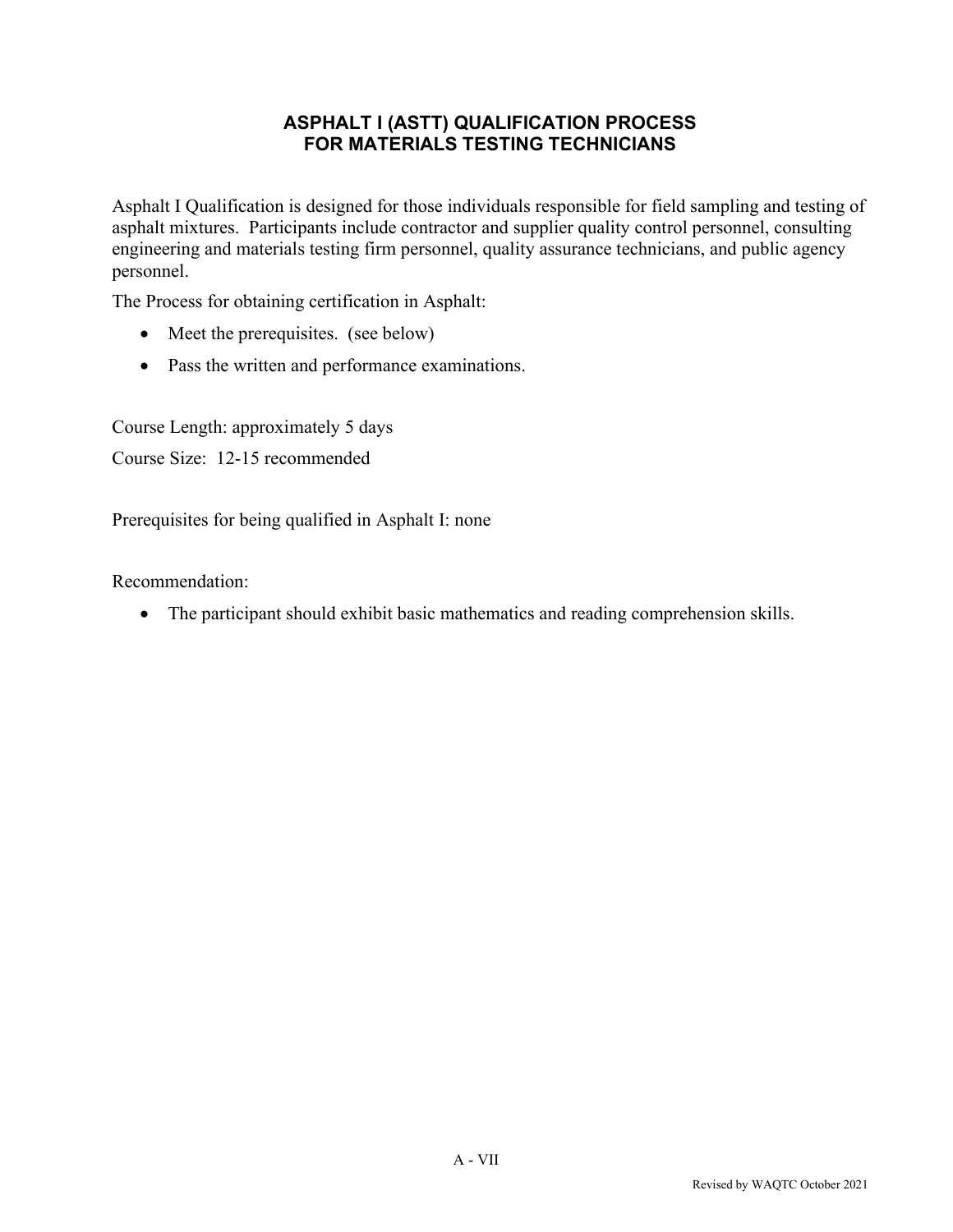| <b>AASHTO/</b><br><b>WAQTC</b> | <b>PROCEDURE</b>                                                                                                  | <b>TRAINING</b><br>Classroom (C)<br>Laboratory (L) | <b>EXAM</b><br>Written (W)<br>Performance (P) |
|--------------------------------|-------------------------------------------------------------------------------------------------------------------|----------------------------------------------------|-----------------------------------------------|
| R 97                           | <b>Sampling Asphalt Mixtures</b>                                                                                  | $\mathcal{C}$                                      | $W, P^*$                                      |
| R 47                           | Reducing Samples of Asphalt Mixtures to<br><b>Testing Size</b>                                                    | C, L                                               | W, P                                          |
| T 329                          | Moisture Content of Asphalt Mixtures by<br>Oven Method                                                            | C, L                                               | W, P                                          |
| T 308                          | Determining the Asphalt Binder Content<br>of Asphalt Mixtures by the Ignition<br>Method                           | C, L                                               | W, P                                          |
| T 209                          | Theoretical Maximum Specific Gravity<br>$(Gmm)$ and Density of Asphalt Mixtures                                   | C, L                                               | W, P                                          |
| T 166                          | Bulk Specific Gravity $(G_{mb})$ of<br><b>Compacted Asphalt Mixtures Using</b><br>Saturated Surface-Dry Specimens | C, L                                               | W, P                                          |
| R 66                           | <b>Sampling Asphalt Materials</b>                                                                                 | $\mathbf C$                                        | W                                             |
| T 30                           | Mechanical Analysis of Extracted<br>Aggregate                                                                     | C, L                                               | W, P                                          |

# **TEST METHODS FOR ASPHALT I QUALIFICATION**

\* The Examinee may either be asked to physically sample materials or may only be asked to explain the sampling process during this portion of the performance examination.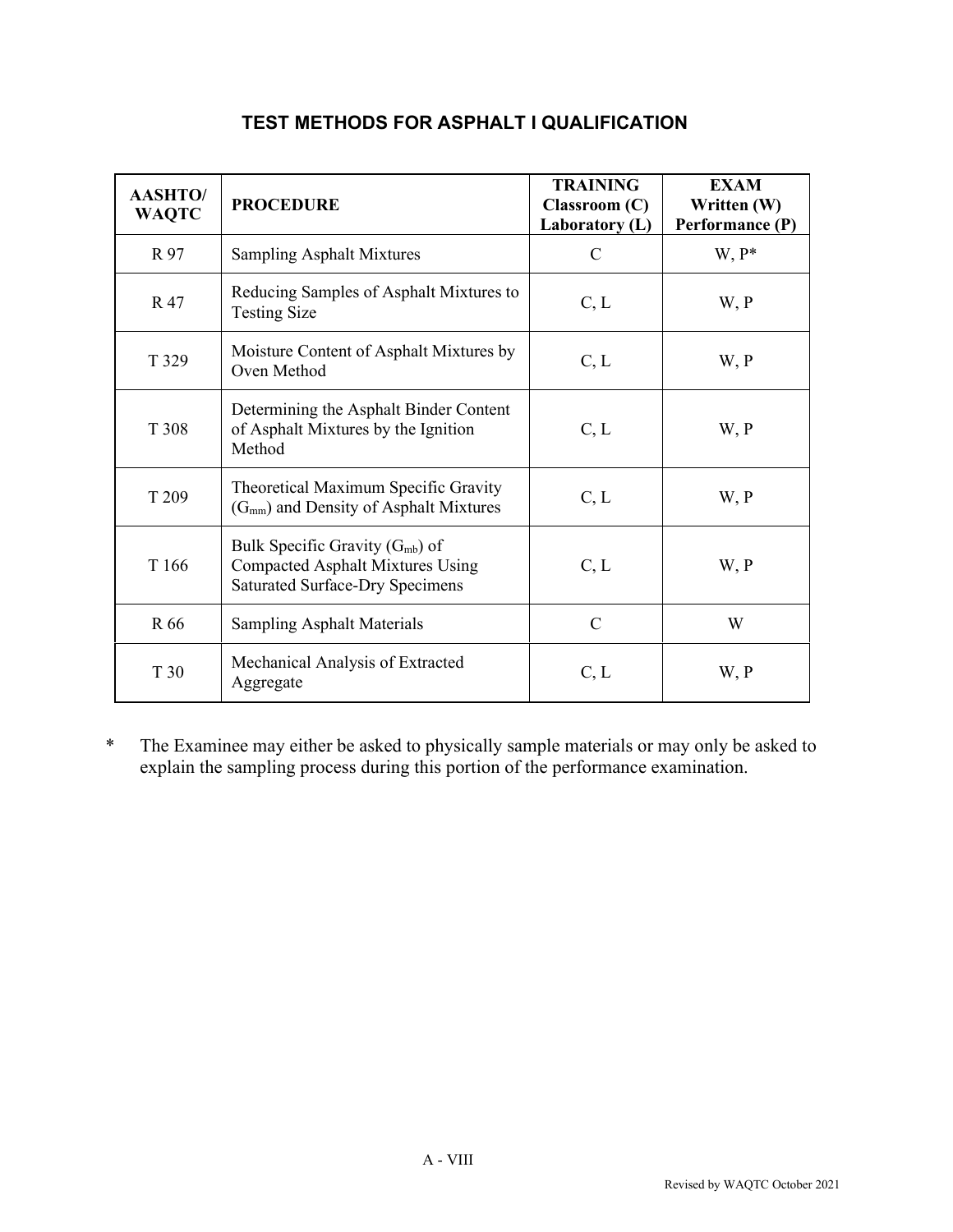# **ASPHALT II (ASTT II) QUALIFICATION PROCESS FOR MATERIALS TESTING TECHNICIANS**

<span id="page-34-0"></span>Asphalt II Qualification is designed for those individuals responsible for field sampling and testing of Asphalt II. Participants include contractor and supplier quality control personnel, consulting engineering and materials testing firm personnel, quality assurance technicians, and public agency personnel.

The Process for obtaining certification in Asphalt II:

- Meet the prerequisites. (see below)
- Pass the written and performance examinations.

Course Length: approximately 5 days

Course Size: 12-15 recommended

Prerequisites for being qualified in Asphalt II: none

Recommendation:

• The participant should exhibit basic mathematics and reading comprehension skills.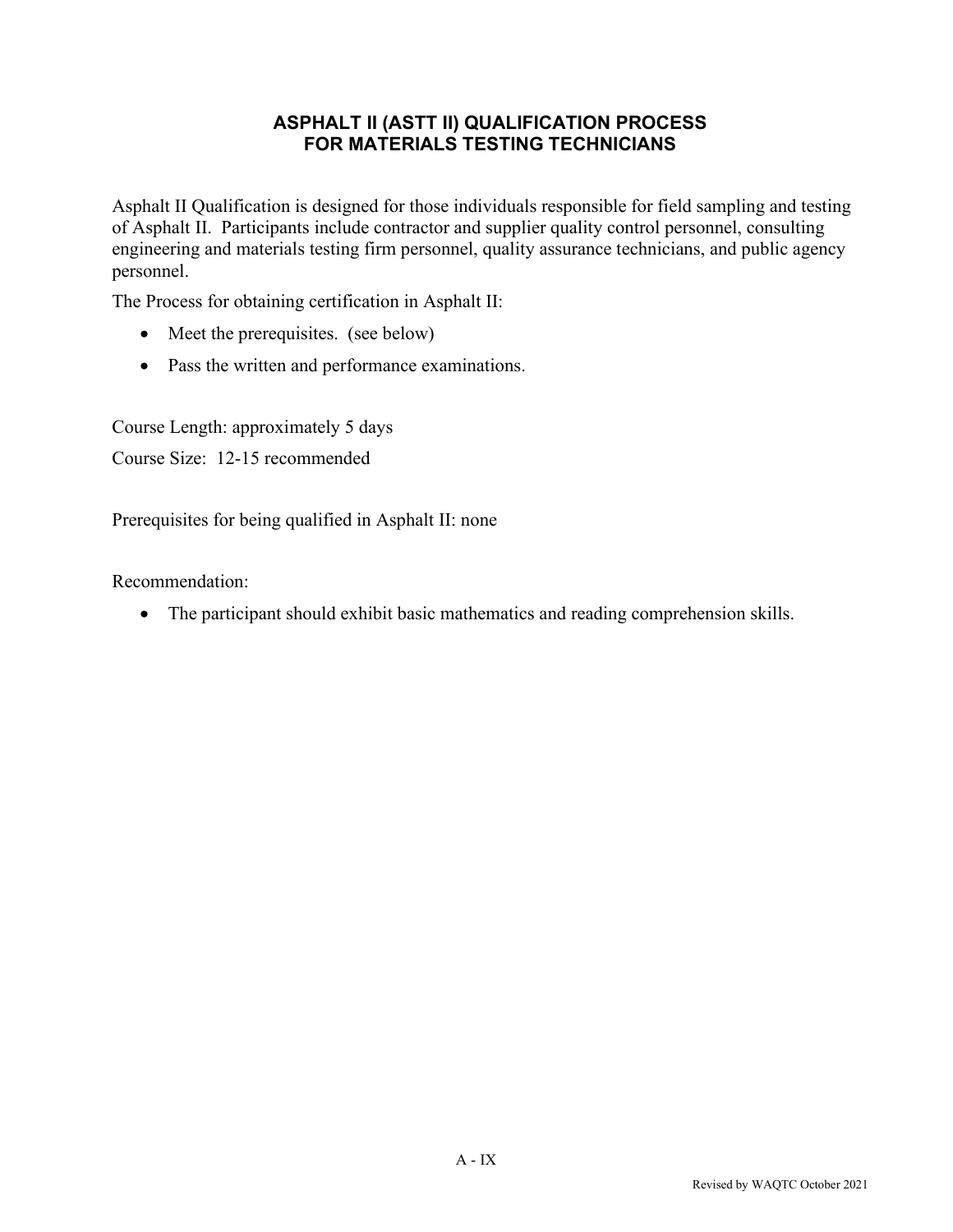| <b>AASHTO/</b><br><b>WAQTC</b> | <b>PROCEDURE</b>                                                                                                      | <b>TRAINING</b><br>Classroom (C)<br>Laboratory (L) | <b>EXAM</b><br>Written (W)<br>Performance (P) |
|--------------------------------|-----------------------------------------------------------------------------------------------------------------------|----------------------------------------------------|-----------------------------------------------|
| R 97                           | <b>Sampling Asphalt Mixtures</b>                                                                                      | $\mathcal{C}$                                      | $W, P^*$                                      |
| R 47                           | Reducing Samples of Hot Mix Asphalt<br>(HMA) to Testing Size                                                          | C, L                                               | W, P                                          |
| T 329                          | Moisture Content of Asphalt Mixtures by<br>Oven Method                                                                | C, L                                               | W, P                                          |
| T 308                          | Determining the Asphalt Binder Content<br>of Asphalt Mixtures by the Ignition<br>Method                               | C, L                                               | W, P                                          |
| T 209                          | Theoretical Maximum Specific Gravity<br>(G <sub>mm</sub> ) and Density of Asphalt Mixtures                            |                                                    | W, P                                          |
| T 166                          | Bulk Specific Gravity $(G_{mb})$ of<br><b>Compacted Asphalt Mixtures Using</b><br>Saturated Surface-Dry Specimens     | C, L                                               | W, P                                          |
| R 66                           | <b>Sampling Asphalt Materials</b>                                                                                     | $\mathcal{C}$                                      | W                                             |
| T 30                           | Mechanical Analysis of Extracted<br>Aggregate                                                                         | C, L                                               | W, P                                          |
| T 312                          | Preparing and Determining the Density of<br>Asphalt Mixture Specimens by Means of<br>the Superpave Gyratory Compactor |                                                    | W, P                                          |
| TM 13                          | Volumetric Properties of Asphalt<br><b>Mixtures</b>                                                                   | $\mathcal{C}$                                      | W, P                                          |

\* The Examinee may either be asked to physically sample materials or may only be asked to explain the sampling process during this portion of the performance examination.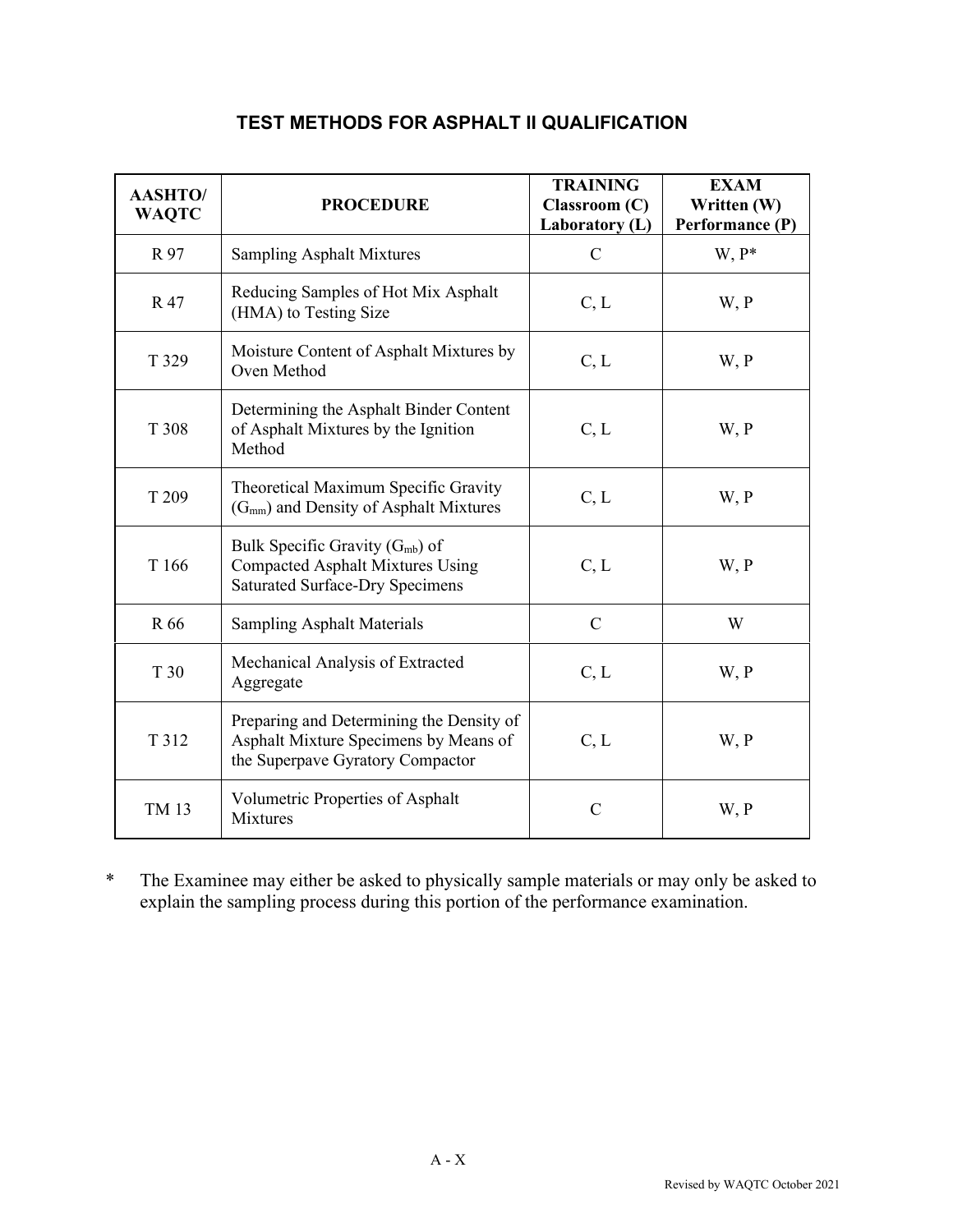# **CONCRETE (CTT) QUALIFICATION PROCESS FOR MATERIALS TESTING TECHNICIANS**

<span id="page-36-0"></span>Concrete Qualification is designed for those individuals responsible for field sampling and testing of Portland cement concrete. Participants include contractor and supplier quality control personnel, consulting engineering and materials testing firm personnel, quality assurance technicians, and public agency personnel.

The Process for obtaining certification in Concrete:

- Meet the prerequisites. (see below)
- Pass the written and performance examinations

Course Length: approximately 3 days Course Size: 20-30 recommended

Prerequisites for being qualified in Concrete: None

Recommendation:

• The participant should exhibit basic mathematics and reading comprehension skills.

# **Reciprocity**

## **ACI (American Concrete Institute) Certification Concrete Field-Testing Technician Grade 1**

- WAQTC recognizes ACI Concrete Field-Testing Technician-Grade 1 as an equivalent to WAQTC Concrete (CTT). Reciprocity **may be** granted by submitting evidence of a valid ACI certification and a completed Rights and Responsibilities form. However, each WAQTC member agency may have further requirements.
- For individuals requesting to receive a WAQTC certification in ACI Concrete Field Testing Technician-Grade 1 through the ACI reciprocity clause it is recommended that a review of the testing standards listed on the following page occurs. The ACI certification process requires performing ASTM standard test methods. ASTM standards may or may not be the same as the AASHTO and WAQTC standard test methods required by this qualification area.

By signing the WAQTC Rights and Responsibilities Agreement form an individual pledges to follow the applicable AASHTO and WAQTC test methods when sampling or testing on jobsites requiring WAQTC certifications.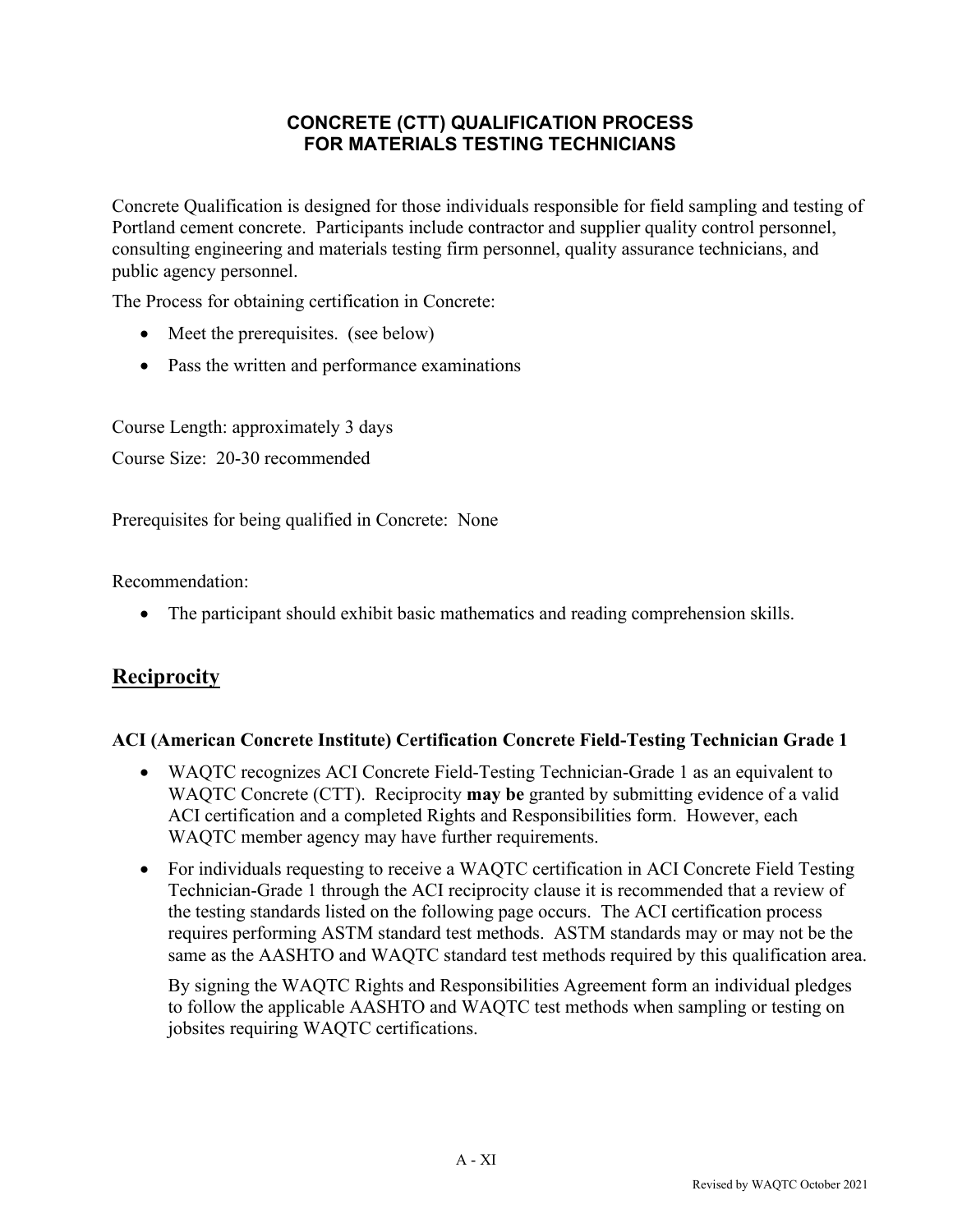| <b>AASHTO/</b><br><b>WAQTC</b> | <b>PROCEDURE</b>                                                           | <b>TRAINING</b><br>Classroom(C)<br>Laboratory (L) | <b>EXAM</b><br>Written (W)<br>Performance (P) |
|--------------------------------|----------------------------------------------------------------------------|---------------------------------------------------|-----------------------------------------------|
| TM <sub>2</sub>                | <b>Sampling Freshly Mixed Concrete</b>                                     | $\mathcal{C}_{\mathcal{C}}$                       | $W, P^*$                                      |
| T 309                          | Temperature of Freshly Mixed Portland<br><b>Cement Concrete</b>            | C, L                                              | W, P                                          |
| T 119                          | Slump of Hydraulic Cement Concrete                                         | C, L                                              | W, P                                          |
| T 121                          | Density (Unit Weight), Yield, and Air<br>Content (Gravimetric) of Concrete | C, L                                              | W, P                                          |
| T 152                          | Air Content of Freshly Mixed Concrete<br>by the Pressure Method            | C, L                                              | W, P                                          |
| R 100                          | Making and Curing Concrete Test<br>Specimens in the Field                  |                                                   | $W, P^{**}$                                   |

# **TEST METHODS FOR CONCRETE QUALIFICATION**

- \* The Examinee may either be asked to physically sample materials or may only be asked to explain the sampling process during this portion of the performance examination.
- \*\* Participating WAQTC members will require a performance examination on one of the two sizes of cylinders, 150 mm (6 in.) x 300 mm (12 in.) or 100 mm (4 in.) x 200 mm (8 in.), which may require that a technician seeking employment in another Agency will have to demonstrate proficiency in the other size cylinder also.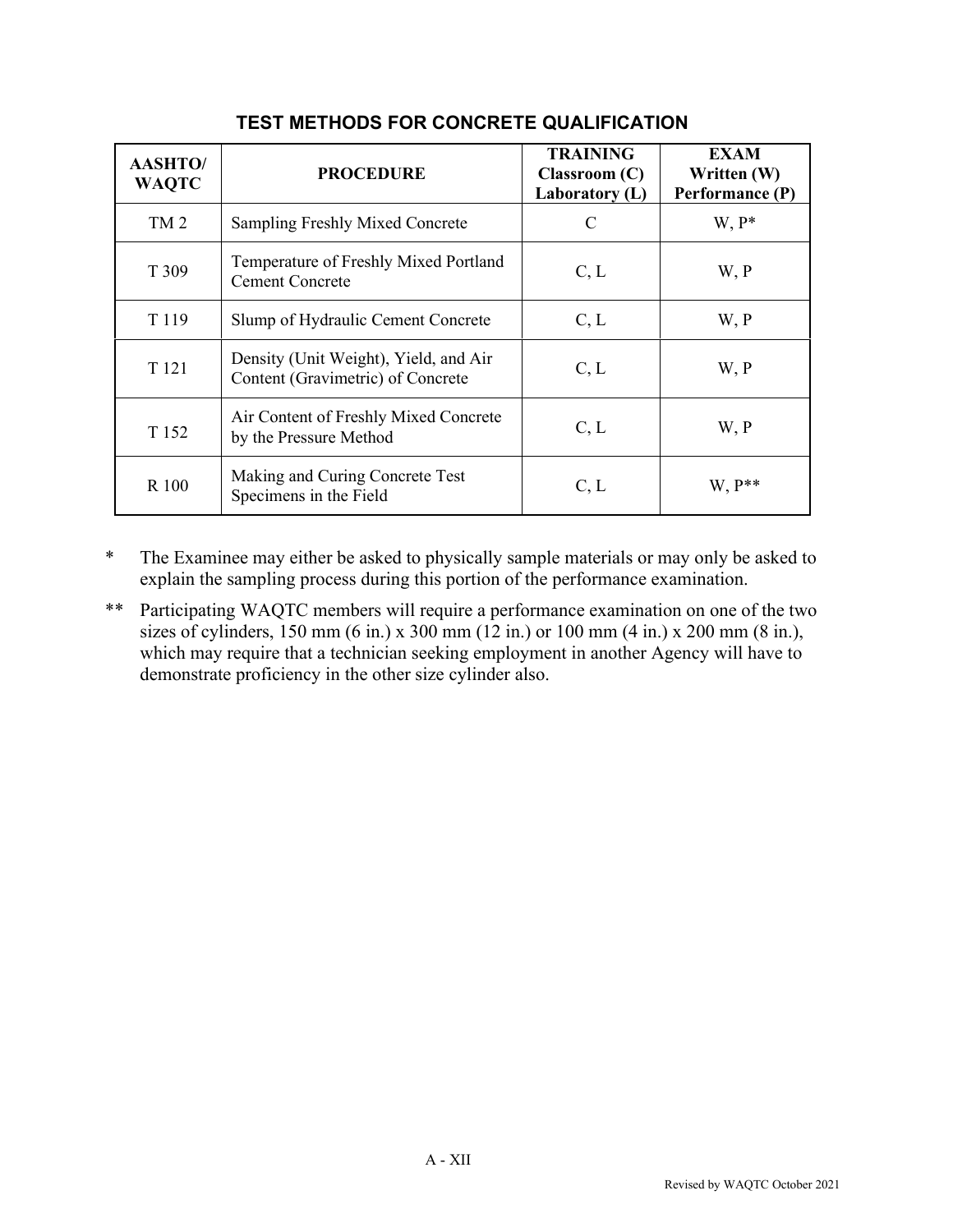# <span id="page-38-0"></span>**SELF-CONSOLIDATING CONCRETE (SCCTT) QUALIFICATION PROCESS FOR MATERIALS TESTING TECHNICIANS**

Self-Consolidating Concrete Qualification is designed for those individuals responsible for field sampling and testing of self-consolidating concrete. Participants include contractor and supplier quality control personnel, consulting engineering and materials testing firm personnel, quality assurance technicians, and public agency personnel.

The Process for obtaining certification in Self-Consolidating Concrete:

- Meet the prerequisites. (see below)
- Pass the written and performance examinations

Course Length: approximately 3 days

Course Size: 20-30 recommended

Prerequisites for being qualified in Self-Consolidating Concrete: Current qualification in CTT or ACI Concrete Field-Testing Technician-Grade 1 Reciprocity.

Recommendation:

• The participant should exhibit basic mathematics and reading comprehension skills.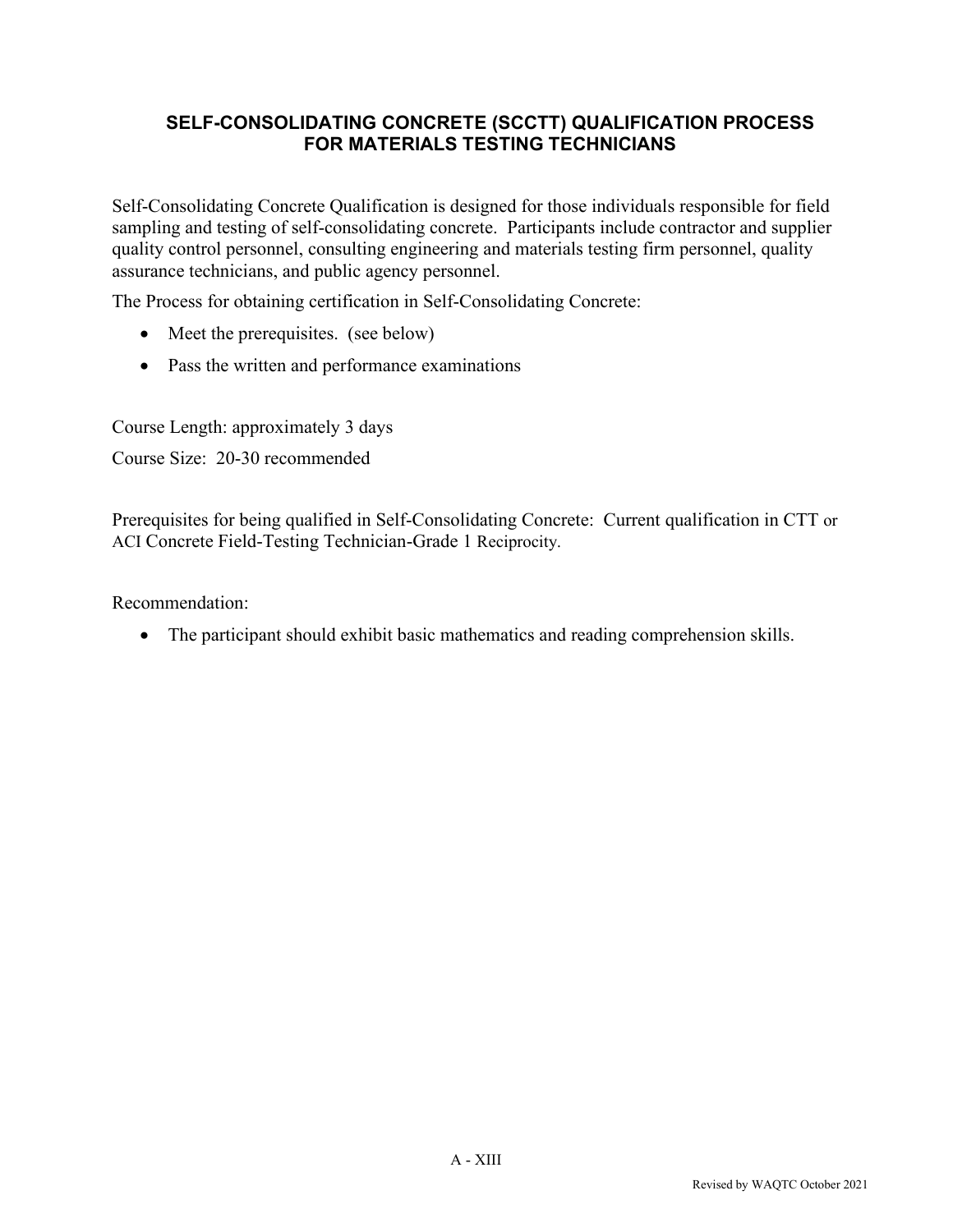# **TEST METHODS FOR SELF-CONSOLIDATING CONCRETE QUALIFICATION**

| <b>AASHTO/</b><br><b>WAQTC</b> | <b>PROCEDURE</b>                                                                                                                                                                 | <b>TRAINING</b><br>$\mathbf{Classroom}\left(\mathbf{C}\right)$<br>Laboratory $(L)$ | <b>EXAM</b><br>Written (W)<br>Performance (P) |
|--------------------------------|----------------------------------------------------------------------------------------------------------------------------------------------------------------------------------|------------------------------------------------------------------------------------|-----------------------------------------------|
| T 347/T 351                    | Slump Flow of Self-Consolidating<br>Concrete and Visual Stability Index /<br>(VSI) of Self-Consolidating Concrete<br>(SCC)<br>(This is a combined field operating)<br>procedure) | C, L                                                                               | W, P                                          |
| T 345                          | Passing Ability of Self-Consolidating<br>Concrete (SCC) by the J-Ring                                                                                                            | C, L                                                                               | W, P                                          |
| TM 18                          | Penetration Test for Static Segregation<br>Resistance of Self-Consolidating<br>Concrete (SCC)                                                                                    | C, L                                                                               | W, P                                          |
| TM 19                          | Static Segregation of Self-Consolidating<br>Concrete (SCC) Using the Column<br>Method                                                                                            | C, L                                                                               | W, P                                          |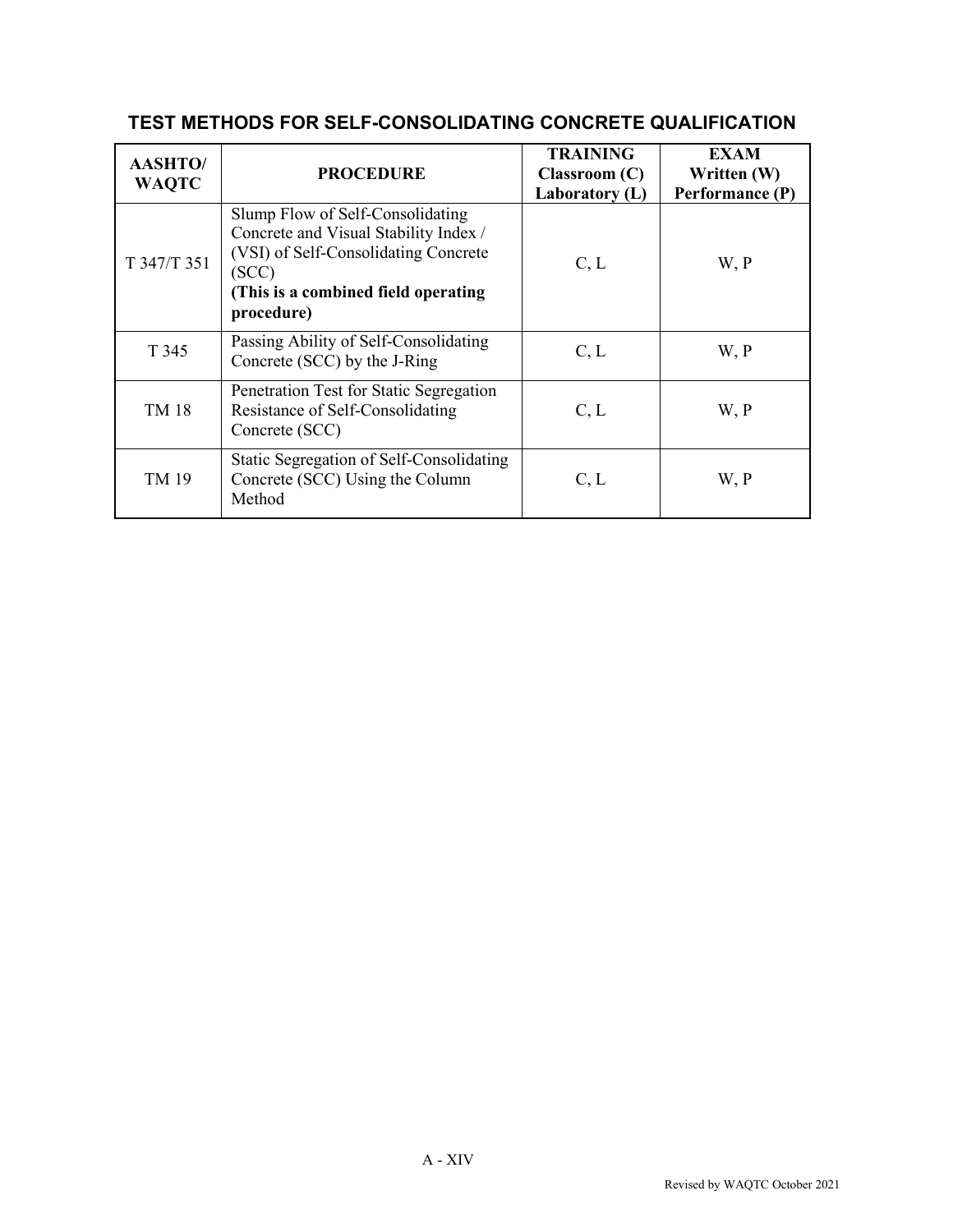# **EMBANKMENT AND BASE (EBTT) QUALIFICATION PROCESS FOR MATERIALS TESTING TECHNICIANS**

<span id="page-40-0"></span>Embankment and Base Qualification is designed for those individuals responsible for field sampling and testing of soils and soil aggregate mixtures. Participants include contractor and supplier quality control personnel, consulting engineering and materials testing firm personnel, quality assurance technicians, and public agency personnel.

The Process for obtaining certification in Embankment and Base:

- Meet the prerequisites. (see below)
- Pass the written and performance examinations.

Course Length: approximately 5 days Course Size: 12-15 recommended

Prerequisites for being qualified in Embankment and Base: none

Recommendation:

• The participant should exhibit basic mathematics and reading comprehension skills.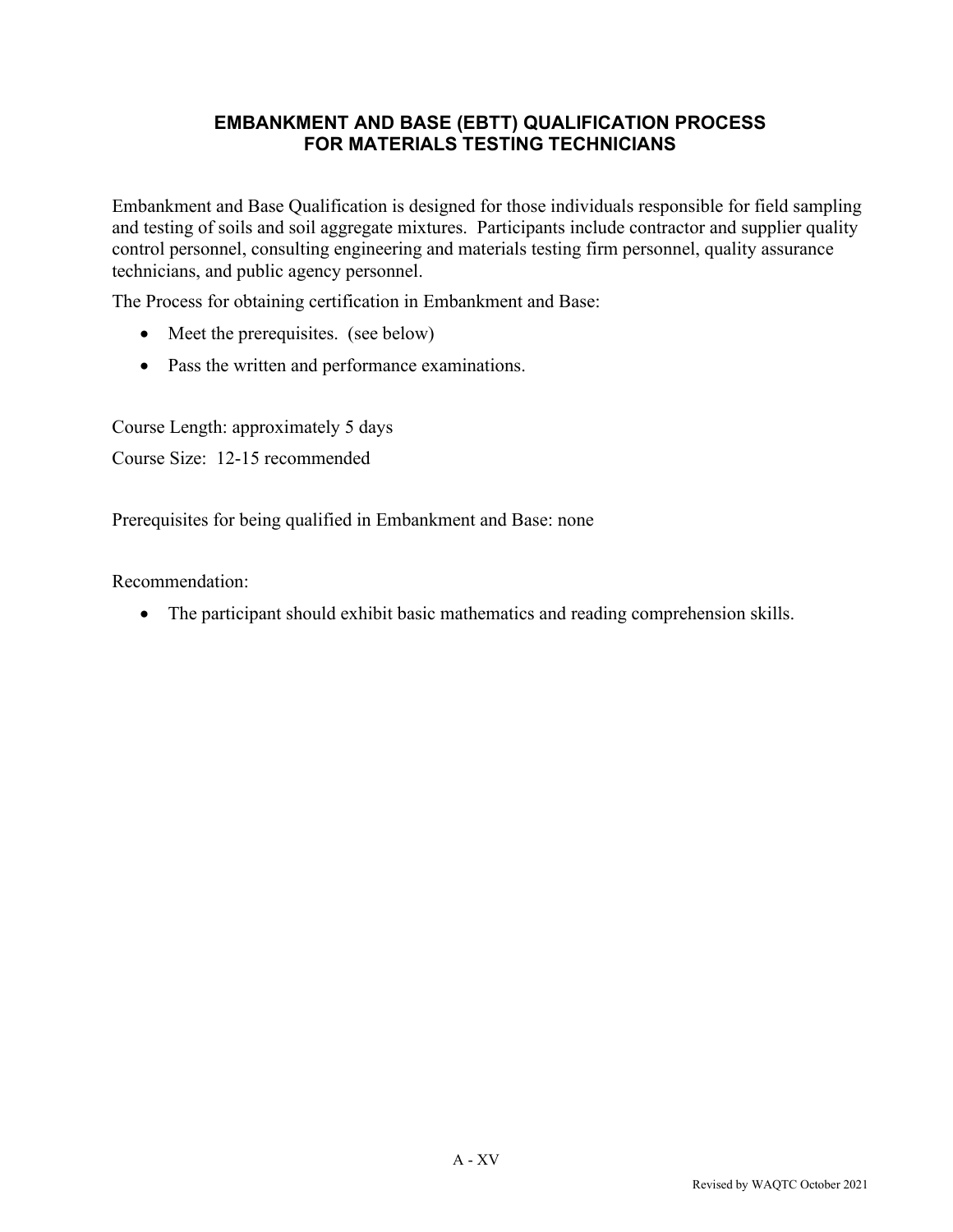| <b>AASHTO/</b><br><b>WAQTC</b> | <b>PROCEDURE</b>                                                                                                                                                                                                                                                     | <b>TRAINING</b><br>$\mathbf{Classroom}(\mathbf{C})$<br>Laboratory (L) | <b>EXAM</b><br>Written (W)<br>Performance (P) |
|--------------------------------|----------------------------------------------------------------------------------------------------------------------------------------------------------------------------------------------------------------------------------------------------------------------|-----------------------------------------------------------------------|-----------------------------------------------|
| T 255/T 265                    | Total Moisture Evaporable Content of<br>Aggregate by Drying / Laboratory<br>Determination of Moisture Content of Soils<br>(This is a combined field operating<br>procedure)                                                                                          | C, L                                                                  | W, P                                          |
| T 99/T 180                     | Moisture-Density Relations of Soils Using a<br>$2.5$ -kg $(5.5$ -lb) Rammer and a 305-mm<br>(12-in.) Drop / Moisture-Density Relations of<br>Soils Using a 4.54-kg (10-lb) Rammer and a<br>457-mm (18-in.) Drop<br>(This is a combined field operating<br>procedure) | C, L                                                                  | $W, P^{**}$                                   |
| R 75                           | Developing a Family of Curves                                                                                                                                                                                                                                        | $\mathcal{C}$                                                         | W, P                                          |
| T 85                           | Specific Gravity and Absorption of Coarse<br>Aggregate                                                                                                                                                                                                               | C, L                                                                  | W, P                                          |

# **TEST METHODS FOR EMBANKMENT AND BASE QUALIFICATION**

\*\* Participating WAQTC members will require a written and performance examination on one of these two methods, which may require that a technician seeking employment in another Agency will have to demonstrate proficiency in the other method also.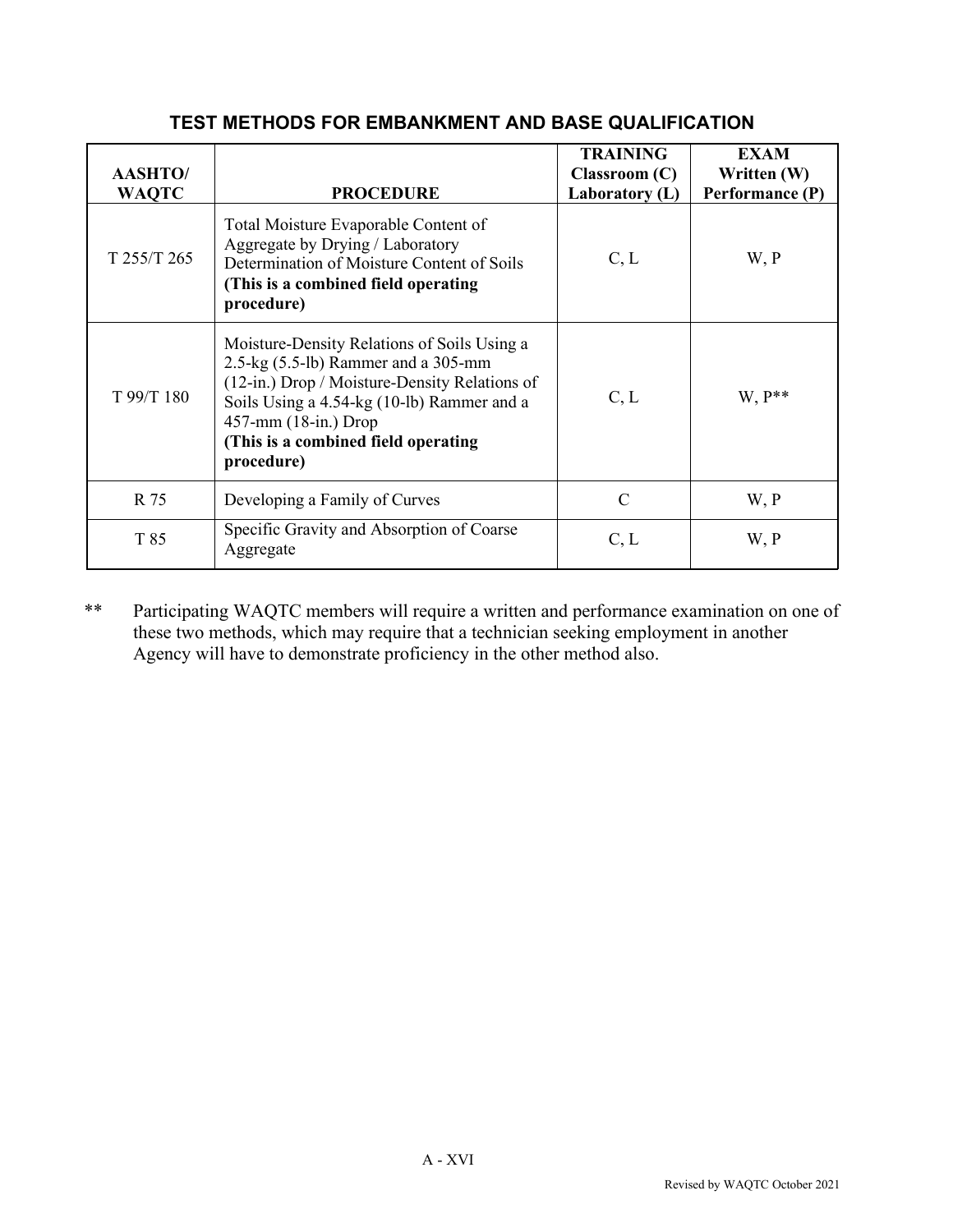# **IN-PLACE DENSITY (DTT) QUALIFICATION PROCESS FOR MATERIALS TESTING TECHNICIANS**

<span id="page-42-0"></span>In-Place Density Qualification is designed for those individuals responsible for field testing for In-Place Density on soils, soil aggregate mixtures, aggregate products, and asphalt mixtures. Participants include contractor and supplier quality control personnel, consulting engineering and materials testing firm personnel, quality assurance technicians, and public agency personnel.

The Process for obtaining certification in In-Place Density:

- Meet the prerequisites. (see below)
- Pass the written and performance examinations.

Course Length: approximately 5 days

Course Size: 12-15 recommended

Prerequisites for being qualified in In-Place Density:

• Must hold an Approved Certification in Radiation Safety due to the operation of devices containing radioactive material.

(A copy must be included with registration submittal.)

Recommendation:

• The participant should exhibit basic mathematics and reading comprehension skills.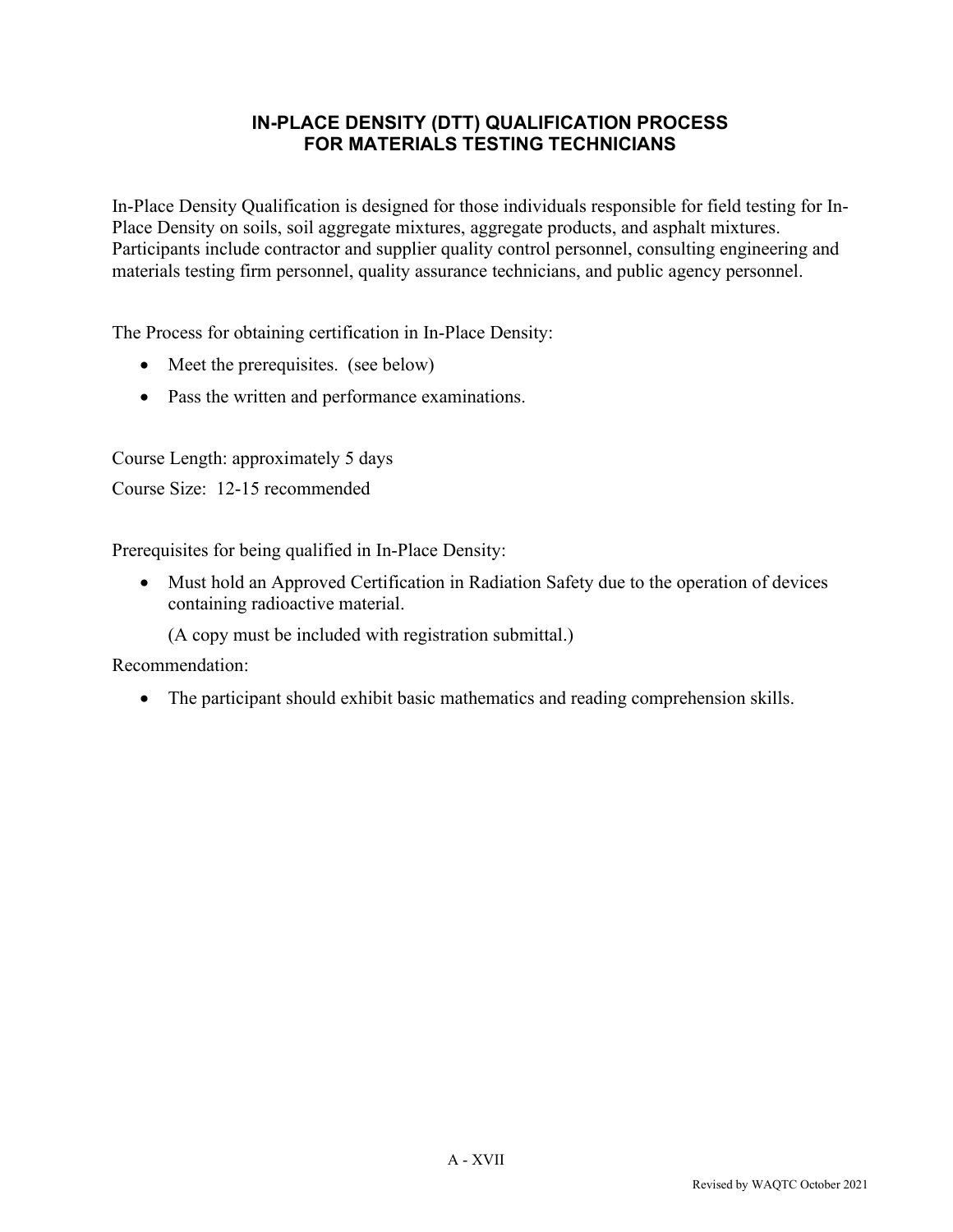# **TEST METHODS FOR IN-PLACE DENSITY QUALIFICATION**

| <b>AASHTO/</b><br><b>WAQTC</b> | <b>PROCEDURE</b>                                                                                                                                                                                                                                         | <b>TRAINING</b><br>$\mathbf{Classroom}\left(\mathbf{C}\right)$<br>Laboratory (L) | <b>EXAM</b><br>Written (W)<br>Performance (P) |
|--------------------------------|----------------------------------------------------------------------------------------------------------------------------------------------------------------------------------------------------------------------------------------------------------|----------------------------------------------------------------------------------|-----------------------------------------------|
| T 255/T 265                    | Total Evaporable Moisture Content of<br>Aggregate by Drying /Laboratory<br>Determination of Moisture Content of Soils<br>(This is a combined field operating<br>procedure)                                                                               | C, L                                                                             | W, P                                          |
| T 99/T 180                     | Moisture-Density Relations Using a 2.5 -kg<br>$(5.5-lb)$ Rammer and a 305-mm $(12-in.)$ Drop<br>/ Moisture-Density Relations Using a 4.5<br>4-kg (10-lb) Rammer and a 457-mm (18-in.)<br>Drop Soils<br>(This is a combined field operating<br>procedure) |                                                                                  | W                                             |
| R 75                           | Developing a Family of Curves                                                                                                                                                                                                                            | $\mathcal{C}$                                                                    |                                               |
| T 272                          | One Point Method for Determining<br>Maximum Dry Density and Optimum<br>C, L<br>Moisture                                                                                                                                                                  |                                                                                  | $W, P^{**}$                                   |
| T 85                           | Specific Gravity and Absorption of Coarse<br>$\mathcal{C}$<br>Aggregate                                                                                                                                                                                  |                                                                                  |                                               |
| T 310                          | In-Place Density and Moisture Content of<br>C, L<br>Soil and Soil Aggregate by Nuclear Methods                                                                                                                                                           |                                                                                  | W, P                                          |
| T 209                          | Theoretical Maximum Specific Gravity $(G_{mm})$<br>$\mathbf C$<br>of Asphalt Mixtures                                                                                                                                                                    |                                                                                  |                                               |
| T 166                          | Bulk Specific Gravity (G <sub>sb</sub> ) of Compacted<br>Asphalt Mixtures Using Saturated Surface-<br>Dry Specimens                                                                                                                                      | $\mathcal{C}$                                                                    |                                               |
| T 355                          | In-Place Density of Asphalt Mixtures by<br>Nuclear Methods                                                                                                                                                                                               | C, L                                                                             | W, P                                          |

\*\* Participating WAQTC members will require a performance examination on one of the two methods, AASHTO T 99 or AAASHTO T 180, which may require that a technician seeking employment in another Agency will have to demonstrate proficiency in the other method.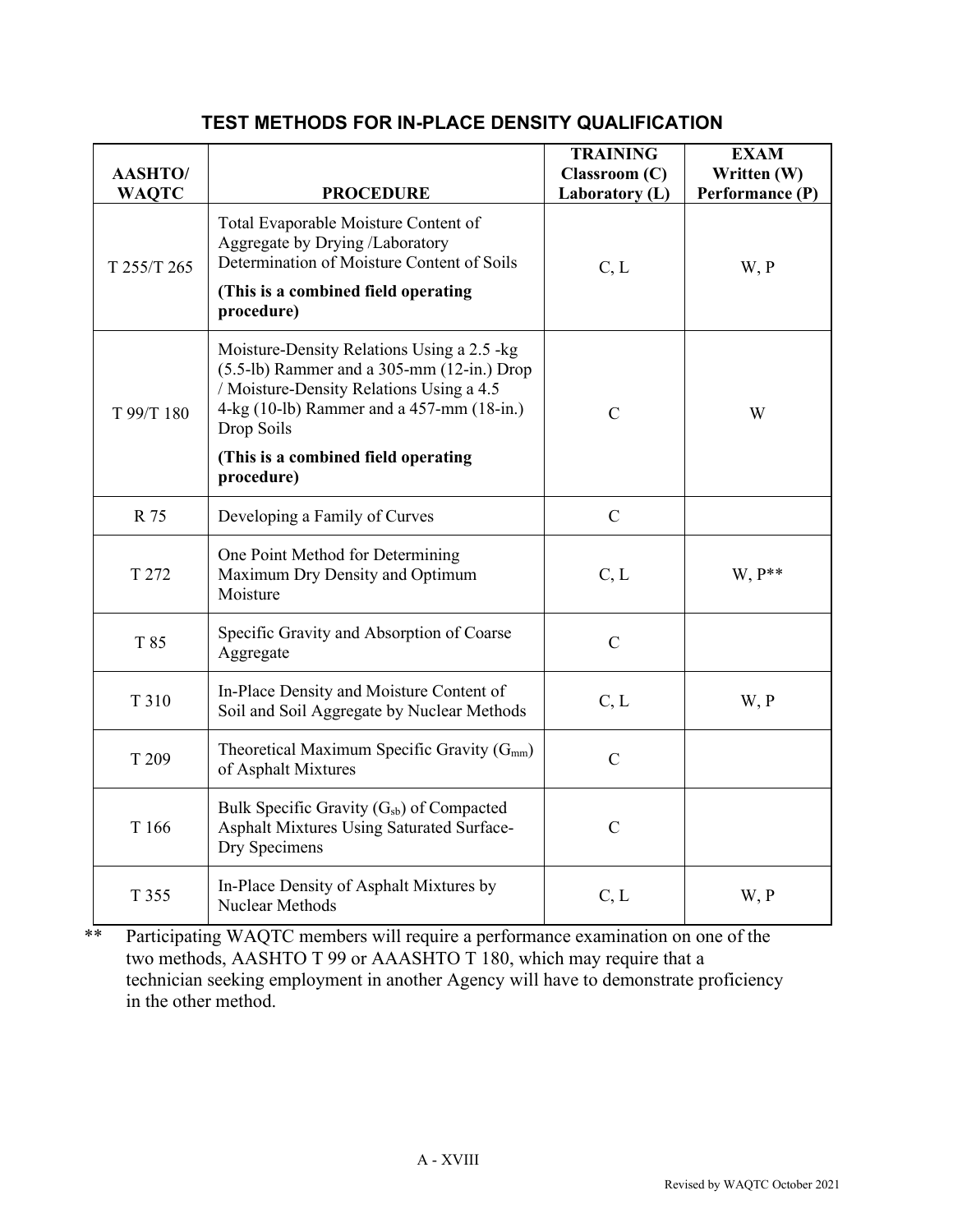# <span id="page-44-0"></span>**EMBANKMENT AND BASE/IN-PLACE DENSITY (EBTT/DTT) QUALIFICATION PROCESS FOR MATERIALS TESTING TECHNICIANS**

Embankment and Base / In-Place Density Qualification is designed for those individuals responsible for field sampling and testing of soils and soil aggregate mixtures and field testing in-place density on soils, soil aggregate mixtures, aggregate products, and asphalt mixtures. Participants include contractor and supplier quality control personnel, consulting engineering and materials testing firm personnel, quality assurance technicians, and public agency personnel.

The Process for obtaining certification in Embankment and Base / In-Place Density:

- Meet the prerequisites. (see below)
- Pass the written and performance examinations.

Course Length: approximately 5 days

Course Size: 12-15 recommended

Prerequisites for being qualified in Embankment and Base / In-Place Density:

• Must hold an Approved Certification in Radiation Safety due to the operation of devices containing radioactive material.

(A copy must be included with registration submittal.)

Recommendation:

• The participant should exhibit basic mathematics and reading comprehension skills.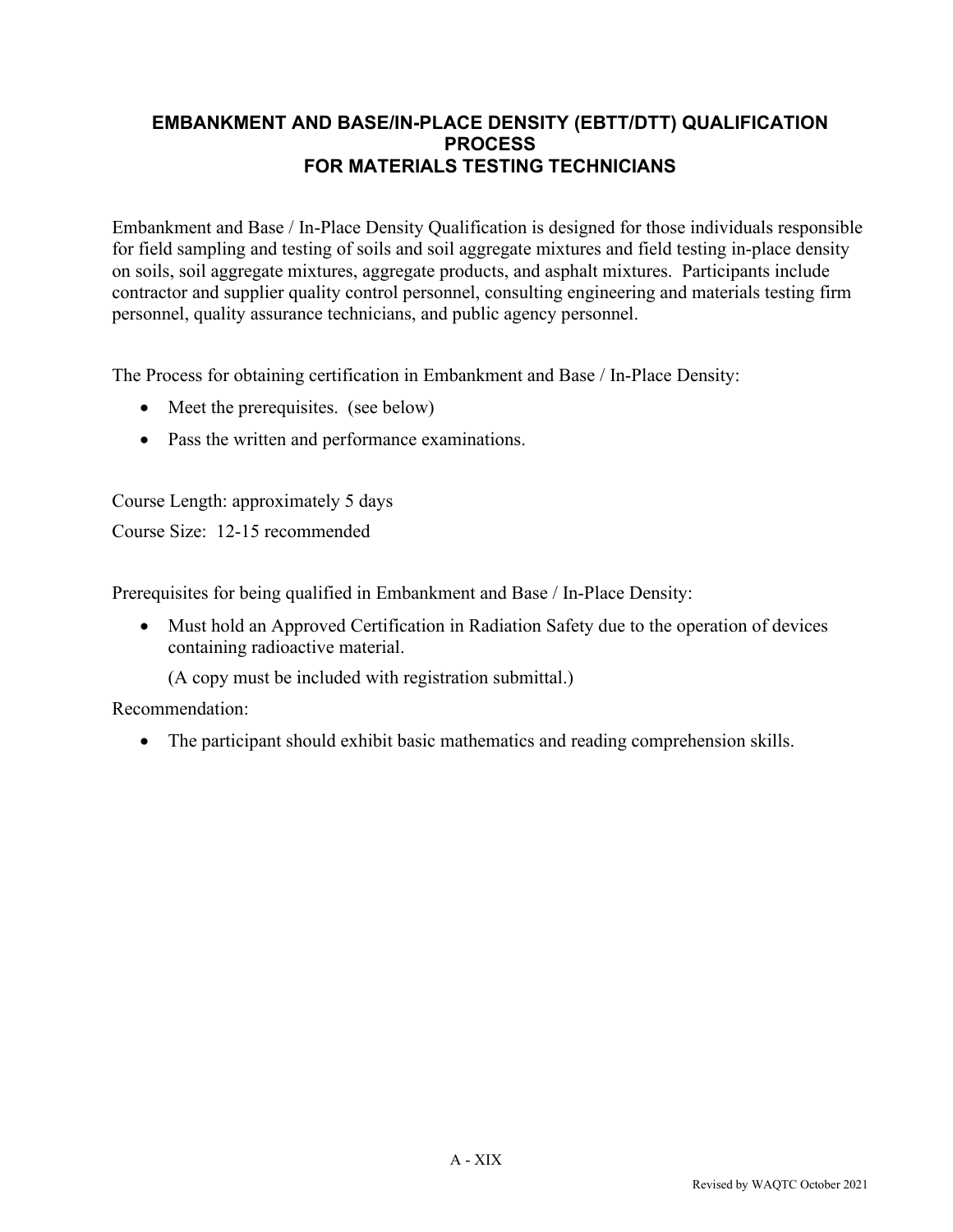## **TEST METHODS FOR EMBANKMENT AND BASE / IN-PLACE DENSITY QUALIFICATION**

| <b>AASHTO/</b><br><b>WAQTC</b> | <b>PROCEDURE</b>                                                                                                                                                                                                                               | <b>TRAINING</b><br>Classroom (C)<br>Laboratory (L) | <b>EXAM</b><br>Written (W)<br>Performance (P) |
|--------------------------------|------------------------------------------------------------------------------------------------------------------------------------------------------------------------------------------------------------------------------------------------|----------------------------------------------------|-----------------------------------------------|
| T 255/T 265                    | Total Evaporable Moisture Content of<br>Aggregate by Drying /Laboratory<br>Determination of Moisture Content of Soils<br>(This is a combined field operating<br>procedure)                                                                     | C, L                                               | W, P                                          |
| T 99/T 180                     | Moisture-Density Relations Using a 2.5 -kg<br>(5.5-lb) Rammer and a 305-mm (12-in.) Drop<br>/ Moisture-Density Relations Using a 4.5<br>4-kg (10-lb) Rammer and a 457-mm (18-in.)<br>Drop<br>(This is a combined field operating<br>procedure) | C, L                                               | W. P**                                        |
| R 75                           | Developing a Family of Curves                                                                                                                                                                                                                  | $\mathcal{C}$                                      | W, P                                          |
| T 272                          | One Point Method for Determining<br>Maximum Dry Density and Optimum<br>Moisture                                                                                                                                                                | C, L                                               | $W, P^{**}$                                   |
| T 85                           | Specific Gravity and Absorption of Coarse<br>Aggregate                                                                                                                                                                                         | C, L                                               | W, P                                          |
| T 310                          | In-Place Density and Moisture Content of<br>Soil and Soil Aggregate by Nuclear Methods                                                                                                                                                         | C, L                                               | W, P                                          |
| T 209                          | Theoretical Maximum Specific Gravity $(G_{mm})$<br>of Asphalt Mixtures                                                                                                                                                                         | $\mathcal{C}$                                      |                                               |
| T 166                          | Bulk Specific Gravity $(G_{sb})$ of Compacted<br>Asphalt Mixtures Using Saturated Surface-<br>Dry Specimens                                                                                                                                    | $\mathcal{C}$                                      |                                               |
| T 355                          | In-Place Density of Asphalt Mixtures by<br>Nuclear Methods                                                                                                                                                                                     |                                                    | W, P                                          |

\*\* Participating WAQTC members will require a performance examination on one of the two methods, AASHTO T 99 or AAASHTO T 180, which may require that a technician seeking employment in another Agency will have to demonstrate proficiency in the other method.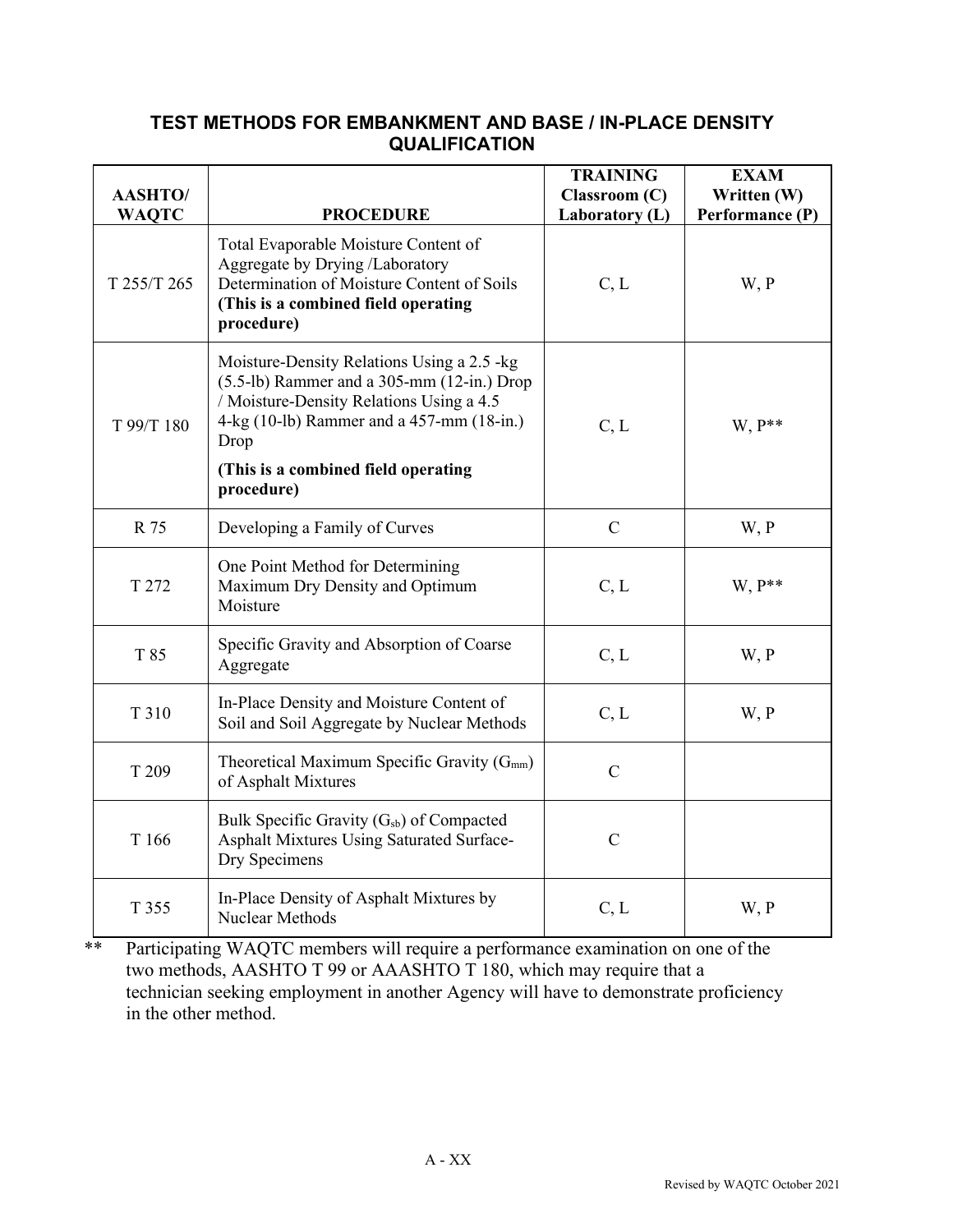# <span id="page-46-0"></span>**ANNEX B EXAMPLE REGISTRATION FORM AND RIGHTS AND RESPONSIBILITIES AGREEMENT**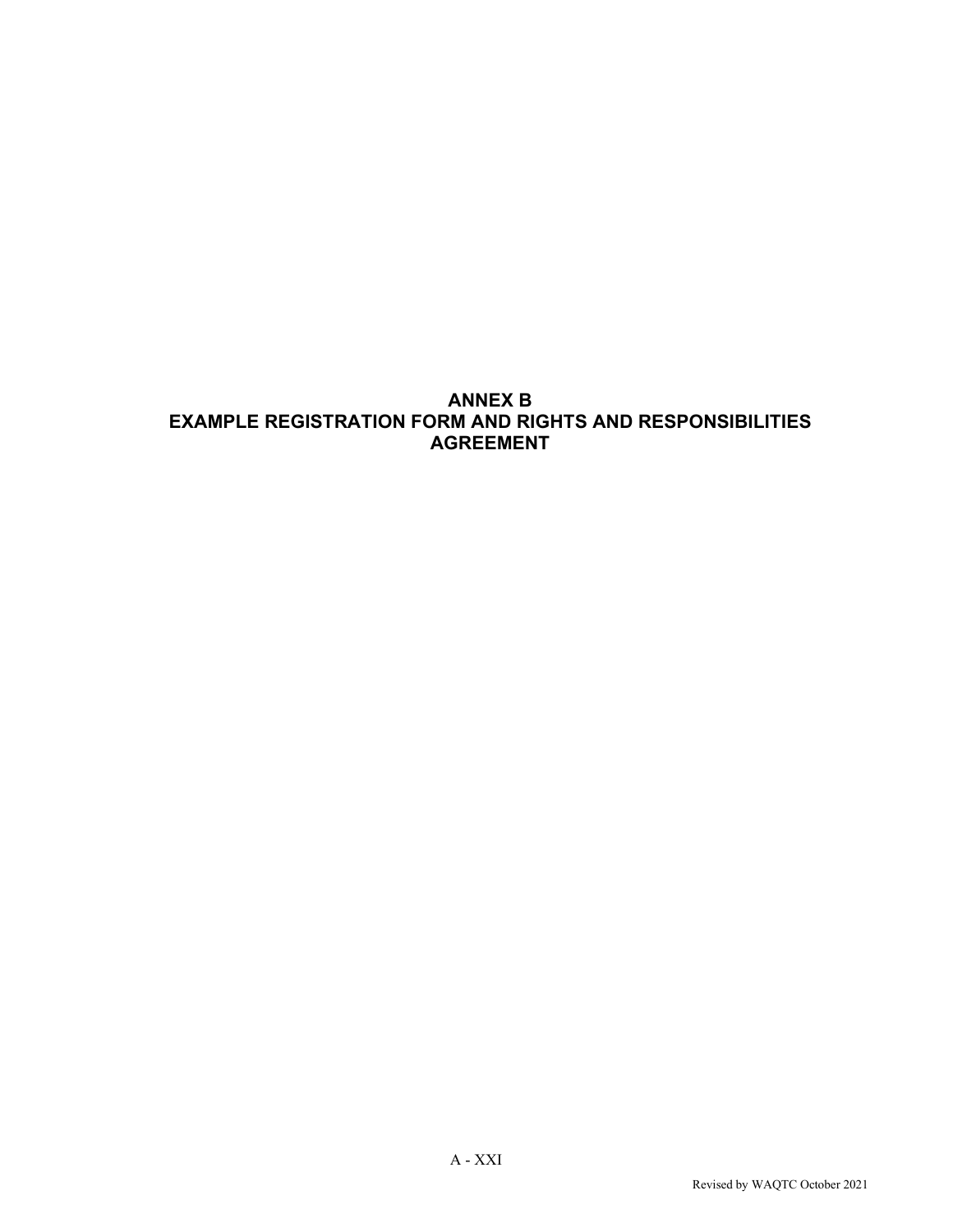# Blank

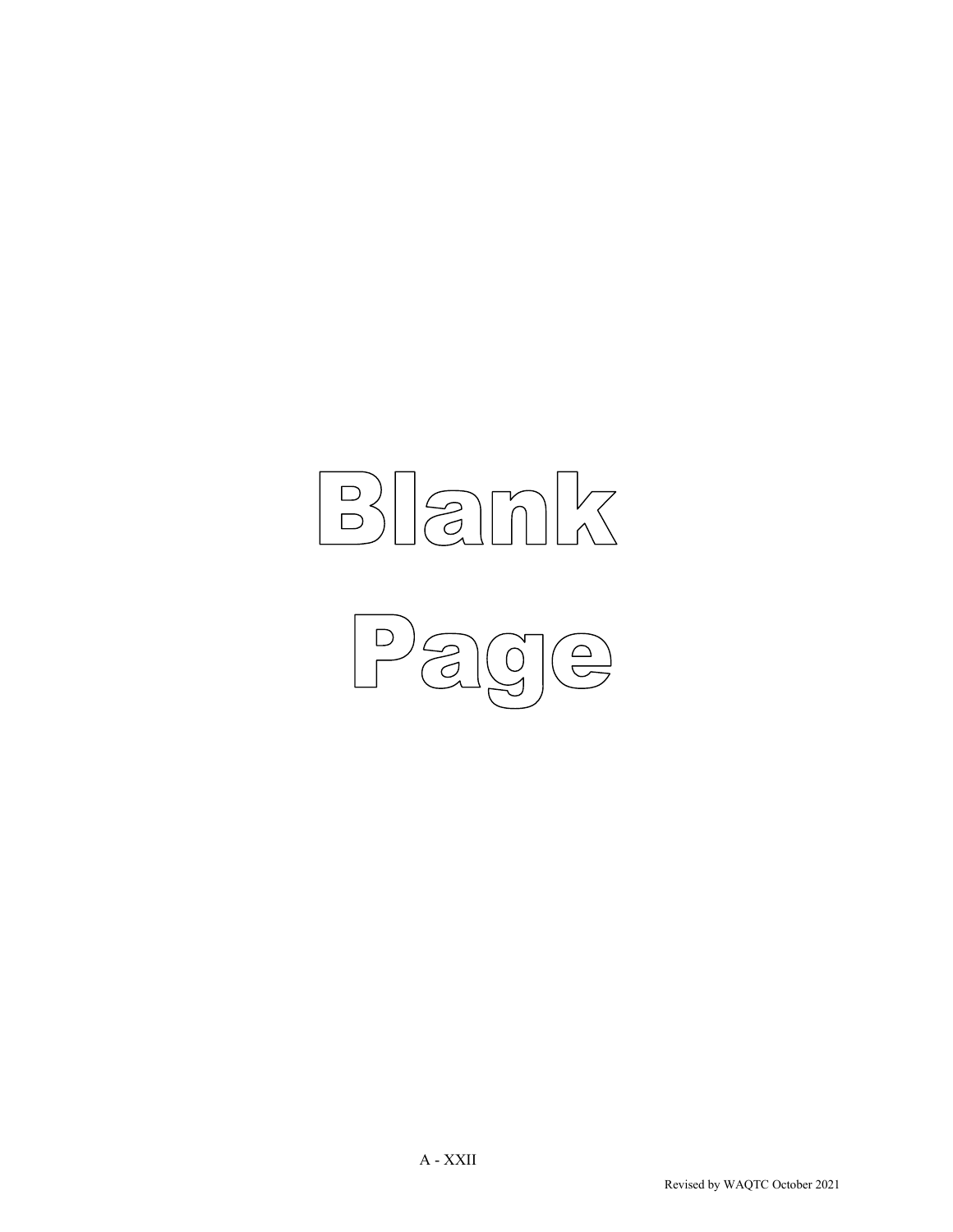# <span id="page-48-0"></span>**WAQTC TRANSPORTATION TECHNICIAN QUALIFICATION PROGRAM (TTQP) REGISTRATION FORM**

| Name:                                                                                                                                                                                                                                       |                                                                         | Employer:           |                                      |                                    |
|---------------------------------------------------------------------------------------------------------------------------------------------------------------------------------------------------------------------------------------------|-------------------------------------------------------------------------|---------------------|--------------------------------------|------------------------------------|
| Address:                                                                                                                                                                                                                                    |                                                                         | Employer's Address: |                                      |                                    |
|                                                                                                                                                                                                                                             |                                                                         |                     |                                      |                                    |
| Home Phone #:                                                                                                                                                                                                                               |                                                                         | Employer's Phone #: |                                      |                                    |
| $\vdots$                                                                                                                                                                                                                                    |                                                                         |                     | <b>Current TTQP Certification #:</b> |                                    |
|                                                                                                                                                                                                                                             |                                                                         |                     | (If applicable)                      |                                    |
| Original Certification<br><b>Check one:</b><br>Which mailing address should we use?                                                                                                                                                         | Renewal of Certification<br>Home                                        | Employer            |                                      |                                    |
| Desired Certifications (select only one Qualification area per registration form)                                                                                                                                                           |                                                                         |                     |                                      |                                    |
|                                                                                                                                                                                                                                             |                                                                         |                     | <b>Cost</b>                          | Cost                               |
| Aggregate Testing Technician (AgTT)                                                                                                                                                                                                         |                                                                         |                     | Course & Exam \$(Agency Fee)         | Exam Only \$ ( <i>Agency Fee</i> ) |
| Asphalt Testing Technician (AsTT)                                                                                                                                                                                                           | Course & Exam \$                                                        |                     | Exam Only \$                         |                                    |
| Asphalt Testing Technician II (AsTT II)                                                                                                                                                                                                     | Course & Exam \$                                                        |                     | Exam Only \$                         |                                    |
| Concrete Testing Technician (CTT)                                                                                                                                                                                                           | ourse & Exam \$                                                         |                     | Exam Only \$                         |                                    |
| Self-consolidating Concrete Testing Lechnician (SCCTT)                                                                                                                                                                                      |                                                                         |                     | Exam Only \$                         |                                    |
| In-Place Density Testing Technician (DTT)<br>Course Se Exa<br>Exam Only \$                                                                                                                                                                  |                                                                         |                     |                                      |                                    |
|                                                                                                                                                                                                                                             | Course & Exam<br>Embankment and Base / In-Place Density<br>Exam Only \$ |                     |                                      |                                    |
|                                                                                                                                                                                                                                             | Embankment and Base / In-Place Density Testing Technician (EBTT/DAT)    |                     |                                      |                                    |
|                                                                                                                                                                                                                                             |                                                                         | Course & Exam       |                                      | Exam Only \$                       |
| Choose a course date and location or an examination (only) date and location                                                                                                                                                                |                                                                         |                     |                                      |                                    |
| <b>First Choice</b>                                                                                                                                                                                                                         |                                                                         |                     | Second Choice                        |                                    |
| <b>Date</b>                                                                                                                                                                                                                                 | Location                                                                |                     | <b>Date</b>                          | Location                           |
|                                                                                                                                                                                                                                             |                                                                         |                     |                                      |                                    |
| Technicians seeking Certification in one of the designated specialties should consult the TTQP Registration, Policies,                                                                                                                      |                                                                         |                     |                                      |                                    |
| and Information Handbook (RP&IH) for Certification criteria, prerequisites, other policies and requirements, and general<br>information, or call the number listed below. Checks should be made to: (Agency enter your specific information |                                                                         |                     |                                      |                                    |
| here). The submittal should be mailed to the Agency address shown below and must be received there at least two                                                                                                                             |                                                                         |                     |                                      |                                    |
| (2) weeks before the start of the course or exam. The technician's full name, Certification number, and                                                                                                                                     |                                                                         |                     |                                      |                                    |
| Qualification information will be listed on the WAQTC Web page's Registry of Qualified Technicians upon<br>successful completion of the Qualification requirements.                                                                         |                                                                         |                     |                                      |                                    |

| Agency enter your mailing address and phone number<br>here. | Passed Qualification<br>Failed Qualification |
|-------------------------------------------------------------|----------------------------------------------|
|                                                             | <b>WAQTC CERTIFICATION NUMBER</b>            |
|                                                             | Signature, AQC Chair or Designee             |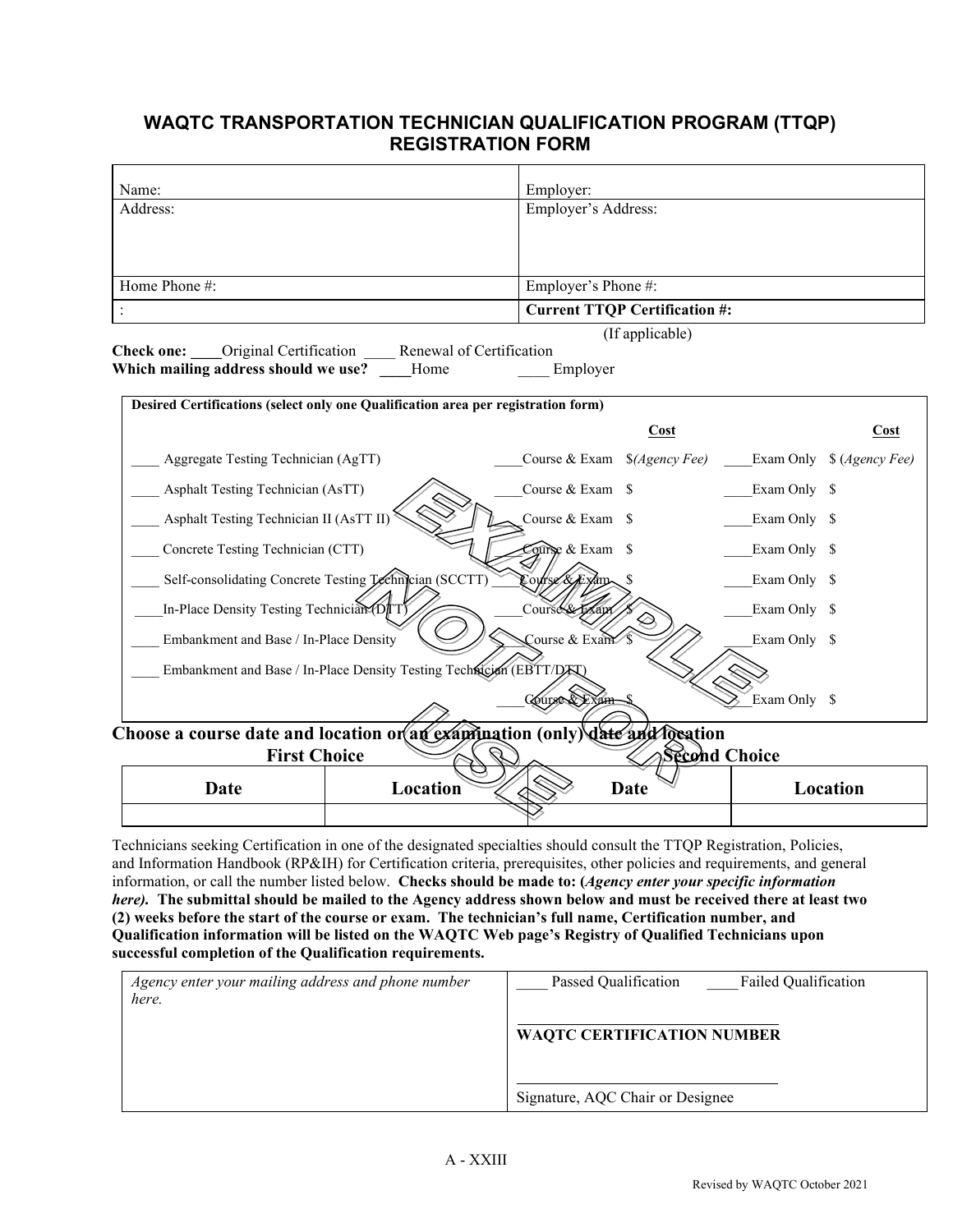# **TRANSPORTATION TECHNICIAN QUALIFICATION PROGRAM RIGHTS AND RESPONSIBLITIES AGREEMENT**

<span id="page-49-0"></span>This document affirms that *(technician's name)* 

hereinafter the Technician, desires to be Qualified by the Transportation Technician Qualification Program (TTQP) as a \_\_\_\_\_\_\_\_(*name of Qualification desired*)

**Certification** carries inherent rights and responsibilities. These rights include being exclusively sanctioned along with others so Qualified by TTQP to perform sampling, testing, and reporting of test results for quality control and quality assurance programs. These responsibilities include performing and reporting tests with the accuracy and precision expected of the Technician in accordance with the required test procedures. By signing this document, the Technician agrees to abide by all of the terms of the TTQP included in the Registration, Policies, and Information Handbook and as set forth by the contracting Agency.

Findings of negligence or abuse of these rights and responsibilities will be penalized upon recommendation by the Agency Qualification Committee (AQC) and any appeal to the AQC Chair. Penalties, as prescribed herein, may be assessed for Technician abuse or negligence. Negligence is defined as unintentional deviations from approved procedures which may or may not cause erroneous results, or deviations to the TTQP Program. The first finding of negligence will result in a letter of reprimand being sent to both the employee and the employer, the second will result in a thirty (30) day suspension of Certification, the third in a one hundred eighty (180) day suspension of Certification, and the fourth in permanent suspension of Certification. Abuse is defined as intentional deviations from approved procedures, or deviations to the TTQP Program. The first finding of abuse will result in a one ( $\frac{1}{\sqrt{2}}$  vear suspension to permanent/revocation of an individual's Certification. Any subsequent finding of abuse will result in permanent revocation of Certification. Revocation or suspension of one Certification will be considered a revocation or suspension of all Certifications held by the Technician. Permanent revocation of Certification will result in that person being ineligible for any TTQP Certification. The penalties are guidelines and the AQC may impose harsher penalties if warranted for findings of abuse or negligence.

The Technician should also be aware that both State and Federal laws may govern construction projects, including Title 18, United States Code, Section 1020, that in brief states that anyone making falsifications on Federal-aid projects,

### **"Shall be fined not more than \$10,000 or imprisoned not more than five years, or both."**

I, have read, understand, and agree to abide by the rights,

(print name)

responsibilities, and penalties associated with receipt of this **Certification**.

Signature

Date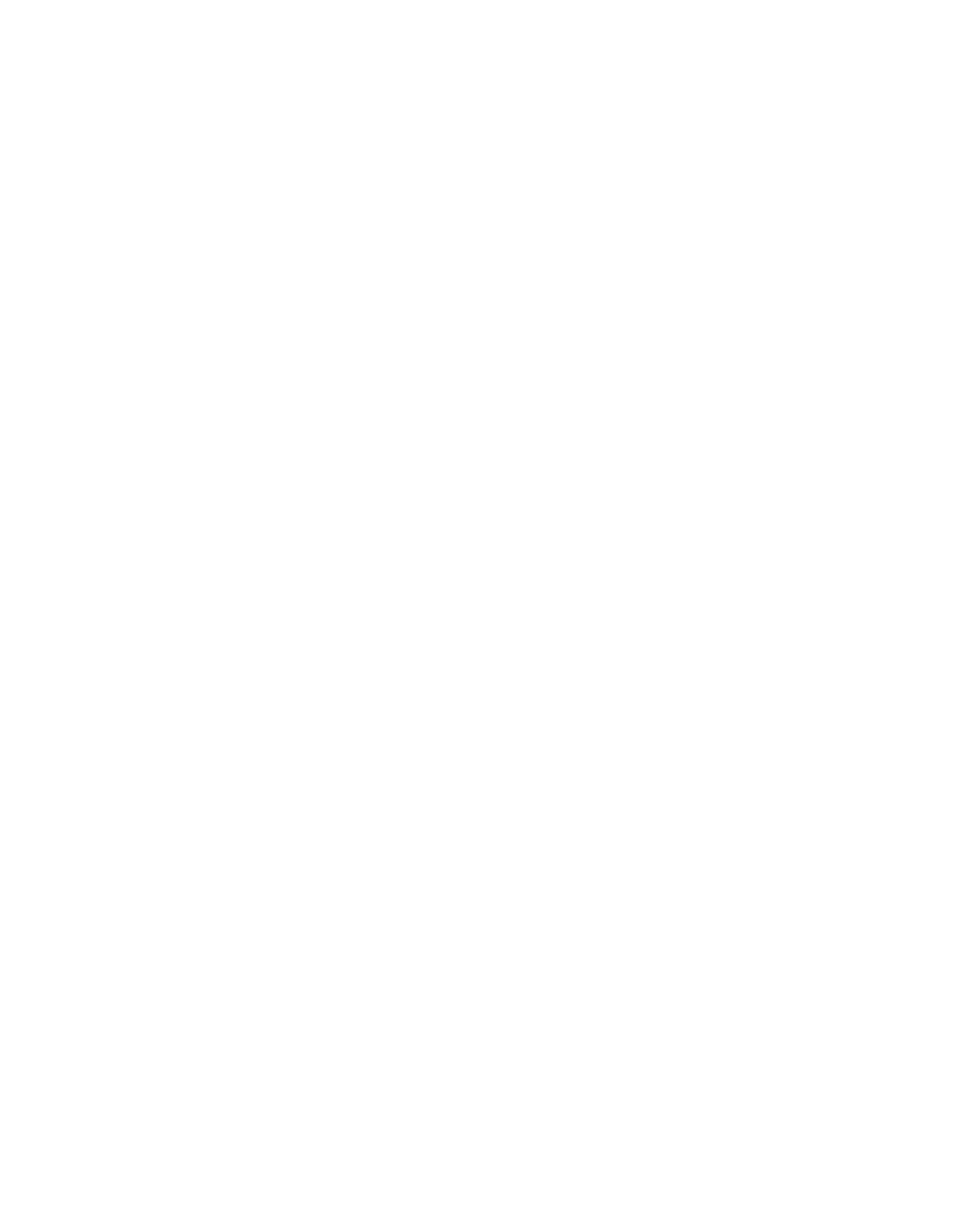## **APPENDIX A**

### **BYLAWS**

### **OF**

# <span id="page-52-1"></span><span id="page-52-0"></span>**WESTERN ALLIANCE FOR QUALITY TRANSPORTATION CONSTRUCTION (WAQTC)**

### **ARTICLE ONE**

### **NAME, PURPOSE, and BENEFITS**

The name of this organization is the Western Alliance for Quality Transportation Construction (WAQTC). Participation in this organization is voluntary; however, the membership recognizes the advantages of a unified effort leading to significant accomplishments.

WAQTC is focused in three main areas: standardizing test methods (WAQTC, AASHTO, and ASTM), certifying sampler / testers through the Transportation Technician Qualification Program (TTQP), and working together on national programs of significance including research, training, and technology deployment.

The organization's purpose is displayed by the following mission statement.

### **Provide leadership in the pursuit of continuously improving quality in transportation construction.**

**Through our partnership, we will:**

- **promote an atmosphere of trust, cooperation, and communication between government agencies and the private sector**
- **respond in a unified and consistent manner to identified quality improvement needs and new technologies that impact the products that we provide**
- **provide a forum to promote uniform test standards**
- **provide highly skilled, knowledgeable materials sampling and testing technicians**
- **provide reciprocity for Qualified testing technicians between accredited Agencies**

Agencies with membership in the WAQTC have received large cost savings in the development and maintenance of the TTQP training materials. This cost savings is accomplished through a sharing of personnel, while reducing materials duplication.

Partnering that takes place at both the executive and technical levels supplies each agency with needed data exchanges and valuable feedback of agency program management.

In today's environment of doing more with less and with the loss of knowledge through retirement the sharing of technical expertise is critical.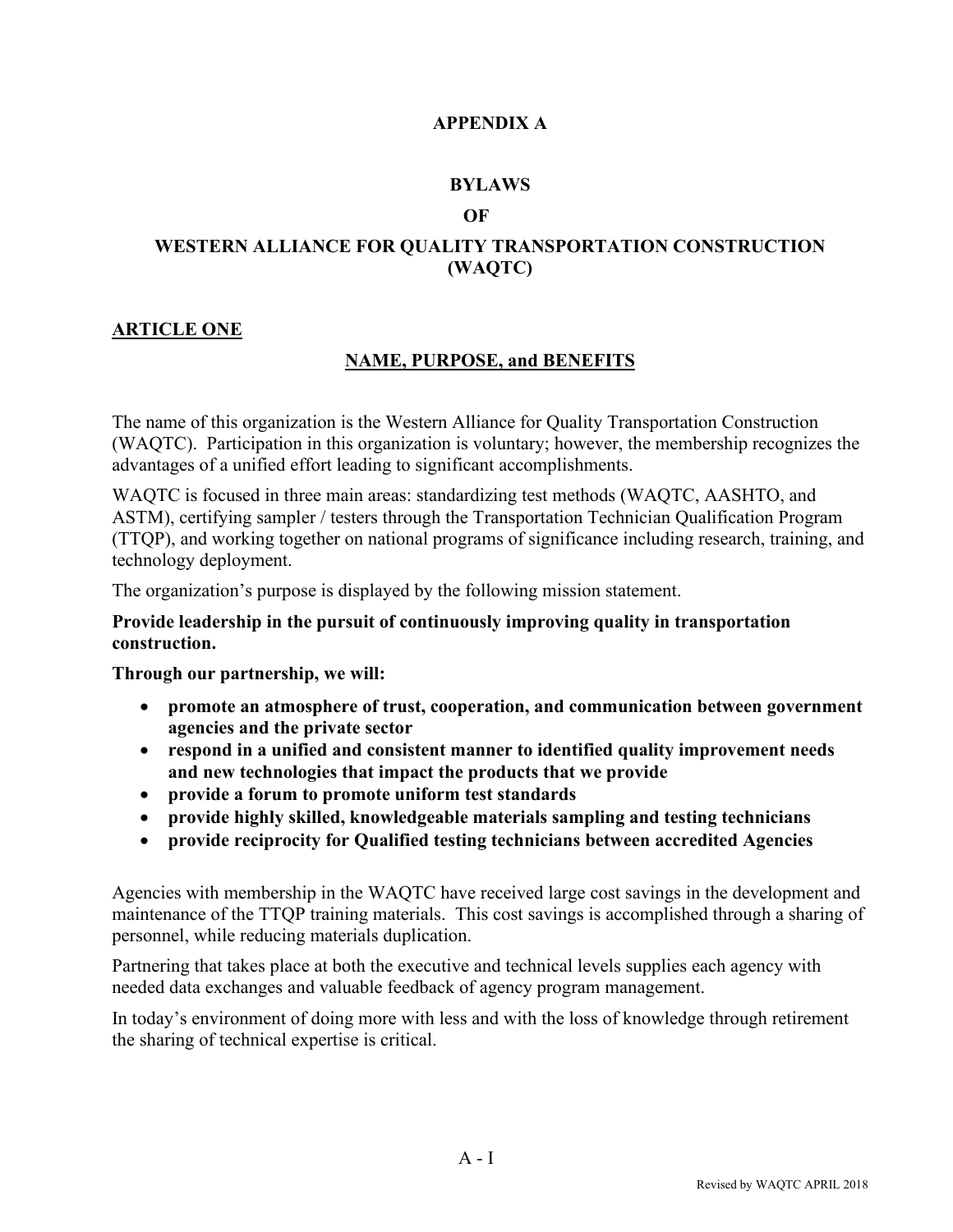With a limited work force, more requirements have been added to the contracting community. By having regional programs, the contractor has a savings in both time and money when working with multiple agencies.

# **ARTICLE TWO**

# **ORGANIZATIONAL STRUCTURE**

- Executive Board
	- Contributing Member
		- Accredited Contributing Members (TTQP)
	- Advisory member
	- **Guest**
- Transportation Qualification Program (TTQP) Committees
	- Qualification Advisory Committee (QAC)
	- Agency Qualification Committee (AQC)

# **ARTICLE THREE**

# **EXECUTIVE BOARD**

Section 1. Structure. The Executive Board is responsible for the mission, objectives, structure, policy decisions, the direction of the WAQTC, and other programs as may be undertaken in the future.

The Board is broken into two distinct membership groups: contributing members, with the subgroup of accredited contributing members; and advisory members. Membership will be comprised of at least one representative from a member organization. All members will have the responsibility of involving themselves in the operation and direction of the organization.

Agencies that have agreed to follow the standards of the TTQP accreditation program will have the status of Accredited Contributing Membership on the Executive Board.

Additional members such as suppliers, producers, the construction industry, consultants, academia, or FHWA Division office staff may serve as advisory members.

Section 2. Increase or Decrease in the Executive Board. A simple majority of the Board membership may increase or decrease the membership at any meeting of the Board.

Section 3. Term of Membership. Members may participate on the Board for whatever period is designated by their Agency or dictated by job function or business requirements. For the sake of uniformity and mission accomplishment, it will be expected that only those that can serve for longer than one year will be appointed. When a member leaves the Board, the member Agency will appoint a replacement, either temporary or permanent, within two weeks.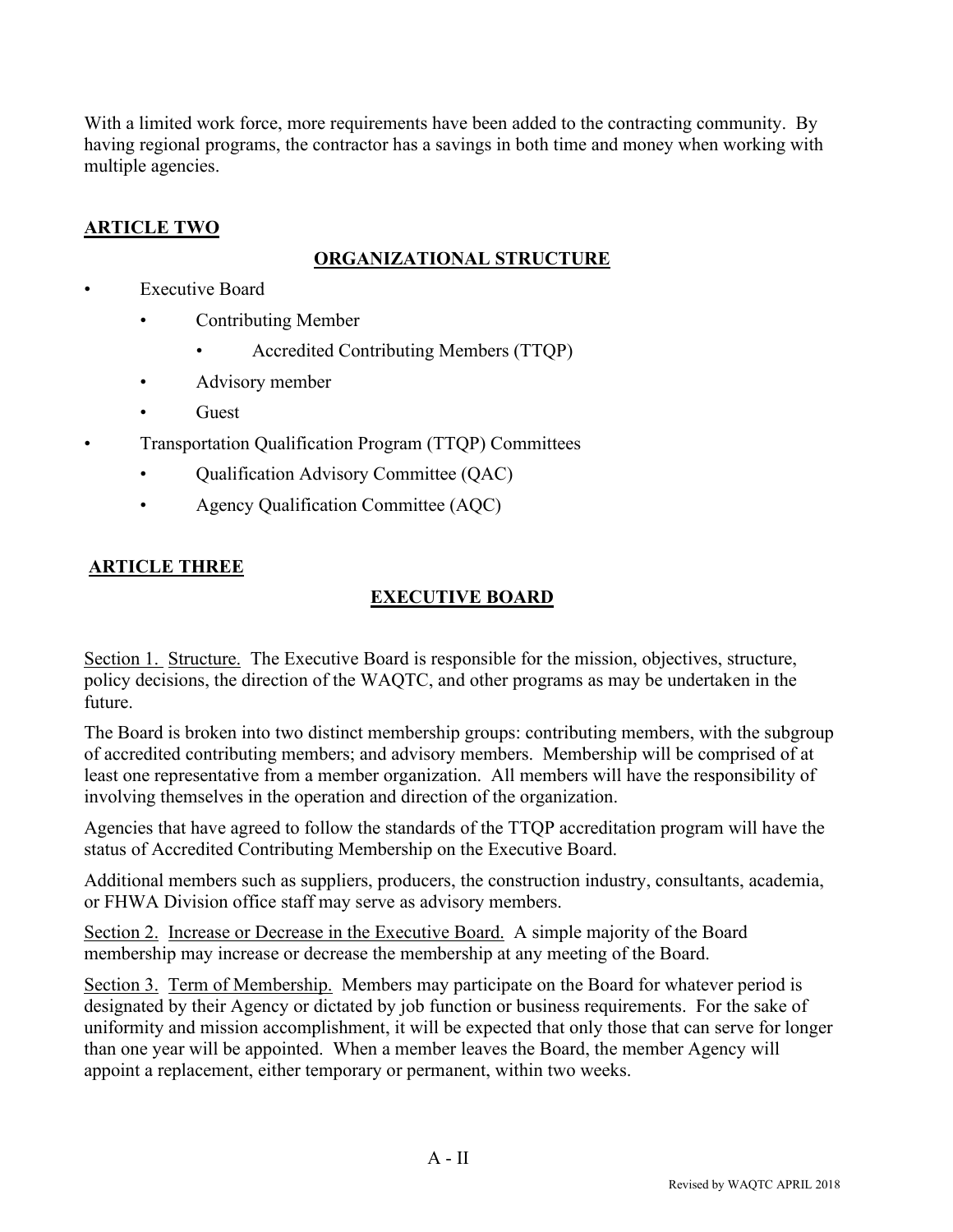Section 4. Meetings. The Board will meet at least once a year at a location as agreed to by a majority of the Board or required by the business at hand. Other meetings may be held as required to fulfill the mission, administer a task, or at the request of any Board member. Business may also be conducted through E-mail, conference or video calls, or other such means agreed to by the participant Agencies.

Section 5. Subcommittees. The Board may appoint subcommittees which will have and exercise such powers that the Board vests in them to accomplish an assignment. As noted previously, non-Agency parties may be asked to serve on these subcommittees in an advisory capacity. A majority of any such subcommittee may fix the time and place of its meetings and approve any action as the act of the subcommittee, if approved by the Board to do so. Any subcommittee, appointed by or acting under the Board, may develop its own general operating rules or procedures as required to accomplish their task as long as they are in harmony with the mission of the WAQTC.

Section 6. Quorum and Voting. It is the goal of this organization that all decisions are reached by a consensus of the members. When consensus cannot be reached, a vote of the membership is appropriate**,** the following criteria will apply: A majority of the Contributing Members of the Board or any subcommittee, acting at a meeting duly assembled, will constitute a quorum for the transaction of business. Each Contributing Member Agency will have one vote irrespective of the number of members it has on the Board or any subcommittee, except the FHWA members who will serve as ex officio and will not take part in voting. Only those members on the Board recognized as Accredited Contributing Members shall have a single vote on all operational matters of the TTQP.

If a member of the Board, or any subcommittee, cannot be present for a meeting, that Agency may appoint a replacement provided that the replacement has the authority to vote the Agency's position. When less than the total WAQTC Agency membership elects to enter into a project agreement in pursuit of an outcome that supports the mission, only those participating members will have voting rights concerning that particular project. The input of the non-participatory members will be considered in all decisions**.**

Section 7. Goals and Action Plans. The goals, and associated action plans, of the WAQTC may be altered at any meeting provided that all Agencies have been given the opportunity for input and have been apprised that it is the intent of the Board to alter these documents at such a meeting.

# **ARTICLE FOUR**

# **OFFICERS**

Section 1. General. Officers of the WAQTC will be from the membership of the Board, either by rotation or by election. There will be no designated term of office, unless expressly stated in the Bylaws. Other subcommittees, appointed by the Board or acting under the Board, may appoint the number and type of officers as required to accomplish their assigned or designated task. It is agreed that all member Agencies will attempt to share equally in these duties.

Section 2. Chair. The chair as of July 1, 2016, will be the Board representative from the Oregon Department of Transportation. Two years after this initial appointment the new Chair shall be the existing Vice-Chair. Accepting the position is not mandatory; however, members have a responsibility to serve if able to do so. Should the prospective Chair decline the position, the Board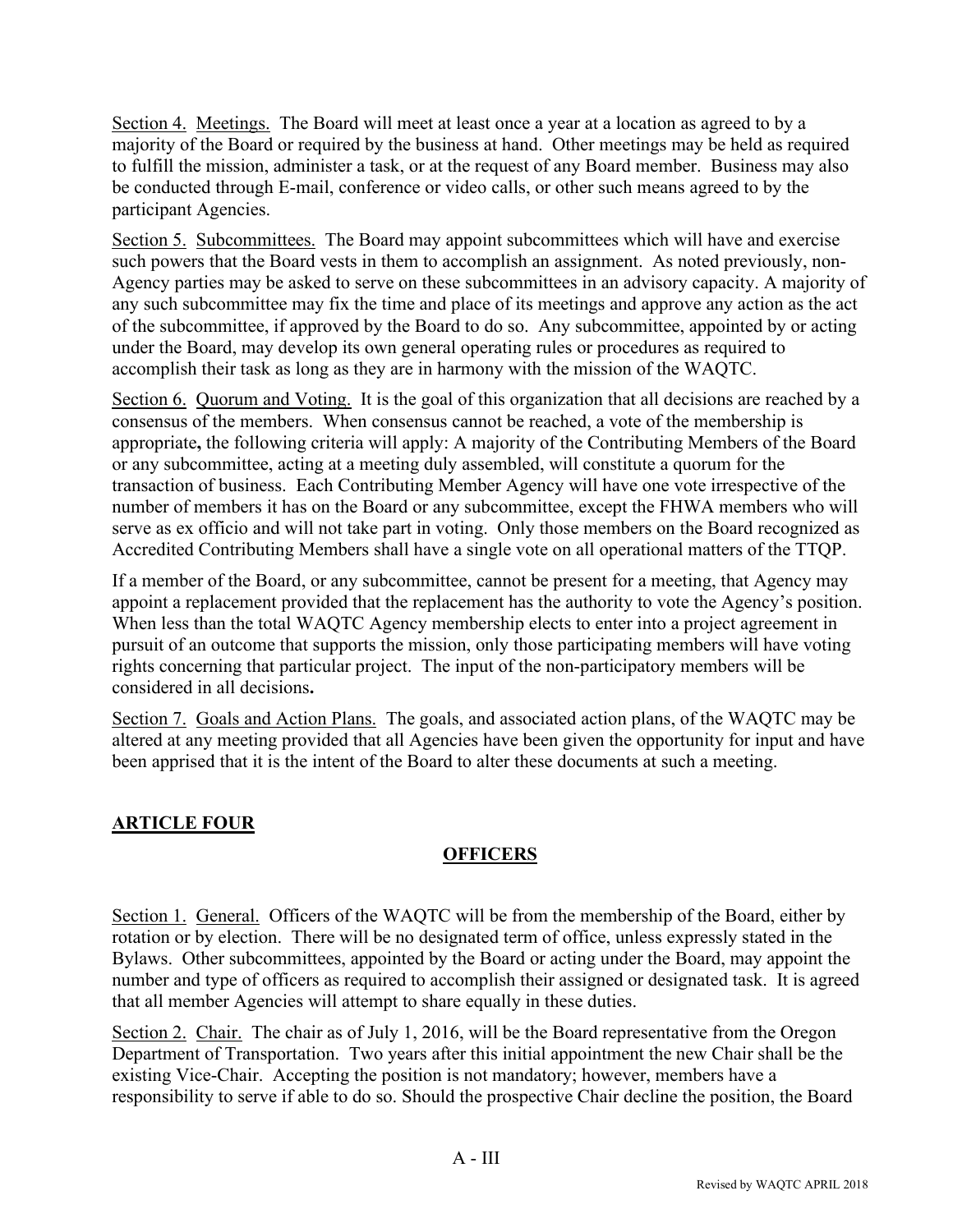may hold a special election. The length of a Chair's term will be two years. The Board may elect a Chair by simple majority of the Board members if it becomes necessary. The Chair duties include leading and coordinating Board meetings, overseeing the regular operation of consultant contracts and such additional powers and responsibilities as may from time to time be vested in him/her by the Board.

Section 3. Vice-Chair. The Vice-Chair as of July 1, 2016 will be the Board representative from Washington State Department of Transportation. After this initial appointment the role of the Vice-Chair will rotate among member states in alphabetical order. The Treasurer is not eligible to become Vice Chair. The Board may elect a Vice-Chair by simple majority of the Board members if it becomes necessary. The Vice-Chair will automatically assume the duties of the Chair after two years of service or in the event of the existing Chair's departure. The Vice-Chair will support the Chair as requested and will fill in for the Chair at meetings if the Chair is absent, and such additional powers and responsibilities as may from time to time be vested in him/her by the Board. The length of a Vice-Chair's term will be two years.

Section 4. Treasurer. The Treasurer position will be the Board representative from the pooled fund lead state. The Treasurer will be responsible for managing, tracking, and reporting the financial dealings of the Board, and such additional powers and responsibilities as may be vested in him/her by the Board. The Secretary-Treasurer will work with the Pooled Fund manager to ensure a true and accurate account of all financial transactions is kept. The Secretary-Treasurer will review and approve all expenses paid. On a quarterly basis, the Secretary-Treasurer will review expense and income statements provided by the Pooled Fund manager for accuracy. With the Secretary-Treasurer's assistance the Board will develop the operating budget. The Secretary-Treasurer will ensure that the Board retains a list showing the pooled fund status of all members. The Secretary-Treasurer will submit a semi-annual Report of the financial condition of the WAQTC pooled Fund to the Board.

Section 5. Coordinator. The Coordinator will be elected by a simple majority vote of the Board membership and will be responsible for meeting coordination, preparing agendas, the smooth operation of meetings and successful conduction of business, recording the major points, decisions, and action items during Board meetings, distributing these to members, and accumulating and maintaining all such notes, or related materials, for future reference, and such other responsibilities as directed by the Chair. This position may also be a contracted position.

Section 6. Copyright Officer. The Copyright Officer will be elected by a simple majority vote of the Board membership and will be responsible for receiving and evaluating permission requests, ensuring the permissions policy is followed, and coordinating permissions with member agencies. This position may also be a contracted position.

Section 7. Archivist. The Archivist will be and will be responsible for collecting, organizing, and making available historical information, publications, and documents, and performing historical research upon request. This position may also be a contracted position.

Section 8. Resignation. Any officer of the Board may resign at any time provided that two weeks' notice is given.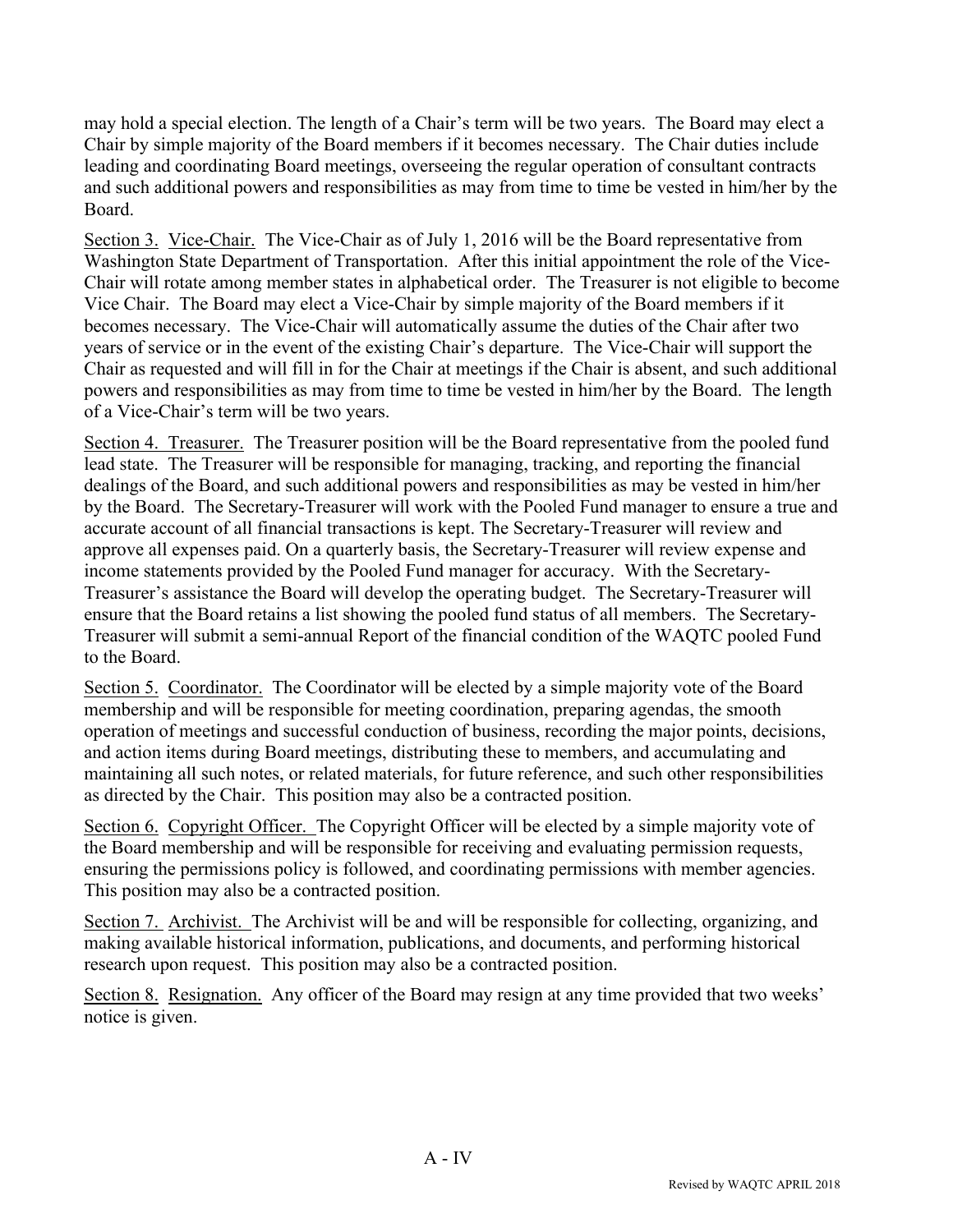# **ARTICLE FIVE**

# **ADMINISTRATIVE FUNCTIONS**

Section 1. Administration of Tasks. It is agreed that each member Agency will share in the various administrative duties or committee tasks that are required in the support of the mission of the WAQTC.

Section 2. Funding. The entire membership, or division thereof wishing to participate, may enter into project agreements in support of the mission of the WAQTC. Participation in such projects is voluntary taking into consideration such factors as return on investment**.** Funding for projects, or other undertakings that support the mission, will be on a basis as agreed to by the member Agencies participating in that project. Business will be conducted through whatever mechanism is most advantageous such as: pooled fund studies, task reimbursement, or other inter-Agency agreements. The appropriate agreement will be drawn for the task at hand. This document will lay out the reason for the agreement and desired outcome, the projected cost, the amounts that each Agency will contribute and in what form, and the responsibilities and expectations of each party to the agreement**.**

# **ARTICLE SIX**

### **EMBLEM**

The emblem of the organization will be diamond shaped, bearing the inscription WESTERN ALLIANCE FOR QUALITY TRANSPORTATION CONSTRUCTION (WAQTC), and having an illustration of mountains bordered by graphical designs. The emblem may be placed on all products that result from the efforts of the WAQTC or that fall under its leadership.

### **ARTICLE SEVEN**

## **CHANGES TO BYLAWS**

These bylaws may be altered, amended, or repealed and new bylaws adopted at any meeting of the Board, by simple majority vote of Board Contributing Members. Furthermore, all Agencies must have been made aware of the intended change and given the opportunity to comment and be represented at that meeting.

## **ARTICLE EIGHT**

# **CHANGES TO TTQP OPERATIONAL MATTERS**

The TTQP Operational Agreement and Administration Manual may be altered, amended, or repealed and revisions or replacements adopted at any meeting of the Board, by simple majority vote of Board Accredited Contributing members. Furthermore, all Agencies must have been made aware of the intended change and given the opportunity to comment and be represented at that meeting.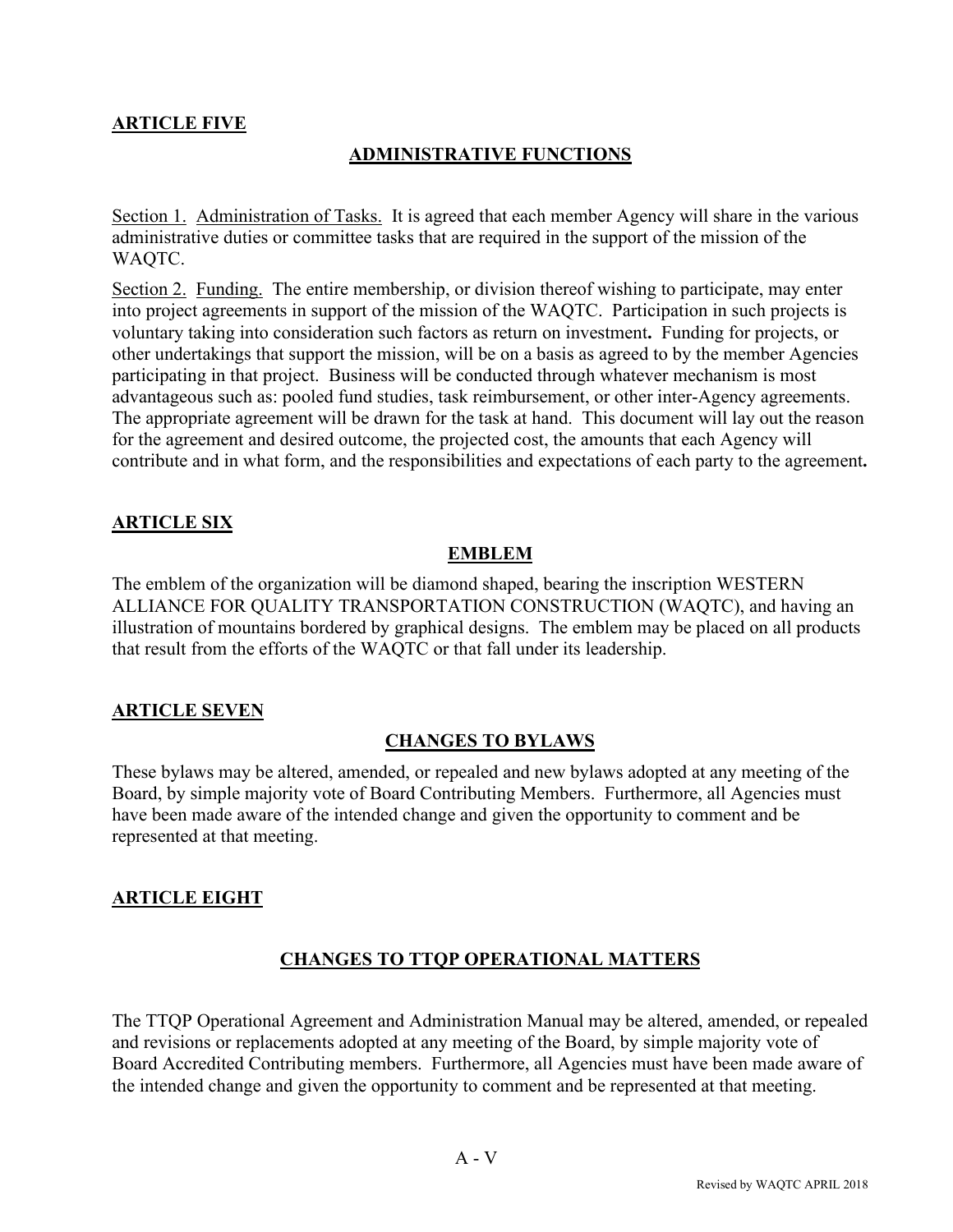# **APPENDIX B**

# **OPERATIONAL AGREEMENT**

# <span id="page-57-1"></span><span id="page-57-0"></span>**WESTERN ALLIANCE FOR QUALITY TRANSPORTATION CONSTRUCTION (WAQTC) TRANSPORTATION TECHNICIAN QUALIFICATION PROGRAM (TTQP) AND THE QUALIFICATION ADVISORY COMMITTEE (QAC)**

Background. The Transportation Technician Qualification Program (TTQP) is under the leadership of the Western Alliance for Quality Transportation Construction (WAQTC). The goal of the TTQP is to provide qualified materials testing technicians and uniformity and consistency in field sampling and testing procedures in order to improve the quality of the products that we provide. These tasks will be accomplished through a technician qualification program in the following, initial, areas: Aggregate, Asphalt I and II, Concrete, Embankment and Base, and In-Place Density. Upon successful completion of the requirements, a participant will be considered a Qualified Materials Testing Technician. In the pursuit of quality, it is agreed that the WAQTC may ask that qualification or certification requirements be developed for other areas or other quality improvement tasks be provided in the future.

Administration. Guidance on the day-to-day administration of the TTQP is contained in the WAQTC Administrative Manual. For the sake of continued reciprocity, uniformity, consistency, and the integrity of the program, all participating Agencies agree to conduct the program in accordance with the direction provided in this manual.

Name and Membership. The TTQP will have an oversight group referred to as the Qualification Advisory Committee (QAC). The QAC will consist of at least one representative each from the member Agencies of the WAQTC, who possesses knowledge in the materials field or other such area that the WAQTC feels will benefit the QAC. A cross section of suppliers, producers, the construction industry, consultants, academia, or FHWA Division office personnel may be asked to take part on an advisory basis.

The QAC will operate in conformance with the bylaws of the WAQTC and may elect officers or develop general tasks or operating procedures as needed to perform their function.

Requirements and Authority. The principal task of the QAC is to provide oversight of the TTQP. The QAC will act in an advisory capacity to the WAQTC Executive Board and will carry out tasks as assigned by the Executive Board. The QAC will meet yearly, or at any other time as is required, at a location to be agreed upon by the members. All recommendations of the QAC will require approval of the Executive Board. The QAC will review the TTQP, and all comments from that year's participants as compiled by member Agencies, and determine any changes, deletions, or